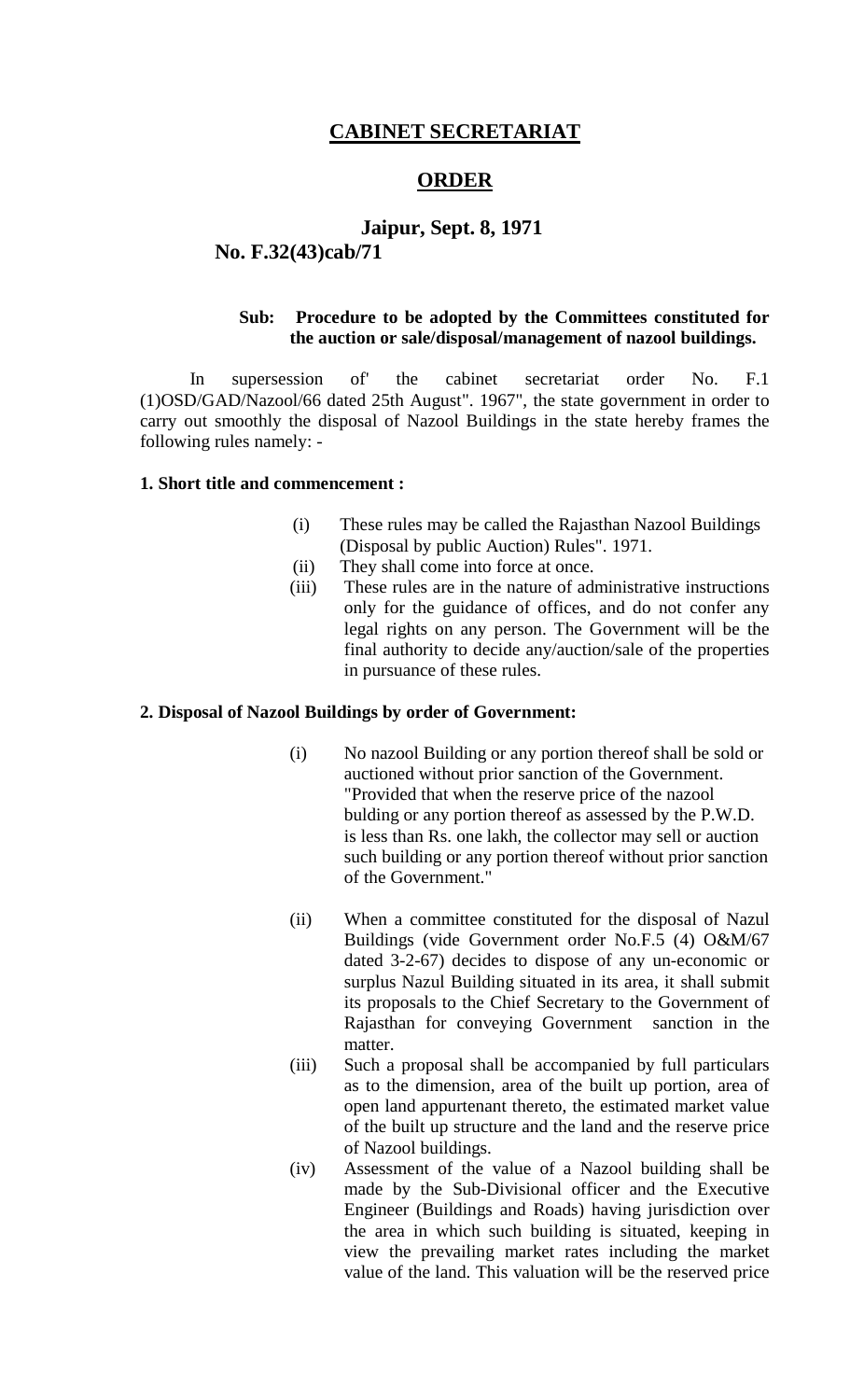of the Nazool building and it shall not be sold by public auction at a price below this reserved price.

(v) Proposals of a Sub-Divisional committee shall be submitted through the district committee.

#### **3. Register of Nazool building to be disposed of**

- (i) Every committee constituted as aforesaid shall maintain a register in the Form "A" in which entries will be made from time to time.
- (ii) The Chairman of the committee shall attest the entries in the Register from time to time.

#### **4. Sale by whom and how made :**

- (i) Sale of Nazool building shall be effected by public auction.
- (ii) As soon as the Government sanction is conveyed for the disposal of any Nazool building, the committee shall appoint an officer of the Revenue Department not below the rank of a revenue inspector to conduct the sale thereof, by public auction.

### **5. Proclamation of Sale :**

- (i) Whenever any Nazool building is ordered to be sold a proclamation of the intended sale shall be issued in Hindi in the form "B" under the signature of the chairman of the Disposal committee.
- (ii) Such proclamation shall state the time and place of sale and specify as fairly and accurately as possible:
	- (a) The location and full particulars of the Nazool building intended to be sold;
	- (b) The estimated value of such building; and
	- (c) any other particulars which the committee may consider material for a purchaser to know in order to judge the nature and value of the property.

### **6. Mode of making proclamation:**

- (i) The proclamation shall be made and published at some place on or adjacent to the nazool building intended to be sold by bear of drum or any other customary mode and a copy of the order shall be fixed on a conspicuous part of the property and then upon the notice board of the office of the chairman of the committee issuing the proclamation.
- (ii) Where the committee so directs, such proclamation may also be published in the official gazette or in the local newspaper or in both.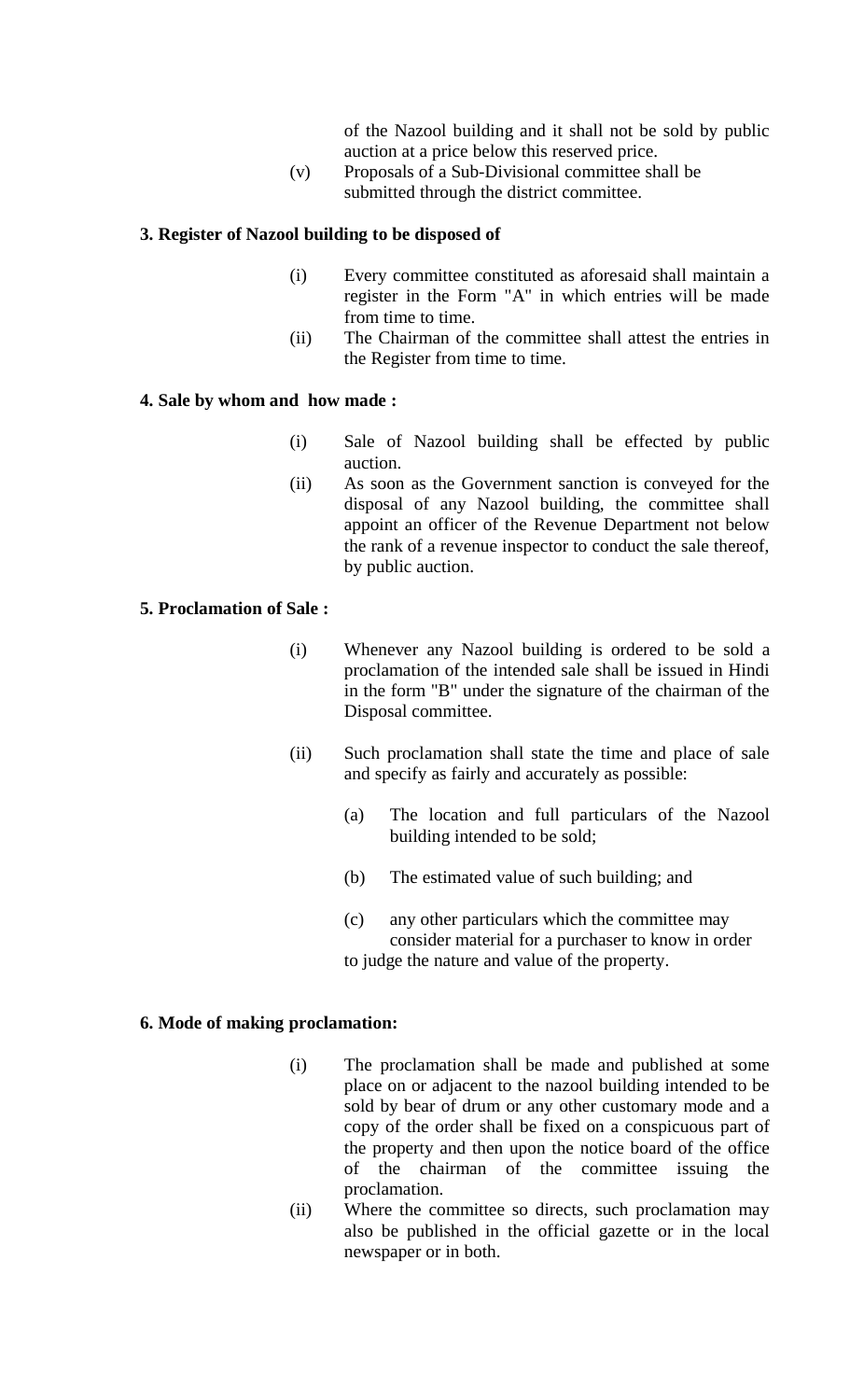- (iii) Separate proclamation shall be issued in respect of each nazul building sought to be auctioned by the Committee.
- (iv) Where a Nazool building is in the possession of a tenant, a copy of the proclamation of sale issued by the Committee shall also be served upon such tenant by means of registered post.

#### **7. The time of sale**

No sale hereunder shall take place until after the expiration of at least fifteen days calculated from the date on which the copy of the proclamation has been affixed on the notice board of the office of the chairman of the Committee ordering the sale.

#### **8. Adjournment of sale**

- (i) The member of the Committee who may be authorised by the committee to supervise any auction proceedings may adjourn any sale hereunder to a specified day and hour but not beyond seven days. If the price offered at such sale is below the reserve price and there is possibility of getting higher bid on the adjourned date.
- (ii) The committee may, in its discretion adjourn any sale hereunder to a specified day and hour, where a sale is so adjourned for a longer period than seven days, a fresh proclamation of sale shall have to be issued.

#### **9. Security deposit by bidder :**

- (i) Every bidder at the auction shall have to deposit Rs. 50/- (and Rs. 100/- in case the reserve price of the property put to auction exceeds Rs. 10,000/- as security money before he is allowed to bid at the auction.
- (ii) Security money of unsuccessful bidders will be refunded at the close of the auction.

#### **10. Deposit by purchaser and re-sale on default :**

(i) The highest bidder who is declared to be the purchaser by the officer conducting the sale subject to the acceptance of the officer by the committee, shall pay immediately after such declaration a deposit of twenty five percent of the amount of his purchase money, less the amount already deposited by him as security under rule 9", to the officer conducting the sale, and in default of such deposit, his security money shall be forfeited to the government and the property shall forthwith be re-sold.

"Provided that notwithstanding any thing to the contrary contained in these rules.

> (A) If such nazool building in possession of Central Govt autonomous bodies like Municipalities, Urban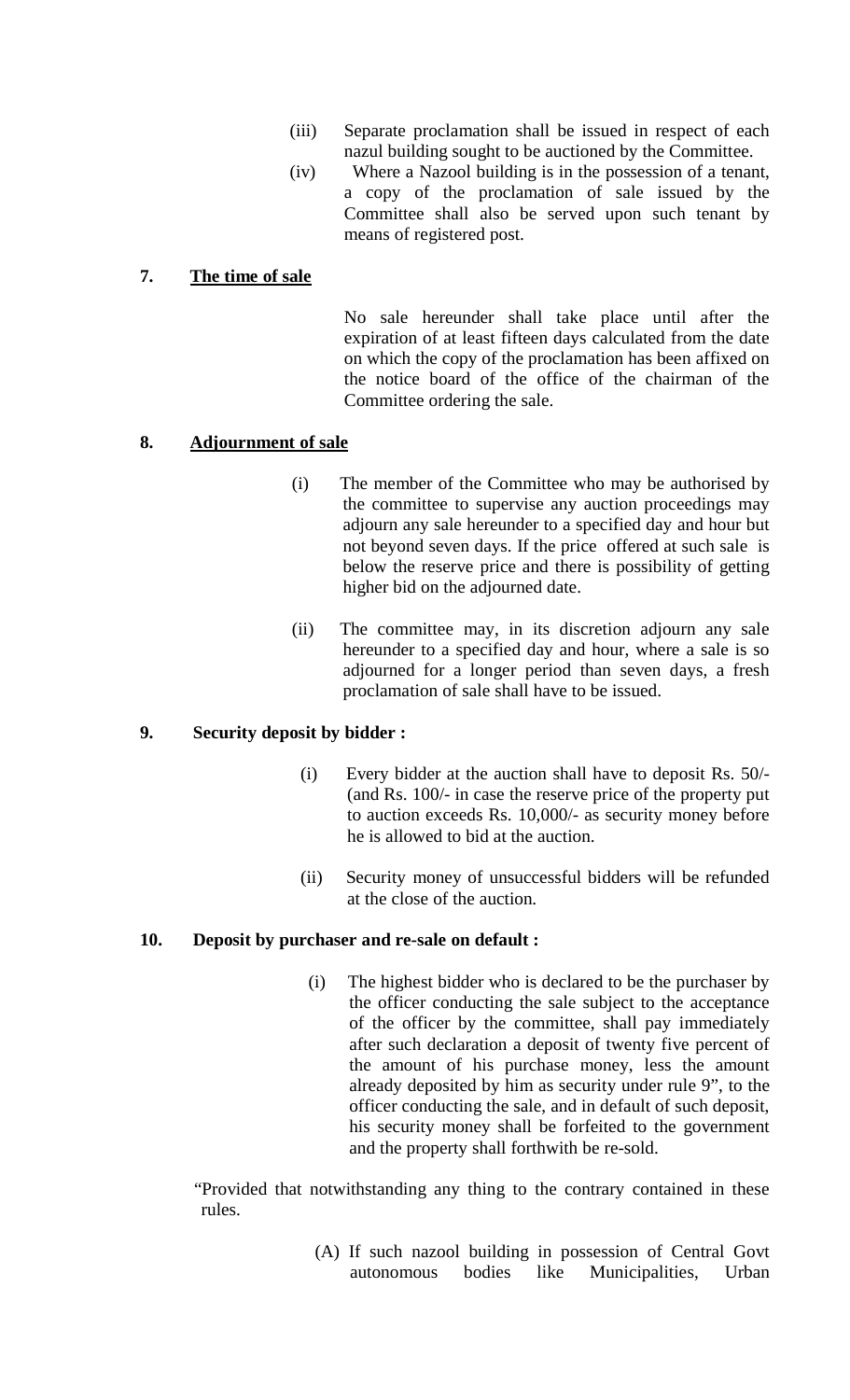Improvement Trust such bodies will have the option to purchase such buildings at current market value to be determined through negotiations.

- (B) If such Nazool building is in the possession of a tenant and such tenant desires to purchase the property and
	- (i) He has been continuously occupying such building as a tenant thereof from a date prior to 15.8.1947 he shall have the option to purchase the said building.
	- (a) Upon payment of 75 % of the market price (or reserved price) for the building, in case his annual income does not exceed Rs. 4200/-
	- (b) Upon payment of price equal to 90% of the highest bid offered for the building as the auction sale in case his annual income exceeds Rs. 4200/- but does not exceed Rs. 6000/-.
- (ii) He is prepared to purchase it at the price offered by the highest bidder at the auction sale he shall have to deposit a sum equal to 10% of the highest bid with the office conducting the sale on the fall of the hammer; upon such deposit by the tenant, the highest bid shall be taken to be that of the tenant and the officer conducting the sale refund the security money deposited by the highest bidder under rule 9 (i).

In case covered by sub-clause (i) of clause (b) of the proviso, the option to purchase the building shall be exercised by the tenant by making an application in writing to the officer conducting the sale alongwith a certificate of Tehsildar or the P.W.D. authority or other departmental authority incharge of the building certifying the period for which the applicant has been continuously occupying the building as a tenant thereof and a certificate of the income tax officer or equivalent authority testifying the applicants annual income during the proceeding year, on or before the fall of the hammer and the officer conducting the sale, shall thereupon stop auction proceedings and submit the application together with the certificate submitted by the applicant to the committee. Upon acceptance of the application by the committee, such tenant will have a further option to pay the price of the Nazool building by half-yearly installments. If the Nazul building sold to him is a shop, the price thereof shall be payable in two half-yearly installments and in other cases in 10 half yearly installments such a purchaser will have no right to sell or otherwise part with the building or a period of at least 5 year from the date of such sale, failing which the state Government will have the right to rescind the sale and re-sell the property by public auction under these rules."

(2) The officer conducting the sale shell deposit the part of the purchase money received under sub-rule (1) in the Government Treasury or sub-treasury immediately and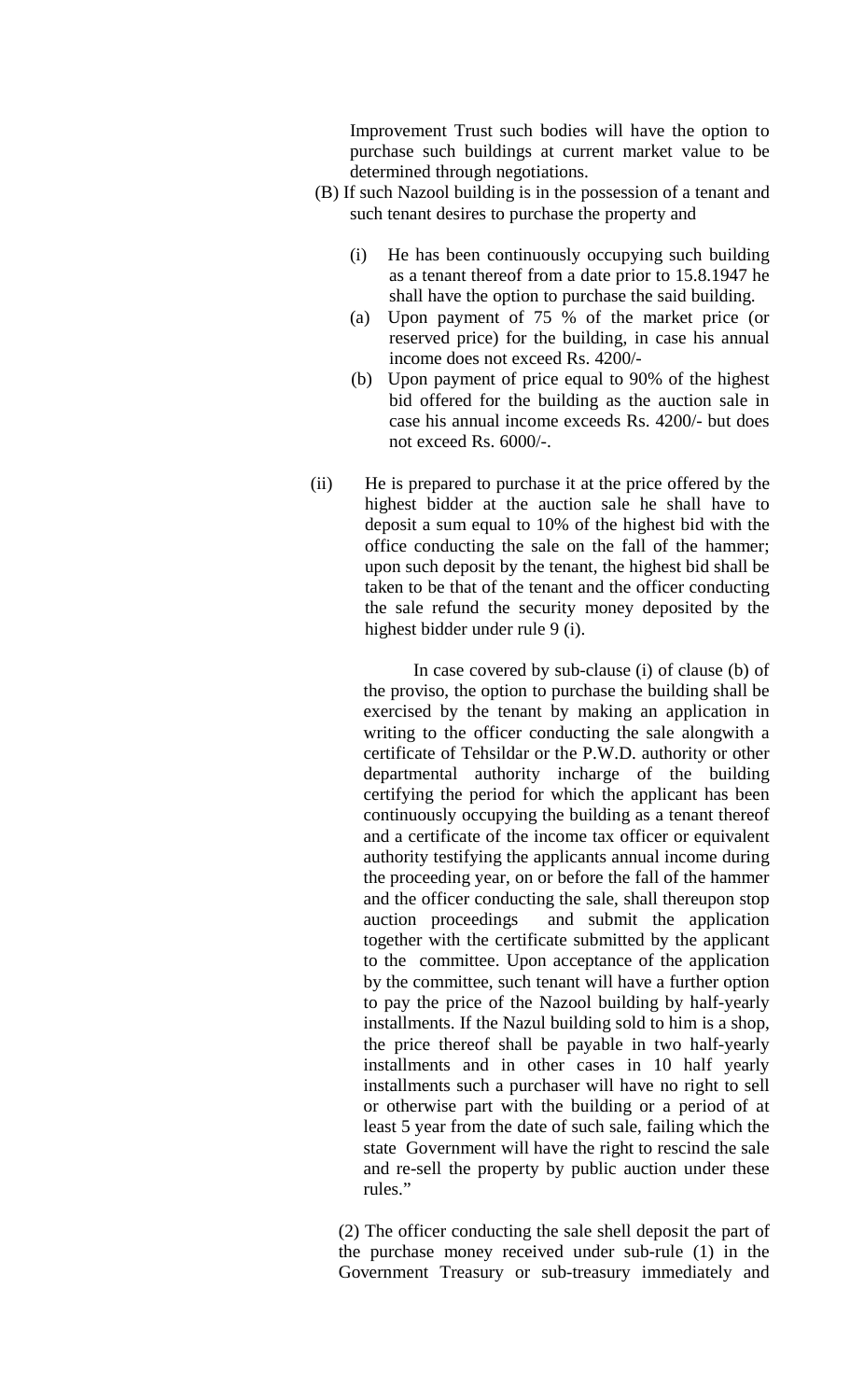shall submit his report along-with the record of the sale proceedings and the Treasury receipt to the committee.

(3)The purchase money shall be deposited under the Budget Head approved by the finance Dapartment.

#### **11. Acceptance of bid by the committee :**

- (i) Upon receiving the report under Rule 10(2) from the officer conducting the sale, the chairman of the Disposal committee shall inform the chief secretary to Government of Rajasthan regarding the Highest bid obtained at such auction sale in the prescribed Form "C" and shall convene a meeting of the Disposal Committee within a month of the auction to consider the offer.
- (ii) If the Disposal committee is of the opinion that the price at which the property has been knocked down is a fair and reasonable price of the nazul building," it may approve to sale and convey its approval to the purchaser by registered post.
- (iii) If the committee does not consider the price to be adequate, if may reject the highest bid and order fresh proclamation of sale to be issued.
- (iv) Where the nazul property is situated in a sub-Division is auctioned at a price exceeding Rs. 15000/- the sub-Divisional committee shall obtain the approval of the district committee before conveying approval to the purchaser, in pursuance of the Government order No.F.6 (11) F.D. A&I/67 dated 13.6.67.
- (v) Where a sale is not approved by the committee the purchaser shall be entitled to repayment of the deposit made by him.

#### **12. Time for payment in full of purchase money :**

- (i) The full amount of the purchase money shall be paid by the purchaser in Govt. Treasury or sub-Treasury under the Head mentioned in rule 10 (3) and the Treasury receipt thereof shall be submitted to the Chairman of the committee within fifteen days from the date of notice conveying the approval of the committee under sub-Rule (2) of rule 11.
- (ii) Where the purchaser happens to be a tenant of the nazul building put to auction, and he desires to pay the remaining price by installment, he shall have to execute an agreement in form "D" and deliver it to the chairman of the committee within 15 days of the date of notice conveying the approval of the committee under-taking to pay such amount together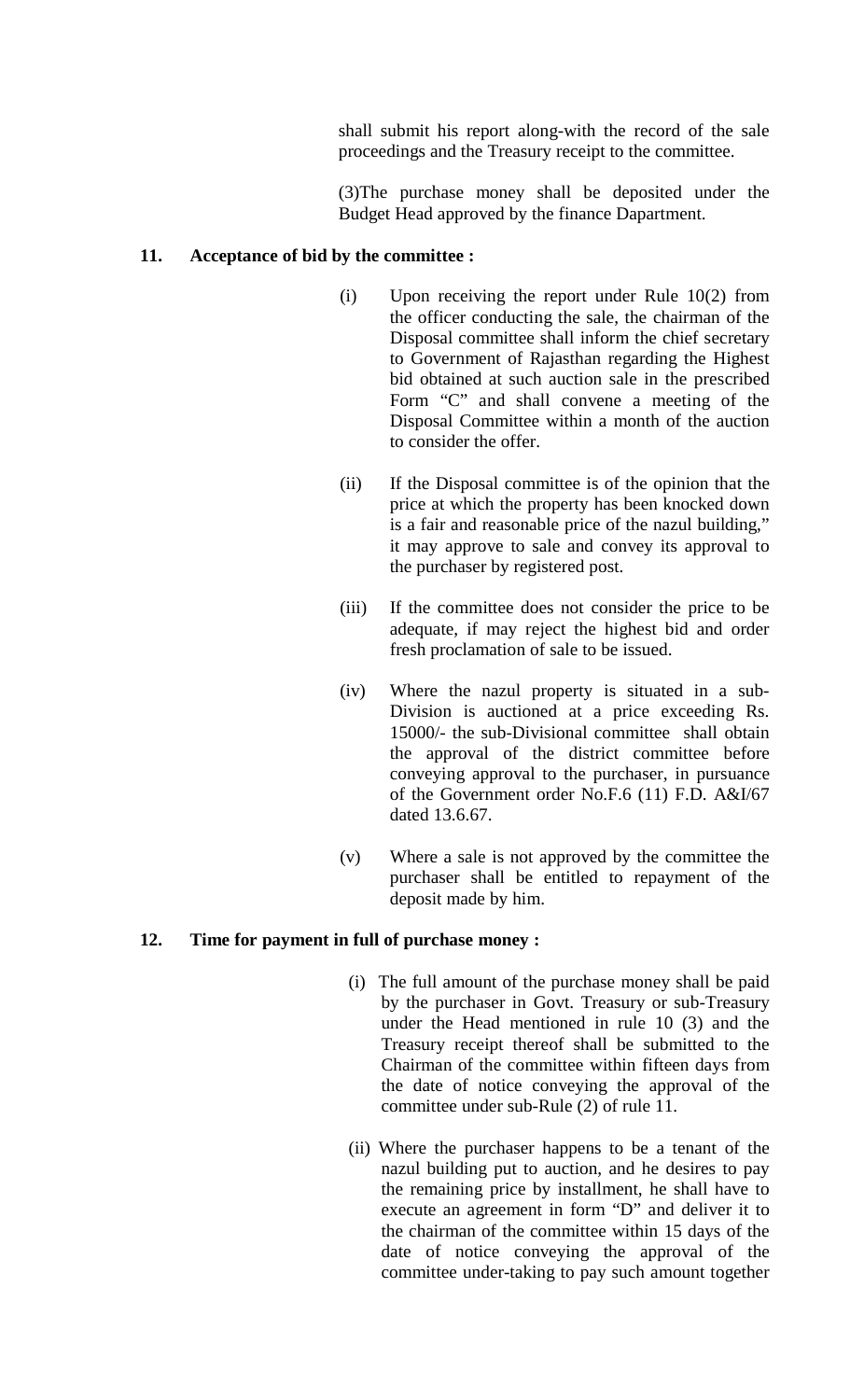with interest 12% p.a. in equated annual installments not exceeding nine in number," the first installments falling due for payment after the expiry of one year from the date. of acceptance of the offer by the committee.

### **13. Procedure in default of payment :**

- (i) In default of payment within the period mentioned in sub-rule (1) of the last preceding rule, or upon failure of the tenant to execute and deliver up agreement specified in sub-rule (2) of the preceding rule, the deposit received under rule 10 may, if the committee thinks fit, be forfeited to the Government and the property shall be re-sold and the defaulting purchaser shall forfeit all claim to the property or to any part of the sum for which it may subsequently be sold.
- (ii) Every re-sale of a Nazul building, in default of a payment of purchase money or failure to execute the prescribed agreement, as the ease may be, within the period allowed for such payment or execution and delivery of such agreement, shall be made after the issue of a fresh proclamation in the manner and for the period hereinbefore prescribed for the sale.
- (iii) Any deficiency of price which may happen on a resale by reason of the purchaser's default and all expenses attending such re-sale, shall be recoverable from the defaulting purchaser.

### **14. Rejection of offer by state Government :**

The state Government reserves to itself the right to reject any bid without assigning any reason thereof, or to withdraw any nazul building from auction at any time without assigning any reason.

### **15. Sale when to become absolute :**

- (i) Where full price of the nazul building put to sale by public auction has been deposited by the purchaser within the time specified in sub-rule (1) of Rule 12 the committee shall make an order confirming the sale and thereupon the sale shall become absolute.
- (ii) Where a tenant of the nazul building has executed agreement specified in sub-rule (2) of rule 12, the committee shall make an order confirming the sale and convey its decision to the purchaser by registered post. Such purchaser shall have to execute a mortgage deed and get it duly registered at his own expenses in respect of the remaining purchase money in form "E" and shall deliver it to the chairman of the committee.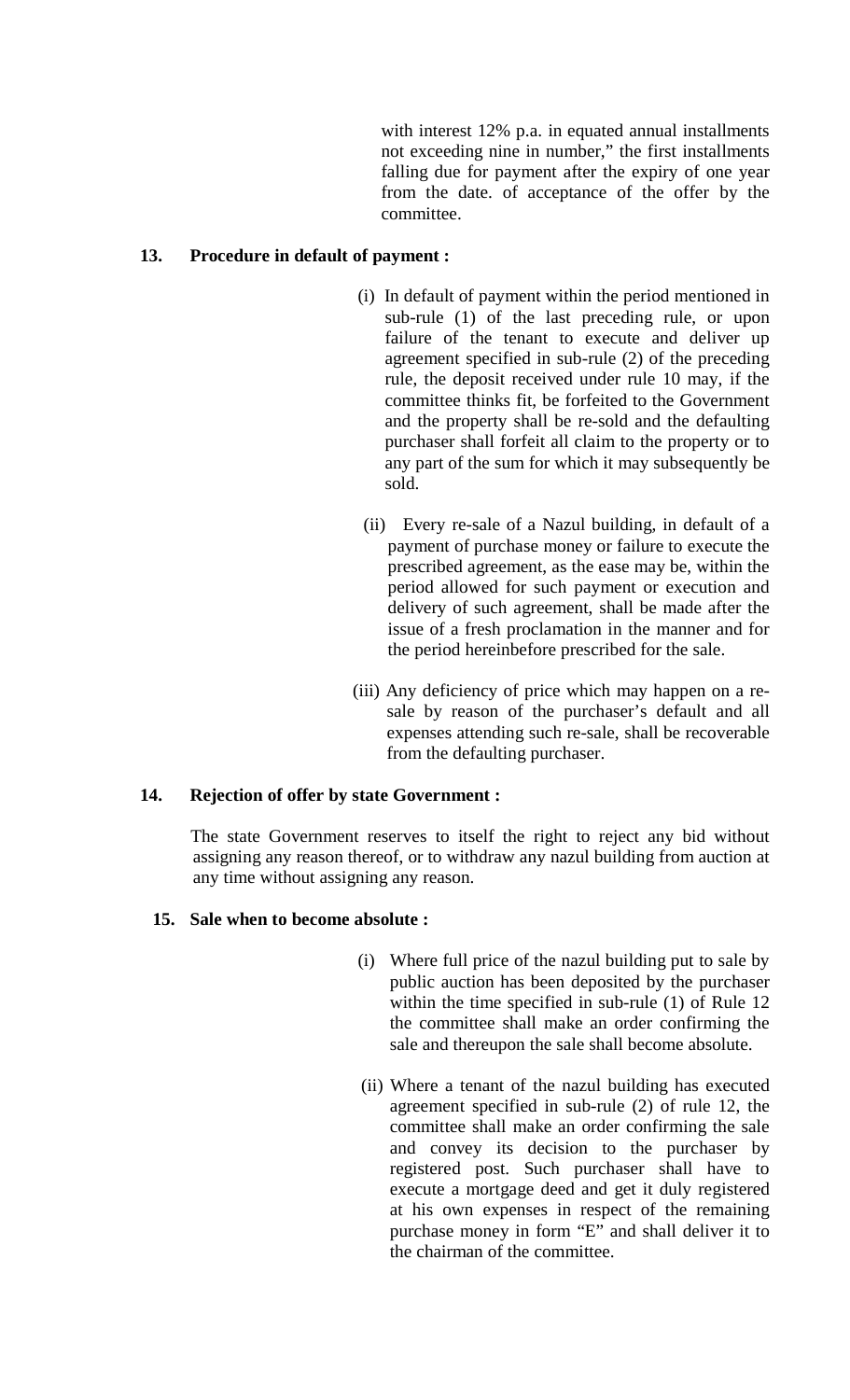#### **16. Certificate to purchaser :**

- (i) Where a sale of nazul property has become absolute, the chairman of the committee shall, on behalf of the Governert, grant a certificate of sale of the property in form "E" specifying the details of the property sold and the name of the person who at the time of the sale is declared to be the purchaser.
- (ii) Such sale certificate shall be written on requisite non-judicial stamps to be furnished by the purchaser and shall bear the date on which the sale become absolute. The expenses of registration of such sale in certificate shall also be borne by the purchaser.

#### **17. Restriction on bidding or purchase by officers.**

No officer or other person having any duty to perform in connection with any sale shall, either directly or indirectly, bid for, acquire or attempt to acquire any interest in the property sold.

#### **18. Delivery of possession.**

When a sale certificate has been issued in the name of the purchaser, the chairman of the committee shall, on the application of the purchaser, order delivery of possession to be made by putting such purchaser or any person whom he may appoint to receive delivery on his behalf, in possession of the nazul property sold, or where such property is in the occupancy of a tenant, the chairman of the committee shall serve a notice by registered post upon such occupant intimating that the right, title and interest of the Government in the property has been transferred to the purchaser.

#### **19. Constitutions of Apex Committee its powers and functions**

(i) The state Government hereby consitutes a Committee at the State lavel, here inafter called Apex Committee consisting of the following officers namely :-

1. Special secretary finance Chairman 2. Addl. Chief Enginear P.W.D. (Bldgs) Member 3. Special Secretary, G.A.D. Member

 (ii) The Apex Committee shell have the following powers and function nemely :-

(a) It shall decide cases of such Nazool buildings which are not auctioned under these rules for one resson or the other and also such cases of Nazool buildings where tenants authorised/unauthorised and trespassers, are in possossion/occupation of such building and paying low rent or no rent at all.. The Committee shall decide whether such Nazool building is to be sold, auctioned or to be re-tained. In this cainection the Apex Committee shall take decision and set upon inaccordance with the provisions (four point formula ) as laid down in appendix "G" of the rules.

(b) It shall issue direction to the concerned authorities as it may deam proper for the maintenance /management of Nazool buildings regarding which decisions of not selling has been taken under clause (a) above.

(c) It shall have powers to revise the rate of rent after every fifth year of such Nazool building reguarding which it has been decided that they are not to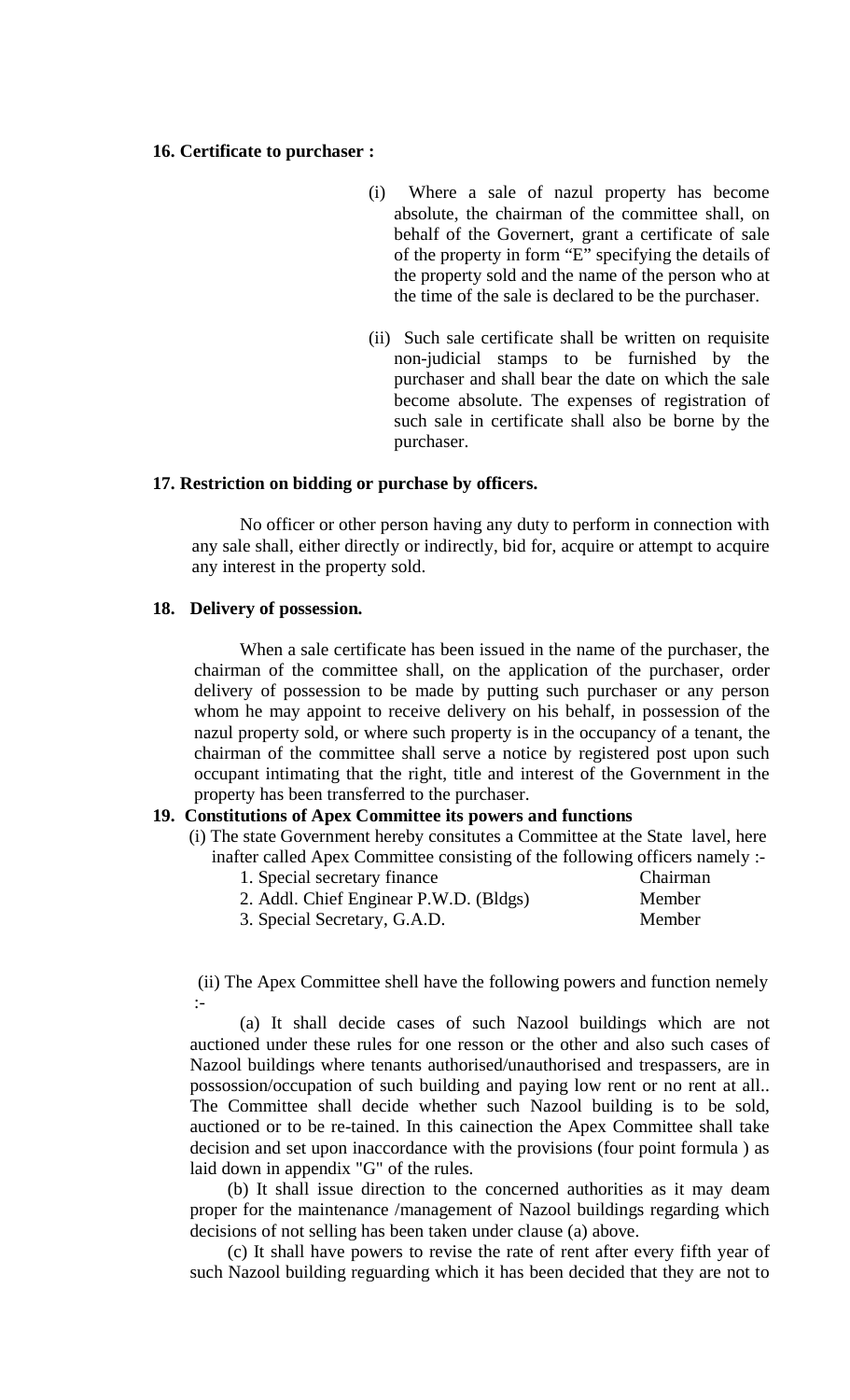be sold under clause (a) above. This revision of rent will be equal to the current market rate of rent to be assessed by the Executive Engineer P.W.D. Concerned.

#### **20. Supersession:**

All existing rules and orders in force the commencement of these Rules, shall, upon such commencement. stand superseded such suppression shall not, however, in any way affect anything previously done or action previously taken under or in pursuance of the existing rules so superseded.

**By order**

**Sd/- DEPUTY SECRETARY GOVERNMENT.**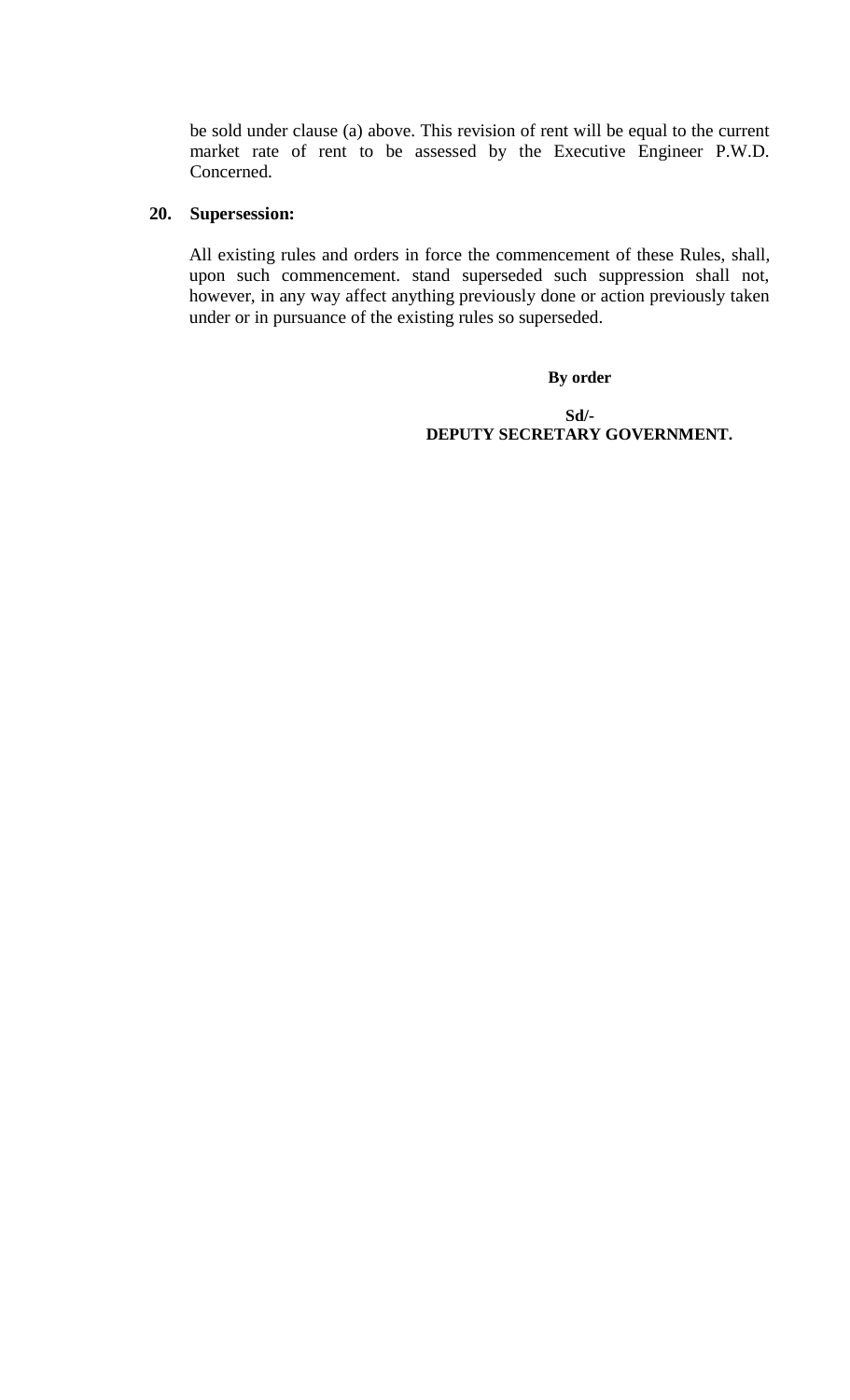#### **GOVERNMENT OF RAJASTHAN (CABINAT SECRETARIAT)**

**No. F-30(2) Cab /75 Dated 3.2.1977**

# **Notification**

 The State Government hereby makes following amendments in the Rajasthan Nazool Buildings (Disposal by public Auction) Rules 1971, Namely:-

Amendments

- 1. In the said rules under the heading "sub" after the words "auction or sale" the words "disposal/management" shall be inserted.
- 2. Proviso (A) of rule 10 shall be substituted by the following
- namely:-<br>" (a) If such If such Nazool Building is in possession of Central government, autonomous bodies like Municipalities, Urban Improvement Trust such bodies will have the option to purchase such buildings at current market value to be determined through negotiations."
- 3. Sub-rule (3) of rule 10 shall be substituted by the following namely:- The purchase money shall be deposited under the budget head approved by the Finance Department
- 4. The existing rule 19 shall be read as rule 20 and this following new rule 19 shall be inserted after rule 18 namely :- "19. Constitutions of Apex Committee, its powers and functions

 (i) The State Government hereby constitutes a Committee at the state level,hereinafter called Apex Committee, consisting of the following officers, namely:-

- 1. Special Secretary, Finance……………….…Chairman
- 2. Addl. Chief Engineer, P.W.D. building……..Member
- 3. S.S. G.A.D…………………………………...Member-Convener
- (ii) The Apex Committee shall have the following powers and functions, namely
	- (a) It shall decide cases of such Nazool buildings which are not auctioned under these rules for one reason or the other and also such cases of Nazool buildings where tenants authorized/unauthorized and treaspassers, are in possession/ occupation of such buildings and paying low rent or no rent at all. The committee shall decide whether such Nazool building is to be sold, auctioned or to be retained. In this connection the Apex committee shall take decision and act upon in accordance with the provision (four point formula) as laid down in Appendix "G" of these rules.
	- (b) It shall issue directions to the concerned authorities as it may deem proper for the maintenance/management of Nazool buildings regarding which decision of not selling has been taken under clause (a) above.
	- (c) It shall have powers to revise the rate of rent after every fifth year of such Nazool buildings regarding which it has been decided that they are not to be sold under clause (a) above. This revision of rent will be equal to the current market rate of rent to be assessed by the Executive Engineer, P.W.D. concerned.

**By Order,sd /- (Rajendra Pal Singh) Deputy Secretary to the Govt., Cab. Sectt. Rajasthan, Jaipur**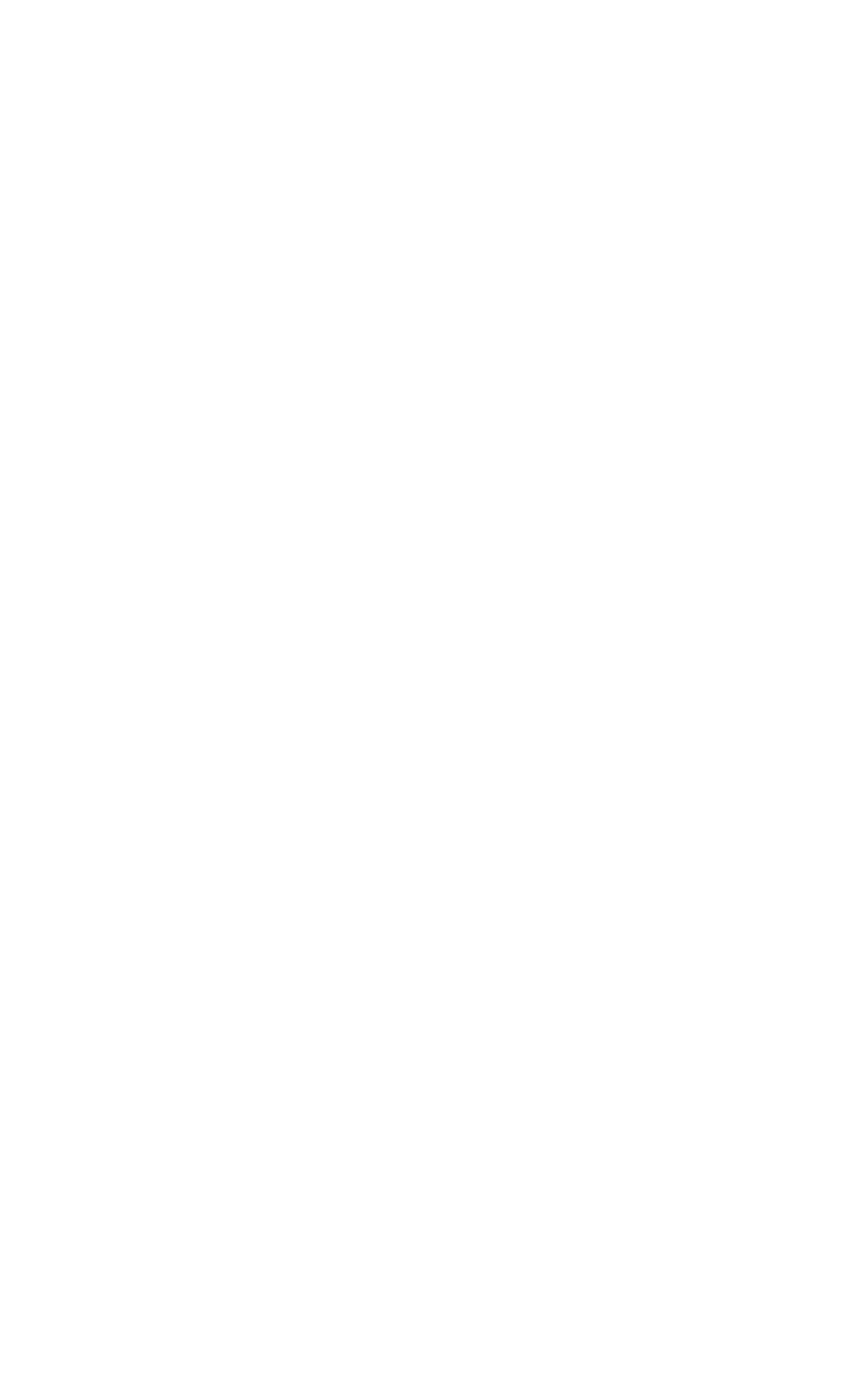#### **FOUR POINT FORMULA REGARDING THE DISPOSAL/MANAGEMENT OF NAZOOL PROPERTIES**

**Nature of occupation Property to be sold Property to be retained** 1. With State Govt. Through auction, providing Department alternative accommodation. 2. with Municipalities Through negotiation at current Rent to be revised, if necessary. Urban Improvement Trusts market value worked out by the Panchayat Samities P.W.D. Panchayat and the central Government. 3. With tenants. (i) Through negotiations; if agreement (i) Rent is suitable and is being paid signed within 15 days of a notice regularly. No auction. under Sec. 106 of transfer of property (ii) Rent is low though being paid act No. 4 of 1882 for termination of regulary, rent may be enhanced Tenancy at current market value worked and, if not agreeable eviction. out by the P.W.D. payable in installments (25% of the agreed amount at the time of (iii) Rent is low and also not being<br>the agreement and rest in 10 Six monthly paid regulary recover, enhance/ the agreement and rest in  $10 \text{ Six monthly}$ Installments with 9% interest, including and evict, if not agreeable. arrears of rent if any, With regard to (ii) and (iii) above, the procedure to be followed will be as follows:- (ii) Through auction, if (i) is not acceptable I. Property Officer, P.W.D. with arrears of rent added, if any. will serve a notice under section 106 of the transfer of property Act No. 4 for termination of tenancy of 1882. II If the party is willing to pay enhanced

#### **appindix "G"**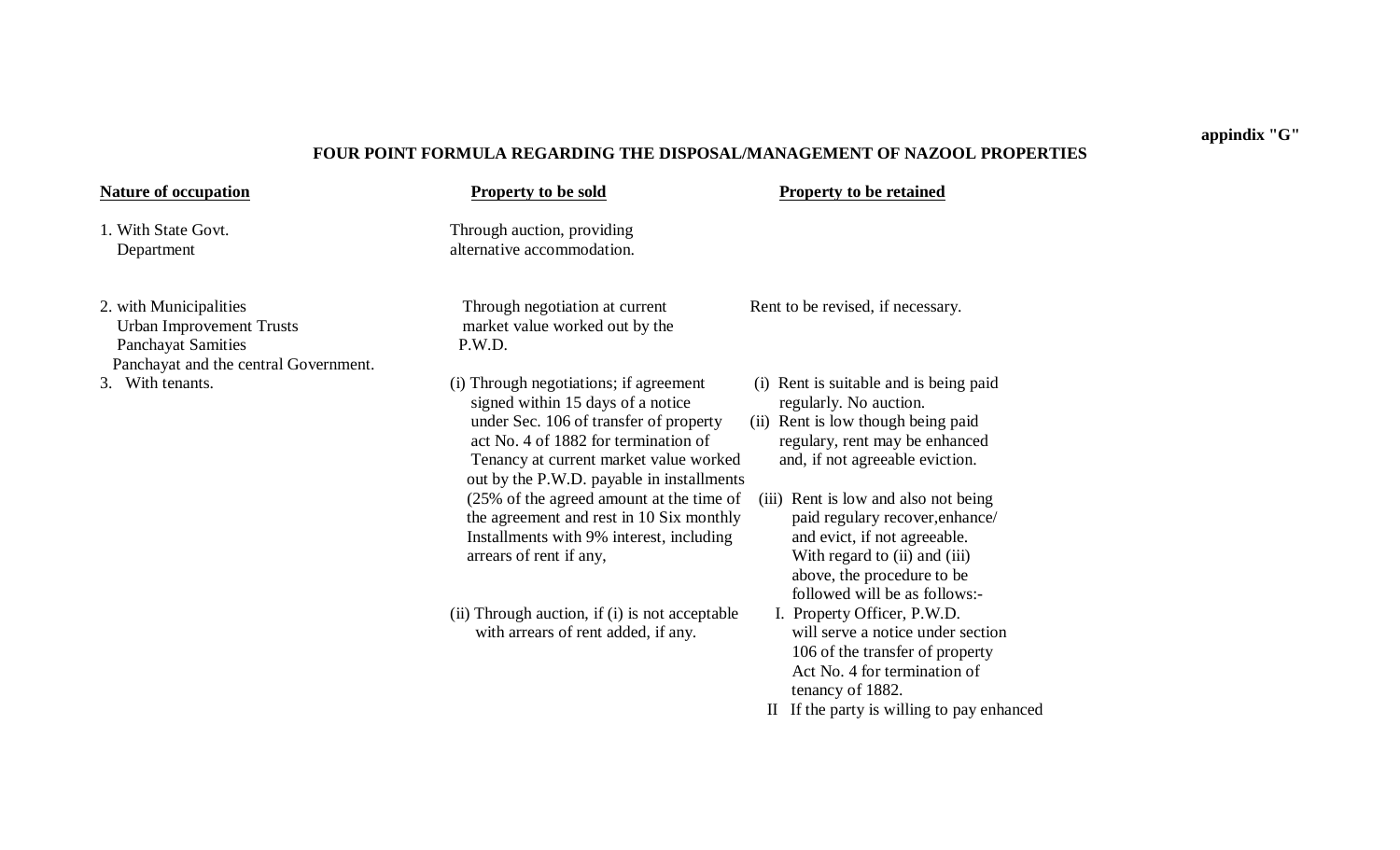rent and arrears, if any, a revised rent deed will be signed.

- III If the party is not agreeable to II above case will be referred to the Estate Officer after 15 days for initiating eviction proceedings under the Rajasthan Public Premises (Eviction of unauthorized occupant ) Act. 1964
- IV If the party expresses willingness to pay enhanced rent/arrears the Estate Officer will give 15 days time to former to appear before the property officer and settle the matter.
- V If action is not taken by the party as per IV above, eviction proceeding will continue.
- VI Enhanced rent will be the prevailing market rent as worked out by the P.W.D. in advance and will be enforceable from the date of notice regarding termination of tenancy. Land rates for the various areas( main roads and by roads) for the purpose of assessing the fair rent will be worked out in consultation with the U.T.I./Municipality.
- 4. with Tresspassers (i) and (ii) as above. i) Case to be referred to the Estate Officer by the Property Officer P.W.D.
	- ii) Notice for eviction under section 4 of the Rajasthan Public premises (Eviction of unauthorized Occupants) Act 1964 to be served by the Estate Officer.
	- iii) If the party shows willingness to negotiate regarding rent and arrear, it may be given 15 days time and directed to the Property Officer, P.W.D. who will sign a rent deed with the former.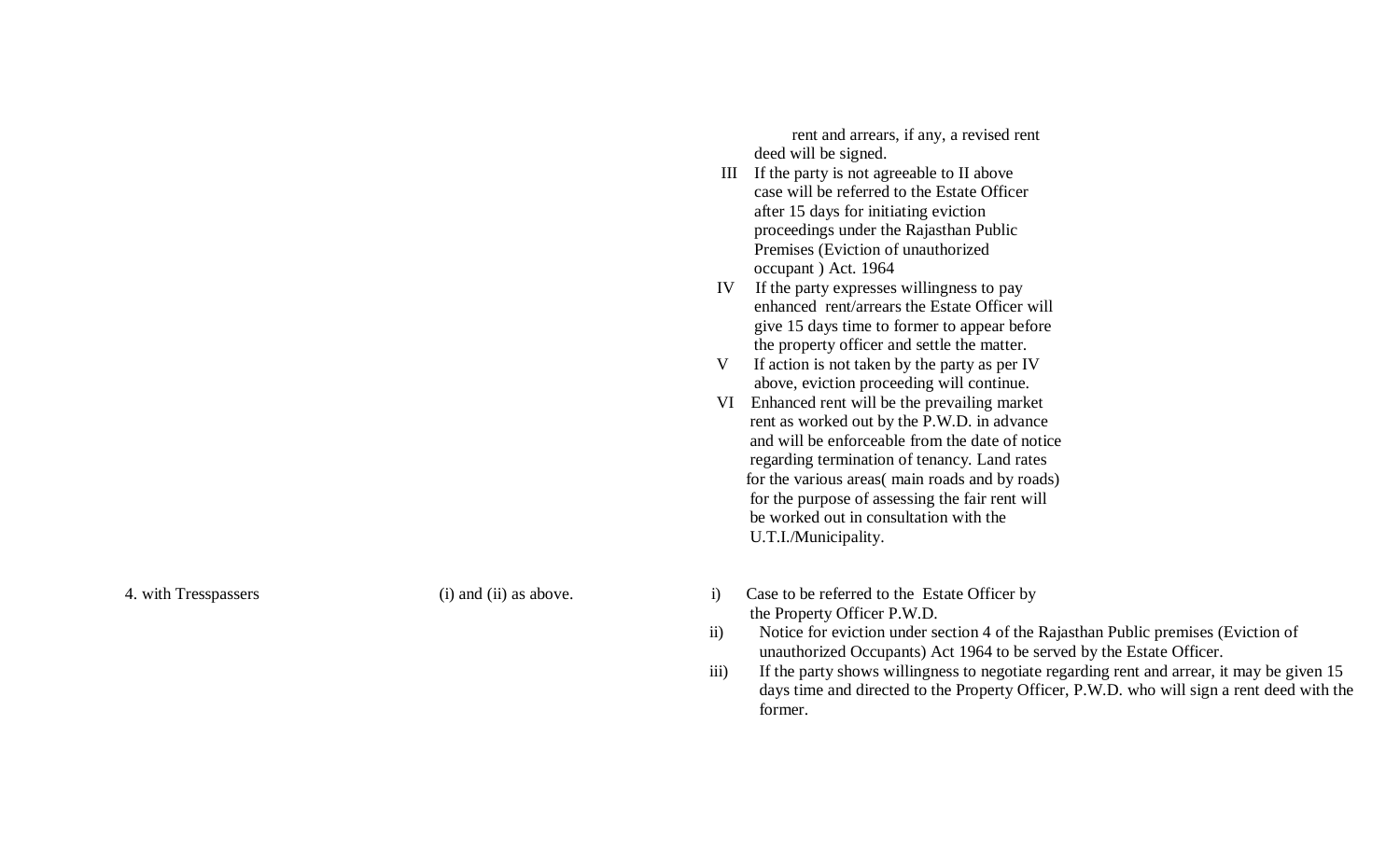- iv) If the party fails to take action as per (iii) above within the stipulated time, the Estate Officer will proceed with the eviction proceedings.
- v) In all cases in which the original tenant is alive but has unauthorisedly sublet the property in question, a 15 days Notice regarding termination of tenancy will first be served on him by the Property Officer, P.W.D. If he does not hand over vacant possession of the property within the stipulated time the case will be referred to the Estate Officer for initiating eviction proceedings against both the original tenant and the unauthorized occupant.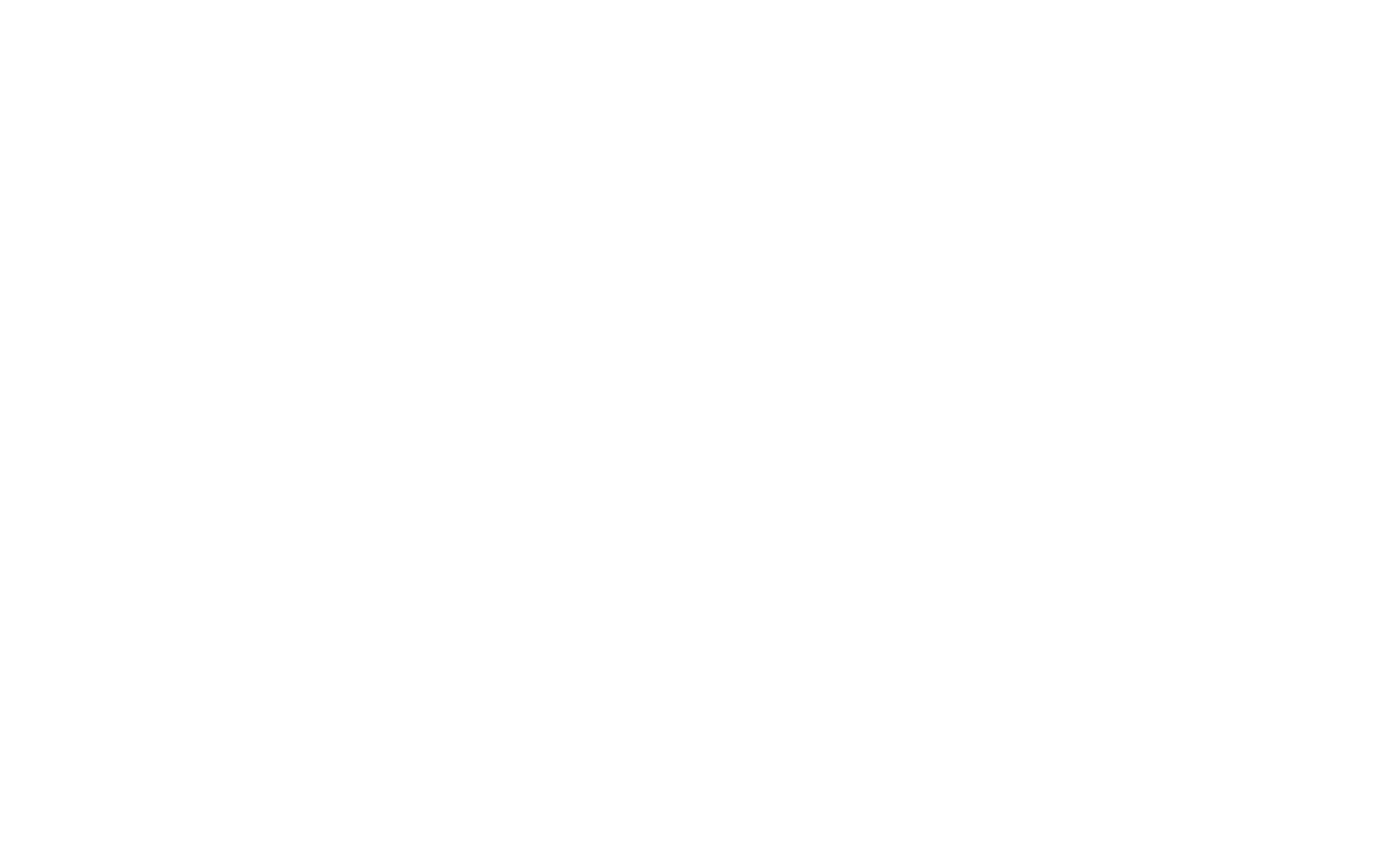### FORM 'A'

#### (Rule 3 (1)

Rajasthan of Nazul Buildings to be disposed of within the jurisdiction of District Sub-Divisional Committee.

District/sub-division

| $\mathbf{1}$   | $\overline{2}$                      | 3                           | 4                              | 5                           |
|----------------|-------------------------------------|-----------------------------|--------------------------------|-----------------------------|
| S.             | of<br>Particulars<br>Nazu           | of<br>Plinth<br>Area<br>the | Nos. of storeys and Area       | Area of Open                |
| N <sub>o</sub> | Building and the name               | building                    | of built portion in each       | land appurtenant to         |
|                | by which hither to been             |                             | Storey                         | the building                |
|                | known.                              |                             |                                |                             |
|                | 6                                   |                             | 8                              | 9                           |
|                | Dimensions and                      | Year of construction of     | <b>Estinated market</b>        | Whether                     |
|                | total area including                | the building                | value of the whole             | unserviceable,              |
|                | open land                           |                             | building including             | uneconomic or               |
|                |                                     |                             | open land                      | surplus                     |
|                |                                     |                             | appurtenant there to           |                             |
|                | 10                                  | 11                          | 12                             | 13                          |
|                | Whether the building                | Date of decision taken      | Date of submission of          | Date of Govt.               |
|                | any portion let out to              | by the Committee for its    | proposal                       | sanc-                       |
|                | any tenant or tenants if            | dispo for Its dispo-        | to Govt.(in                    | tion and no.                |
|                | so name of such                     |                             | the case of                    |                             |
|                | persons                             |                             | S.D.O. to the Distt.           |                             |
|                |                                     |                             | Committee                      |                             |
|                | 14                                  | 15                          | 16                             | 17                          |
|                | Reserved price fixed by             | Attestion by chairman       | Name of Officer                | Date Of Issue of            |
|                | the govt.                           | with date                   | appointed to conduct the       | proclamtion of sale         |
|                |                                     |                             | sale by public auction.        | the time & date             |
|                |                                     |                             |                                | fixed for                   |
|                |                                     |                             |                                | auction sale                |
|                | 18                                  | 19                          | 20                             | 21                          |
|                | Name of member                      | Date of submission of       | Name of the purchaser          | Date of accep-              |
|                | authorised to supervise<br>the sale | roport by officer &         | and price which the            | tance of the                |
|                |                                     | conducting the sale $\&$    | property knocked down          | Officer by the<br>Committee |
|                |                                     | amount deposited            |                                |                             |
|                |                                     |                             |                                |                             |
|                | 22                                  | 23                          | 24                             | 25                          |
|                | Date of approval of the             | No. and date of the         | <b>Attestation by Chairman</b> | Date of deposit of          |
|                | district committee (in              | notice issued to the        | with date                      | full purchase               |
|                | the case of auction by              | purchaser intimating        |                                | money (No.& date            |
|                | sub divisional                      | acceptance of the bid.      |                                | of Challan with             |
|                | committee)                          |                             |                                | amount.                     |
|                |                                     |                             |                                |                             |
|                | 26                                  | 27                          | 28                             | 29                          |
|                | Date of submission                  | Rejection of offer by       | Date of order con-             | Date of Mortage             |
|                | of agreement by tenant              | Govt. if any (State No. $&$ | firming the sale               | deed executed by            |
|                | purchaser to pay                    | Date of order.              |                                | a tenant purchaser          |
|                | purchase money in                   |                             |                                |                             |
|                | instalments                         |                             |                                |                             |
|                | 30                                  | 31                          | 32                             | 33                          |
|                | Date of issue of sale               | Date of Delivery and        | <b>Attestation by Chairman</b> |                             |
|                | certificate                         | possession to purchaser     |                                |                             |
|                |                                     |                             |                                |                             |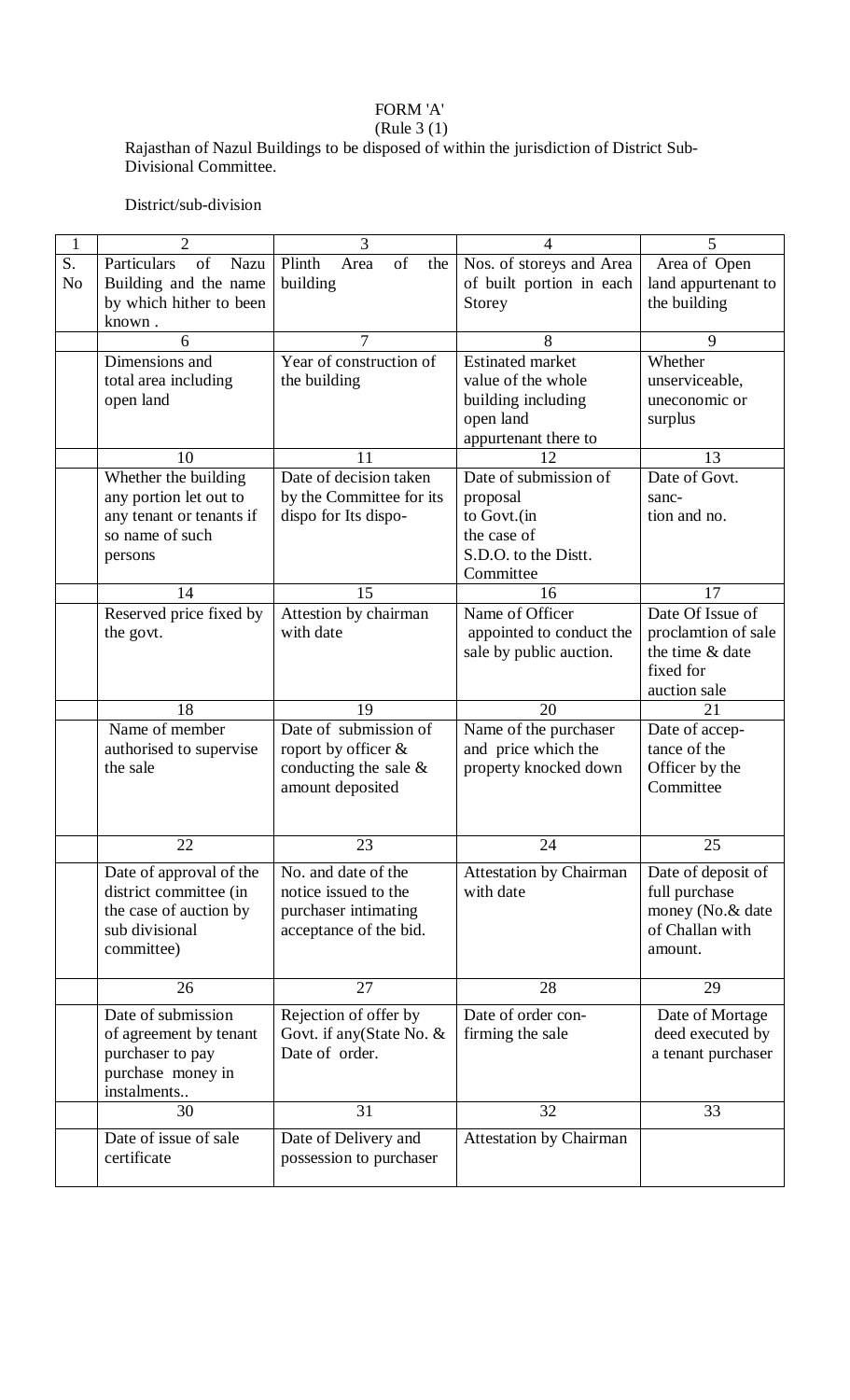# $i$  fjf'k" $V$  "[k"  $utw$  I EifRr dsfodz dh m ?? kk . kk

rn}kjk ; g I puk nh tkrh g\$fd utw, I EifRr ftI dk fooj.k vud poh eafn; k x; k q\$b| l fefr }kjk fnukud------------------------dksfuEufyf[kr 'krkkij uhyke dh tk; xh fod; I koltfud uhykeh }kjk fn; k tkoxka i LFkxu dsfdl h vknsk ds fodz earks Lo; a; k I E; : isk i kf/kdr vfHkdrkl}kjk cksyh yxkus dsfy; sykseks dks I k/kkj.kr%fuf'pr fd; k tkrk g& fodz dh vU; 'krituEufyf[kr g\$%&

# fuyke dh 'kri

- 1- fuEufyf[kr vul tipr eamfYyf{kr of'k"V; kal fefr dh I okte tkudkjh ds vud kj diffkr dh xbl g\$fdUrqbI mn?kksk.kk eafdIh xyrh HkeiwkldFku ; k yn[r dsfy; slfefr mRrjnk; h u gkskA
- 2 og jde ftlds vuolkj fd ckfy; kac<kbltkuhg\$fod; lpokfyr djus okysinkf/kdkjh }kjk vo/kkfjr dh tk; xh; fn ckyh yxkbl xbl jde ds ckjsea; k cksyh yxkus okys ds ckjsea dkbl fookn i fink gks rks og ykV ¼ 1/2 rgUr iqu% unyke ij c<kbltk; skh
- 3 ; fn ljdkj }kjk fur r l Eifkr ds ewl; I s de dh ckyh vkrh g s vkg , it is in this likely that  $\alpha$  is a link close in  $\alpha$  is a light of  $\alpha$  is a link of  $\alpha$  is a link of  $\alpha$  is a link of  $\alpha$  is a link of  $\alpha$  is a link of  $\alpha$  is a link of  $\alpha$  is a link of  $\alpha$  is a link of  $\alpha$  i vf/kdkj gkok fd og uhyke dks LFkfxr dj nå fdUrq;g LFkxu I kr fnol I s vf/kd vof/k dk ugh gkxkA
- 4 cksyh yxkus okys 0; fDr dks; fn uhyke dh I EifRr dk eW; tks I j dkj dh vkj lsfuf pr fd; k tk; 10]000: i; s l s de g s rks 50: i; s i fr Hkfir  $fu{k}$  ivki ; fn 10,000 : i; s I s vf/kd qS rks 100 : i; s i frHkfir fu{ki uhyke eacksyh nus ds ind fodz I pokfyr djus okys inkf/kdkjh ds ikl tek dikuk akskA ftu 0; fDr; ka dks cksyh Lohdkj u akskh mllas ifrHkfir fu{ki uhyke I ekfgr gkusij ykVk nh tk; skhA
- 5. I cls Aph ckyh yxkus okyk 0; fDr tks fd drk ?kkf"kr fd; k tkrk q\$, s h ?kksk.kk ds vfoy $E$ c i'pkr vius dz /ku dh jde ; k iPphl ifr'kr? fodz -----------------------I pokfyr djusokysinkf/kdkjh dsikl tek djk; sxk vk\$ , i h fu{ki djus ea pnd djus ij l EifRr rRdky iqu% uhyke ij p<kbl tk; sch vkg cp nh tk; sch i irlkir fu{ki tks 'kri} 4 ds vUrxir tek djk; k x; k g\$ og bl pk\$kkbljkfk es s de dj fn tk; s h; fn cksyh yxkus okyk bl pk&kkbljkf'k dk le; ij Hkukrku djus ea vleFklgksk rks ifrHkfir fu{ki tkstek djk;k x;k g\$ljdkj dsi{k eatCr djyh tk; skh m I dh ckyh fcuk fd I h eykots ds I ekir dj n xh vk $\mathfrak s$  I Eifkr dks u; s fl js I suhyke fd; k tkoska i j $Urq$ ; fn I EifRr eadkb $l$  fdjk; nkj jgrk q $S$ vk\$ og , st h bPNk i dV djrk gsfd I cI smph cksyh ij cksyh mI ds uke I ekir dj nh tk; } rks uhyke vf/kdkjh dks ; g vf/kdkj gksk fd og cksyh m  $\mathsf{Id}$  is the interpretational in the control of  $\mathsf{Id}$  is the control of  $\mathsf{Id}$  is the control of  $\mathsf{Id}$  is the control of  $\mathsf{Id}$  is the control of  $\mathsf{Id}$  is the control of  $\mathsf{Id}$  is the control of  $\mathsf{Id$ nl ifr'kr jkf'k rRdky uhyke vf/kdkjh dsikl tek djkuh gkskA
- 6 fuoru l fefr dls; q vf/kdkj glock fd og fdl h ultyke dla Loltdfr ns vFkok mlsfcuk fdlh dkj.k vLohdkj dj nå lfefr dh Lohdfr dh I pouk [kihnnki dksjftLVMIjkk]V ds/kkjk nh tk; skh vkj I pouk feyusds 15 jkst ds Hkhrj mls uhyke dh cdk; k jde jkt dksk ea tek djk nuh qkxhA
- 7- jkT; ljdkj vFkok lfefr }kjk uhyke vLohdr fd;s tkus dh fn'kk ea drk ds }kjk tek djkblxbluhyke dh pkfkkbljde mlsykyk nh tk; xhA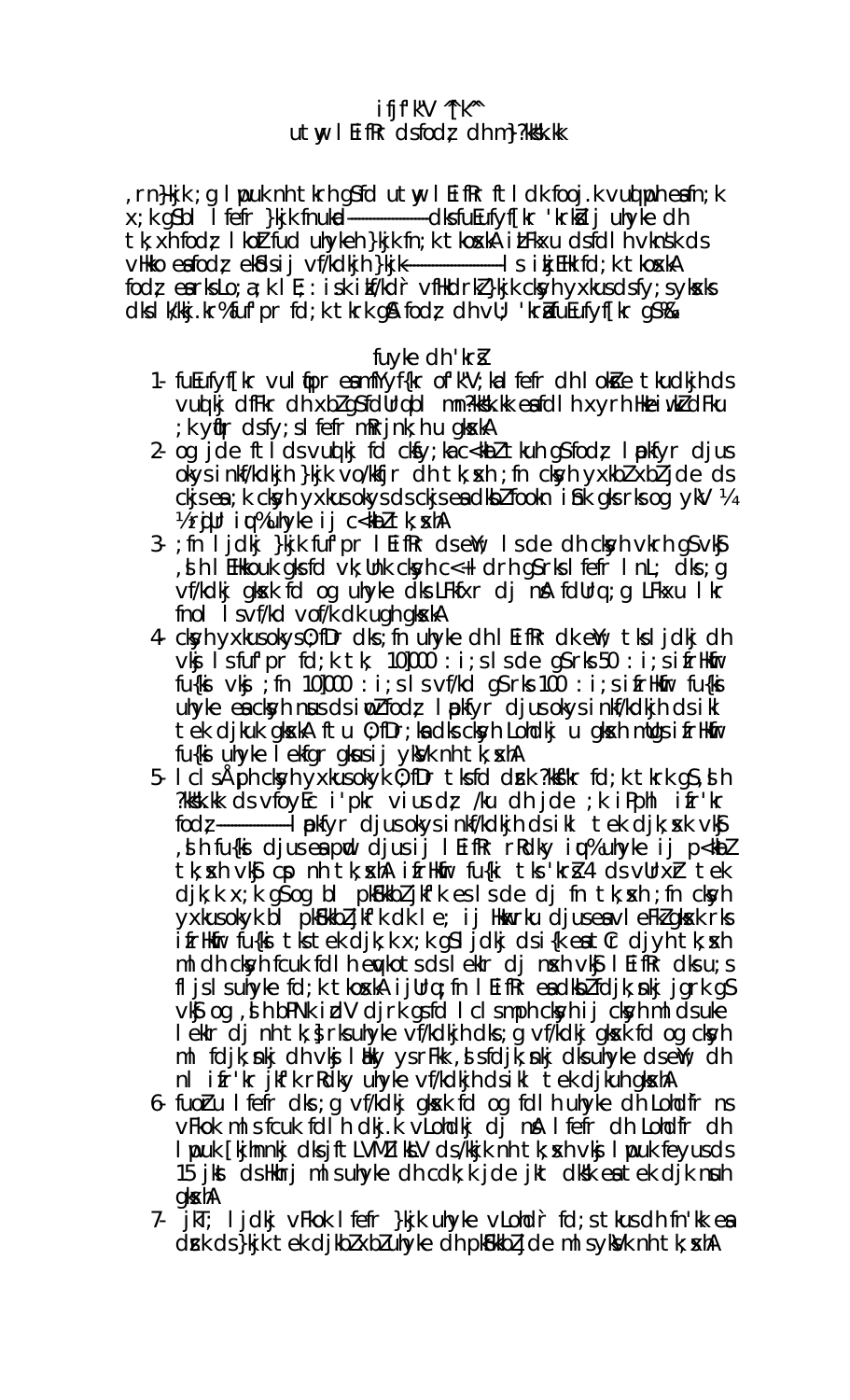- 8- ; fn Hkou ea fdjk; s i j jgus okys 0; fDr dh ckyh Lohdkj gks vkj og 'k'k jde, detritek ugh djk I dsvkj 'kk jkf'k dk Hka rku fd'rka ea djuk pkgs rks mls illng fnu ds Hkhrj, d bdjkjukes dk fu"iknu djuk gksk ftldh 'krimlsLohdk; I gkskh
- 9- in ckyh yxkusokyk I e; ij 'k'k jkf'k dk Hkarku ugh dja; k djkjukea dk fu"i knu ugh djsk rks I fefr dks; g vf/kdkj gksk fd I EifRr dk iq%uhyke djkosh bi irdkj l EifRr dk nu jh ckj uhyke fd; s tkusij tkself; ikln gksk og mlspod djusokys0; fDr Isolny dh tk; skhA
- 10-1 jdkj dks i w Norf/kdkj gkok fd fall h HMh I e; uhyke dh fd I h ckyh dks jnn djus vFkok uhyke dh
- 11-drk jktLFkku utw I Eifkr uhykfe }kjk fuoru fu; e 1971 ds I Eiwkl i ko/kkuka I scn gkskA

 $V'/$  {k

ftyk miftyk utw I Eifkr fuoru I fefr]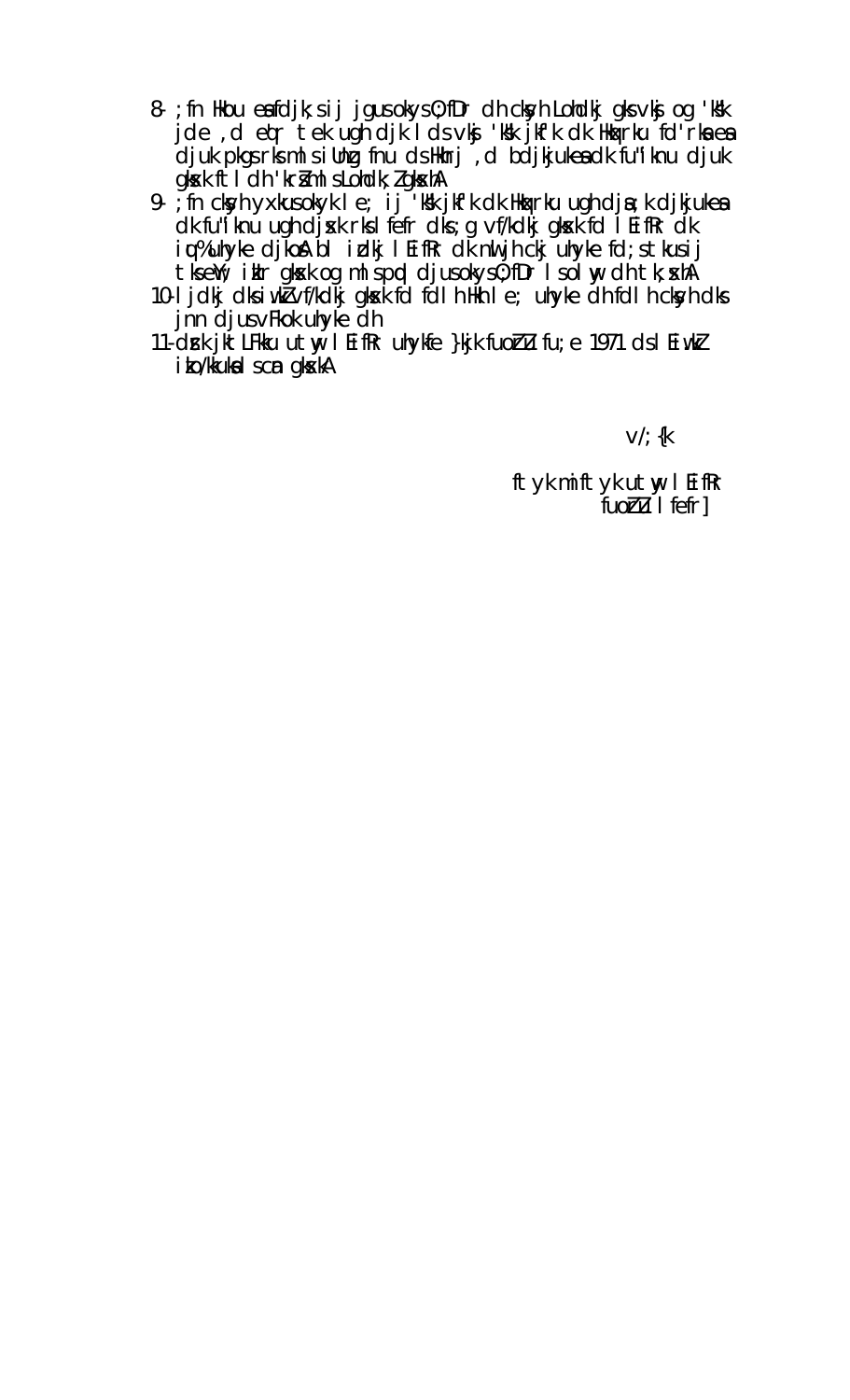#### FORM "C"

Rule 11(1) from

> The Chairman] District Disposal Camitee]

To,

The Chief Secretary to the Government of Rajasthan Jaipur

Sub:- Report under rule 11 (1) the Rajasthan Nazul Buildings(Disposal by Pubic Auction) Rules 1971

Sir,

I have the honour to inform you that the Nazool Bulding popularly known as-----------------------and located at-----------------------was put to auction on ------- ------------This property was apporoved for auction vide Government Sanction Order No,- ---------------Dated------------------------------and in the list it is mentioned at s.no.----------- -----the estimated value of this nazool property as per valuation statemant submitted by the Execitive/Assistant Engineer, P.W.D. (B&R) as required under rule 2(IV) is Rs.------- ------------The highest bid offered for the building was is Rs----------------------A meeting of the Disposal Commitee has been called on---------------------to consider the offer.

(25% of the purchase money amounting to Rs. -------------------has been deposited in the-----------------------Treasury under Challan no--------------------------------dated---------------------)

| $(10\% \text{ of the purchase money offered by Shri---12222}$ the tenant                            |  |
|-----------------------------------------------------------------------------------------------------|--|
| occupying the aforesaid Nazool building has been deposited in the---------------Treasury---         |  |
| ----------------under Challan No.-----------------------------Dated-------------------------------- |  |
| $---)$                                                                                              |  |

Yours faithfully Chairman Commitee.

Note: Delete the portion within brochure not applicable.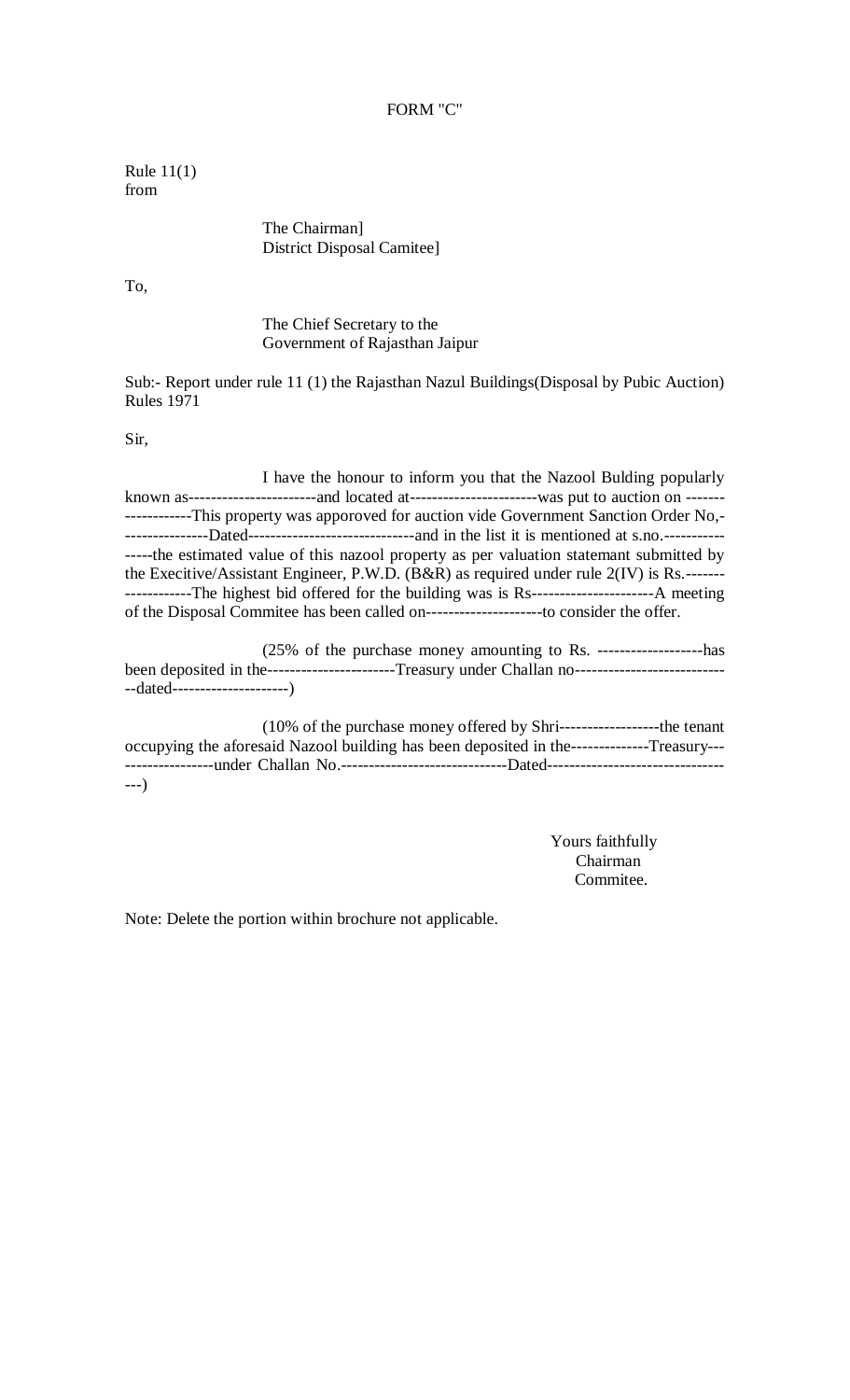#### FORM "D" AN AGREEMENT TO BE EXECUTED BY AN INTEND PURCHASER OF NAZOOL BUILDING OCCUPYING THE SAME AS A TENANT THEREOF.

 $-10-$ 

THIS AGREEMENT made on ------------------------day of-----------------19 BETWEEN the Government of the State of Rajasthan hereinafer called "Government (Which expresion shall whether the context so admits include his successors and assigns)of the one part and Shri-----------------------son of------------ -----------------Resident of----------------------------------at present siding at hereinafter called the "tenant" (which expression shall, whether the context so admits, includs his heirs, executors, administrators and assigns) of the other part.

WHEREAS the Government has brought the District/sub Divisional Nazul Building Disposal Conmittee-----------------------------------(District) put to auction Nazul building known as----------------------------situated at---------------------------more specifically described in the Schedule hereto.

AND WHEREAS the tenant has been occupying the said premises on lease since----------------------and has offered to purchase the building at the price of Rs.-------------------and has also deposited equal to 10% of such price with the officer conducting the sale

AND WHEREAS the Disposal Committee has approved of the offer and conveyed its approval to the tenant under a registered notice dated---------------

AND WHEREAS THE tenant is not in a position to pay the remaining purchase money amounting to Rs.------------------within 15 day of the receipt of the aforosaid notice of approval and desires to pay the remining purchase money by annual installments and also agrees to mortgage the said building with the Government until the remaining price has been fully paid to the Government and

It is heraby agreed and declared as follows

-----

(1) That the tenant shall pay to the Government remaining purchase money amounting to Rs.------------------(In words)-----------------------together with Interest 12% p.a. in instalments here inafter appearing

(2) That the tenant shall pay the said amount together with Interest as aforesaid in- -----------------annual equated installments as specified below] the first installment falling due for payment after the expiry of one year fron the date of acceptance of the offer by the committee namely :-

| <b>Amount of Instalment</b> | Due date of payment     |
|-----------------------------|-------------------------|
|                             |                         |
|                             | -----------------       |
|                             | ----------------------- |
|                             |                         |

(3) That the tenant shall mortgage the said property as security for the payment of the said purchase money together with interest.

(4) That on default of payment of any installment the whole amount remaining due shall become payable forthwith and the tenant shall be liable to pay interest thereon at 12 % p.a upto the date of actual realisation thereof and the Government shall further be entitled to enforce its rights against the property to be mortgaged.

(5) The Vendor hereby covenants with the purchascr as follows :-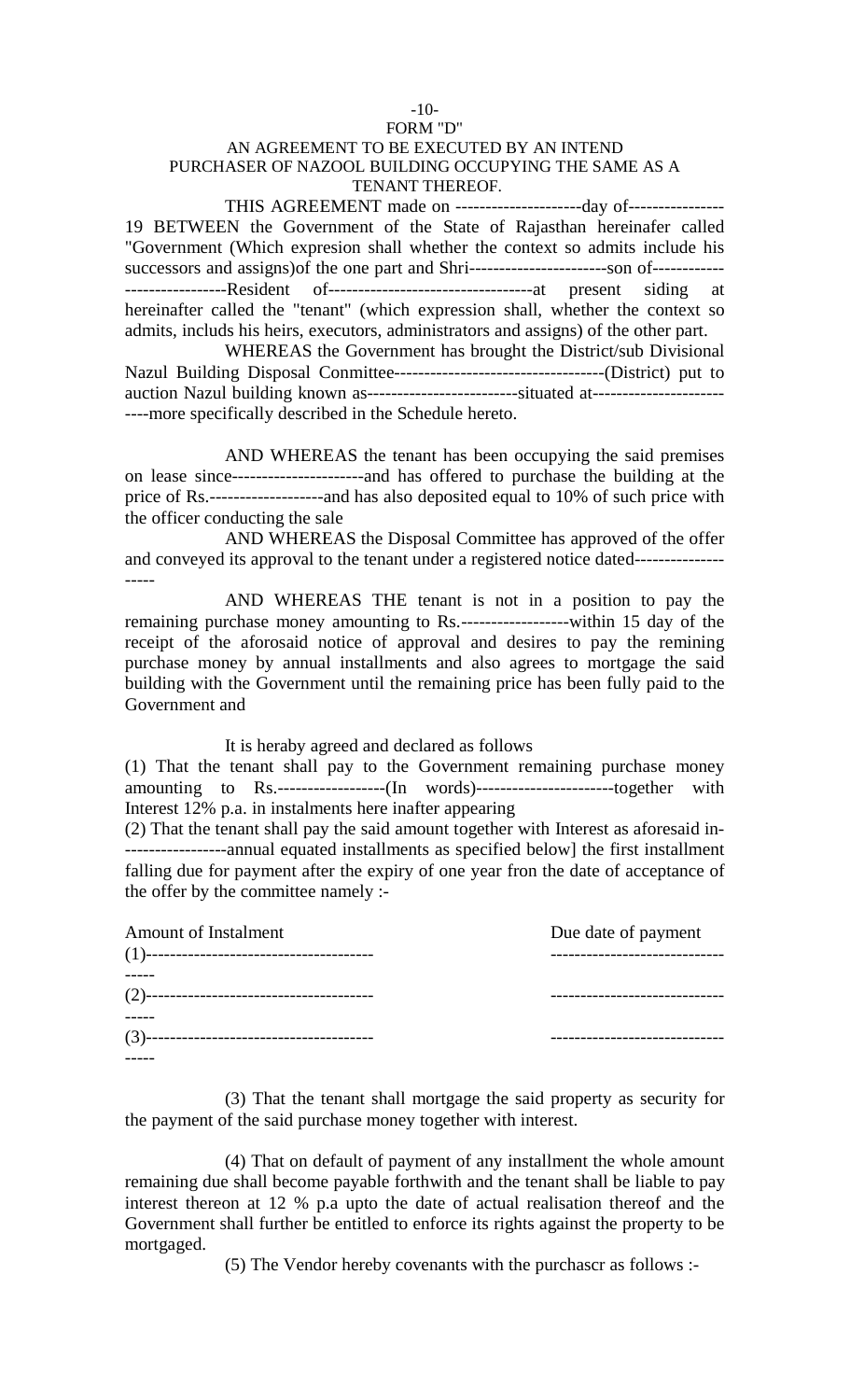(i) The said building shall be quietly entered into and Upon and hold and anjoyed and the rents and profits rceived therefrom by the purchaser without any interruption or disturbances by the vendor or any person claiming there or under him and without any lawful disturbance or interruption by any other person whomsoever.

(ii) The vendor will at the cost of the person requiring the same execute and do every such assurance or thing necessary for further more perfectly assuring the said building to the purchaser his heirs or assigns as may reasonably be required.

(iii) The property hereby sold is free from encumbrances and it is hereby agreed between the parties hereto that all cost and expenses incidental to the execution and registration of this deed shall be payable by the purchaser.

In witness whereof ------------------acting on benalf and under the authority of the vendor in this behalf and---------------have signed this deed hereunder on the date and year first above written.

| signed by the purchaser            |                                    |
|------------------------------------|------------------------------------|
|                                    | signed by order of and             |
|                                    | on behalf of the                   |
|                                    | Governor of the State              |
|                                    | of Rajasthan.                      |
|                                    | Chairman District                  |
|                                    | Sub/Divisiona1 Nazul               |
| <b>Building</b>                    |                                    |
|                                    | Disposal Committee                 |
| witnessas :-                       | ---------------------              |
|                                    |                                    |
|                                    | District                           |
|                                    | Witnesses :-                       |
| ---------------------------------- | 2. ------------------------------- |
|                                    |                                    |
| -------------------------------    | 2.-----------------------------    |
|                                    |                                    |

In witness thereof the parties have signed this agreement the date and year herein above written

| Signed by the tenant | Signed by order of<br>on bahalf of the<br>Governor of the state<br>of Rajasthan. |
|----------------------|----------------------------------------------------------------------------------|
| Witnesses :-         | Witnesses :-                                                                     |

1------------------------------------ 2.----------------------------- 1.----------------------------------- 2.-----------------------------

The Schedule of the property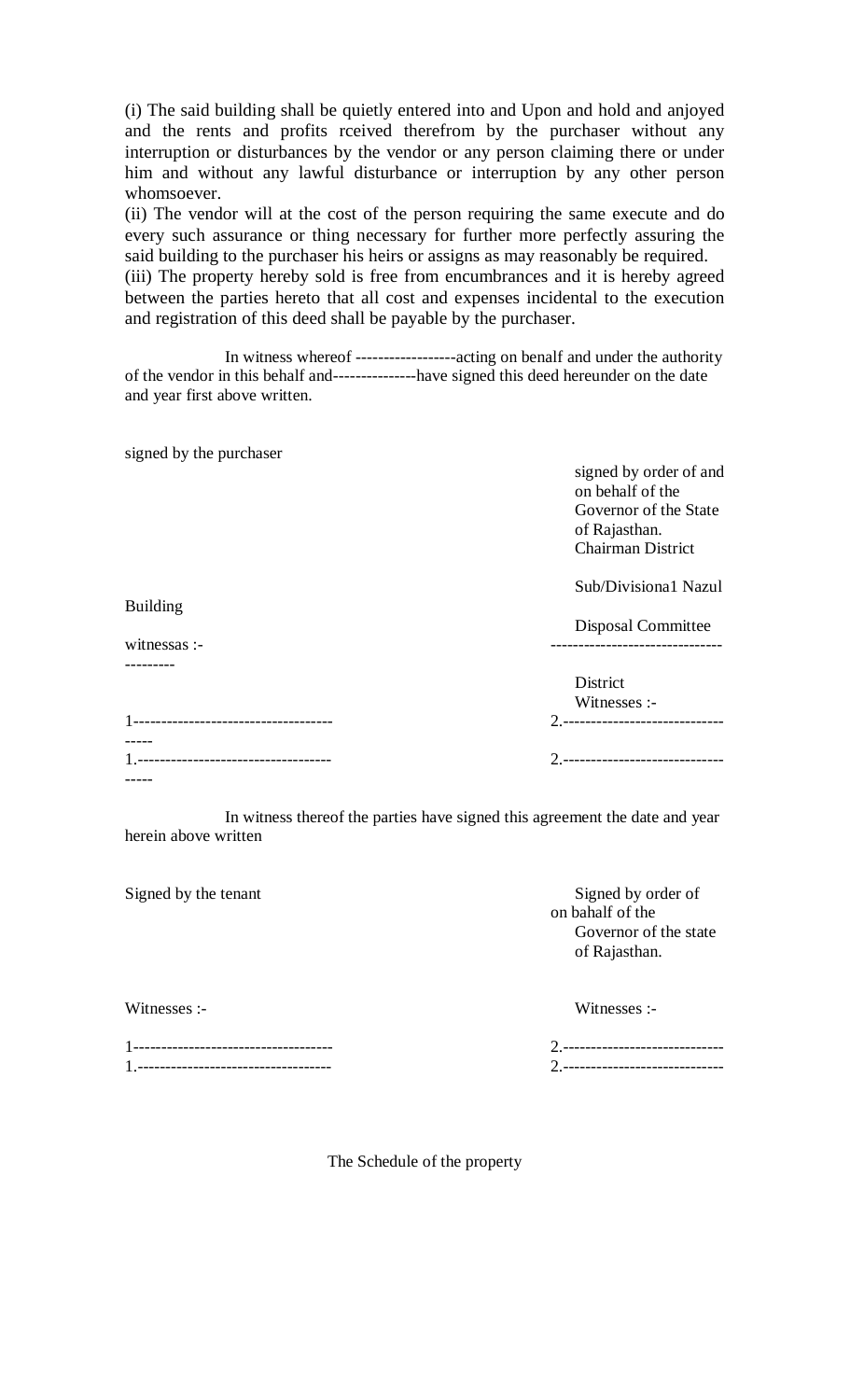#### APPENDIX "E"

#### MORTGAGE DEED TO BE EXECUTED BY A PURCHASER OF NAZUL BUILDING WHO HAD OCCUPIED THE SAME AS A TENANT

THIS DEED is made on the---------------day of--------------19, between Shri---------------------------Son of-----------------------------Resident of ----- -------------------------at present residing at----------------------hereinafter referred to as the mortgagee (which expression shall where the context so admits include his heirs executore administrators and assigns) of the one part and the Government of the State of Rajasthan hereinafter referred to as the mortgages (which ex pression shall where the context so admits include his successors and assigns) of the other part.

WHEREAS the mortgagor has purchased a Nazul building described in the Schedule annexed hereunder (hereinafter called the mortgaged property) hitherto occupied by him as a tenant thereof from the mortgagee at a public auction held under the Rajasthan Nazul Buildings (Disposal by the public auction)Rules 1971 through the District/Sub-Divisional Nazul Buildings Disosal Committee-------------------for Rs.-----------------------and has deposited the purchase money with the officer conducting the sale under the said rules.

AND WHEREAS the mortgagor not being in a position to pay the remaining purchases money immediatly has applied to the mortgagee for permission to pay the same in---------------annual instalments and has also executed an agreement undertaking to pay the remaining price together with interest 12 % per annum by annual equated installments not exceeding 9 in number the first installment falling due for payment after the expiry of one year from the date of acceptance of the offer by the aforesaid Nazul Building disposal committee and thereupon the said committe has confined this sale in favour of the mortgagor

AND WHEREAS THE MORTGAGOR HAS BEEN in possession of the said premises as absolute owner from the date of such confirmation of sale and has agreed to create a security in manner inafter appearing for the payment of the aforesaid amount with interest 12% p.a. by-----------------------anual equated installments and the mortgage has agreed to treat the said unpaid purchase money as a loan due from the mortgagor bearing interest 12% secure in manner hereinafter appearing and to recover the said loan in inetalments here above mentioned.

#### Now This Deed Witnesses As Follows :-

For the consideration aforesaid and as security for the aforesaid loan in pursuance of the said agrement the mortgagor hereby grants and transfers by way of simple mortgage to the mortgagee all that property so purchased by him at the said auction sate and more particularly described in the schedule annexed hereto or with all buildings and structures standing there to the intent that in case default is made in the payment of any sum due hereunder the said property hereby mortgaged shall remain and be charged by way of simple mortgage as security for the payment to the mortgagee the said loan and interest in accordance with the covenants heroeinbefore contained.

In puracance of the atoresaid agreement and in considera tion of the sum of Rs.-------------due as a foresaid and payable by the mortgage in the manner hereinbefore state the mortgagor hereby covenents with the mortgagee as follows :-

(1) The mortgagor will pay to the mortgagee the said sum of Rs.----- -----------(In word--------------------------) with interest 12% per annum in---------------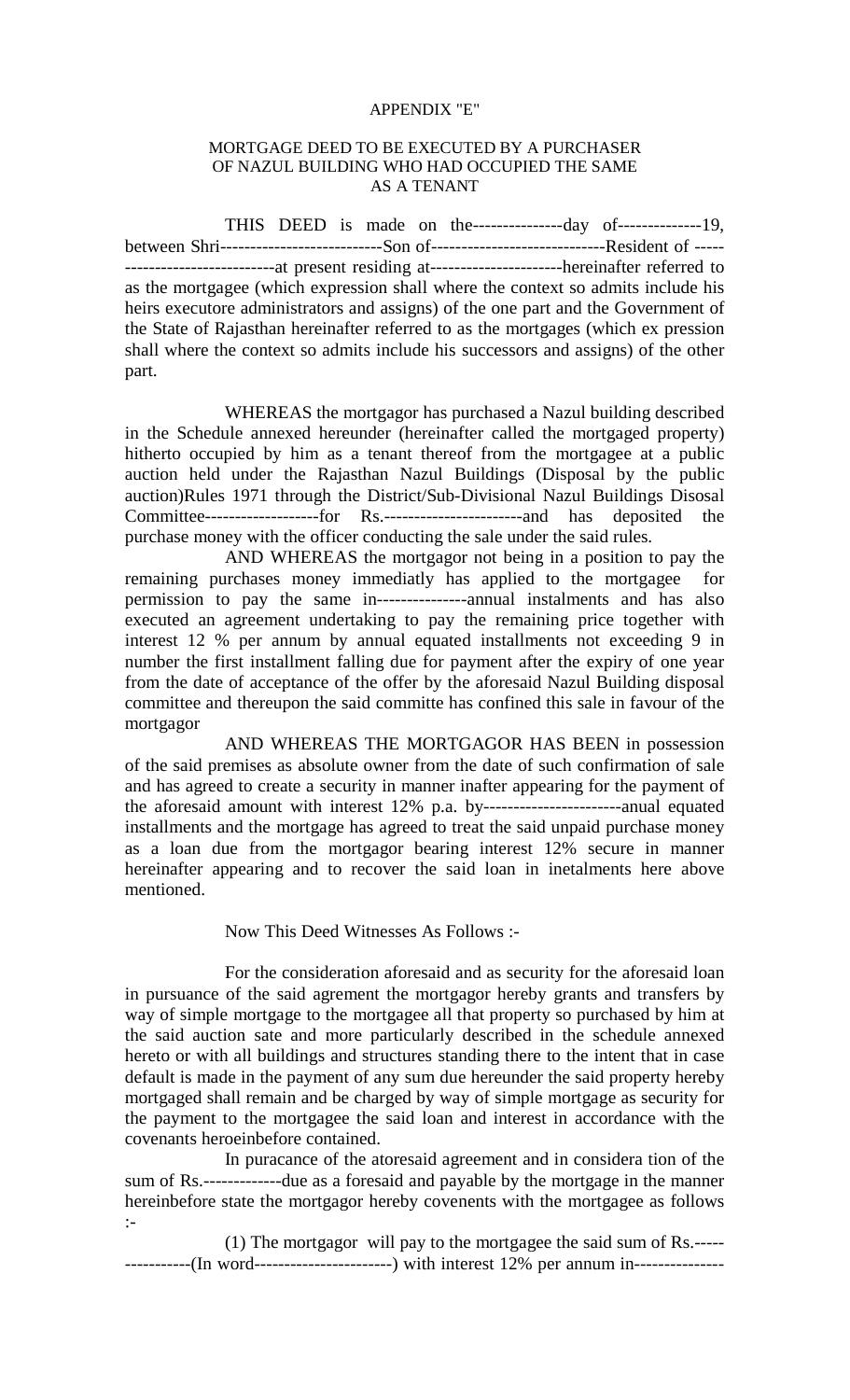equal installments of Rs----------------------each of the principal and interest combined and on the dates specified  $holow$  :

| $1.001$ $V$ $V$ $T$ |                      |
|---------------------|----------------------|
| Instalments         | Due date for payment |
|                     |                      |
|                     |                      |
|                     |                      |

(2) If any instalment specified above is not paid on the due date the whole of the money thus remaining due shall become payable at once.

(3) During the continuance of the mortgage the mortgagor will keep mortgage property in good and substantial repairs and if he shalll neglect to do so the mortgagee may at his discreation recall the money due at once and realise the same by enforcement of this mortgage or otherwise.

(4)During the continuance of the mortgage the mortgagor shall keep the mortgaged property insured against damage by fire or other causes and in the name of the mortgagor and the mortgagee and in the sum of Rs.---------------------- with the Life Insurance corporation of India or such other company as the mortgagee may approve and will punctually pay premium on such insurane and will produce to the mortgagee on demand the policy of such insurance and the receipt for the last premium so paid.

(5) During the continuance of the mortgage the mortgagor shall keep the mortgaged property free from all encumbrances.

(6) If the mortagagor fails to pay the principal sum hereby secured with interest thereon or any instalment or part thereof hereinbefore provided the mortgagee may forthwith enforce aqainst the same premises or any part thereto all or any of the remedies of the holder of a single mortgage and shall also in addition to any other remed available to him under law have power to sell without the intervention of a court, the mortgaged property or any part thereof for realisation of the money due to him here under or at its discreation as arrears of land revenue under the Rajasthan land Revenue Act, 1956 without prejudice to other remedies available to the mortgagee.

(7) All expenses required to be incurred on stamp duty registration etc. in connection with this deed and other document if any shall be borne by the mortgagor.

(8) Except otherwise provided in this deed any dispute or difficulty arising between the parties hereto shall be referred for arbitration to the Chief Secretary to the Government of Rajasthan and his decision shall be final and binding on the parties.

In witness wheroof the parties hereto have hareunder put their signatures the date and year first above written

Witnesses Witnesses 1------------------------------------- 1.-------------------------- 2.------------------------------------ 2.--------------------------

Signed by the mortgagor Signed by order of and on behalf of the Governor of the State of Rajasthan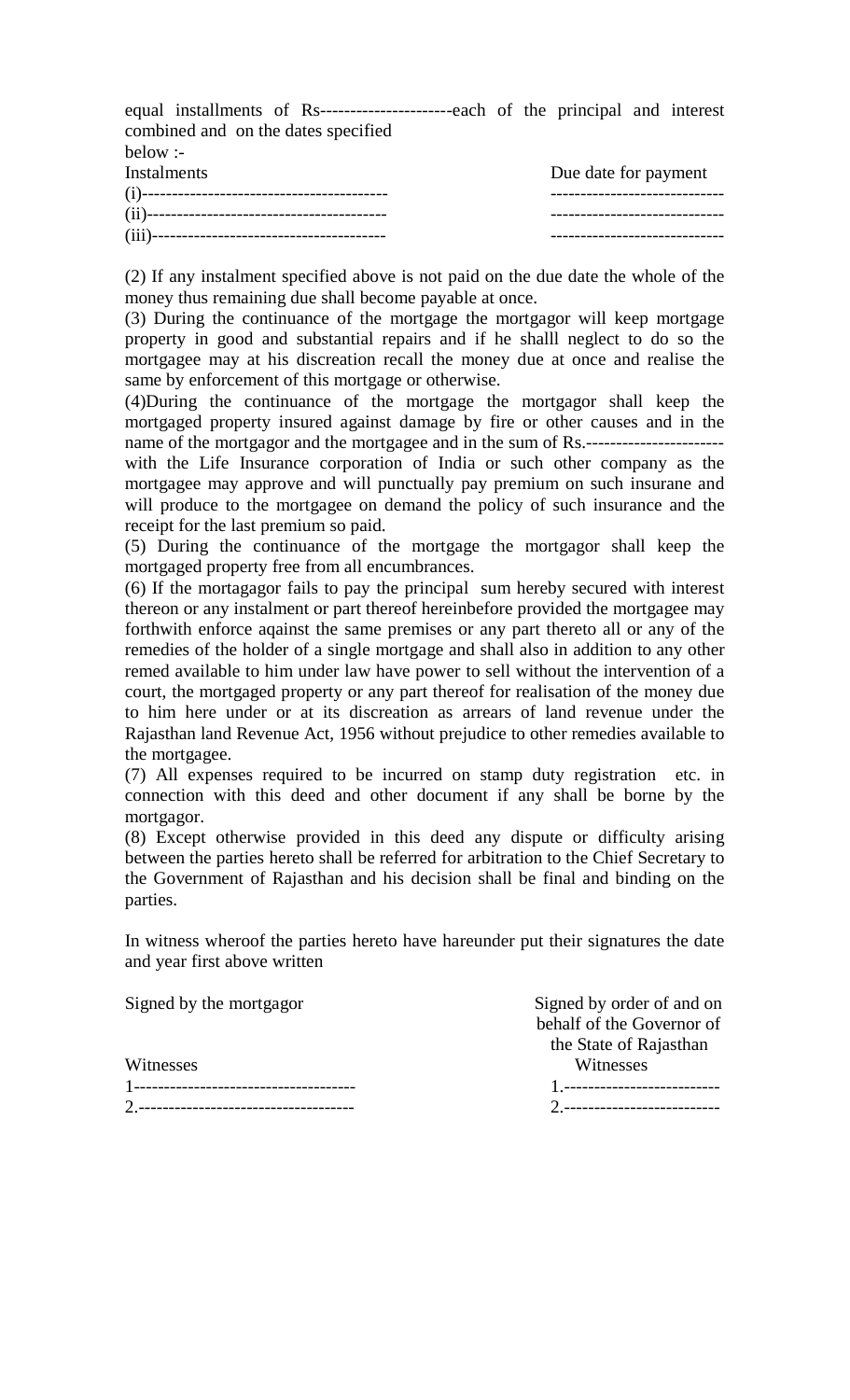### THE SCHEDULE HEREIN REFERRED TO

| Description of the mortgaged property :-                                       |
|--------------------------------------------------------------------------------|
|                                                                                |
|                                                                                |
| Tehsil-----------------------------------District having bounded as follows :- |
|                                                                                |
|                                                                                |
|                                                                                |
|                                                                                |
|                                                                                |
|                                                                                |

---------------------------------------------------------------------------------------------------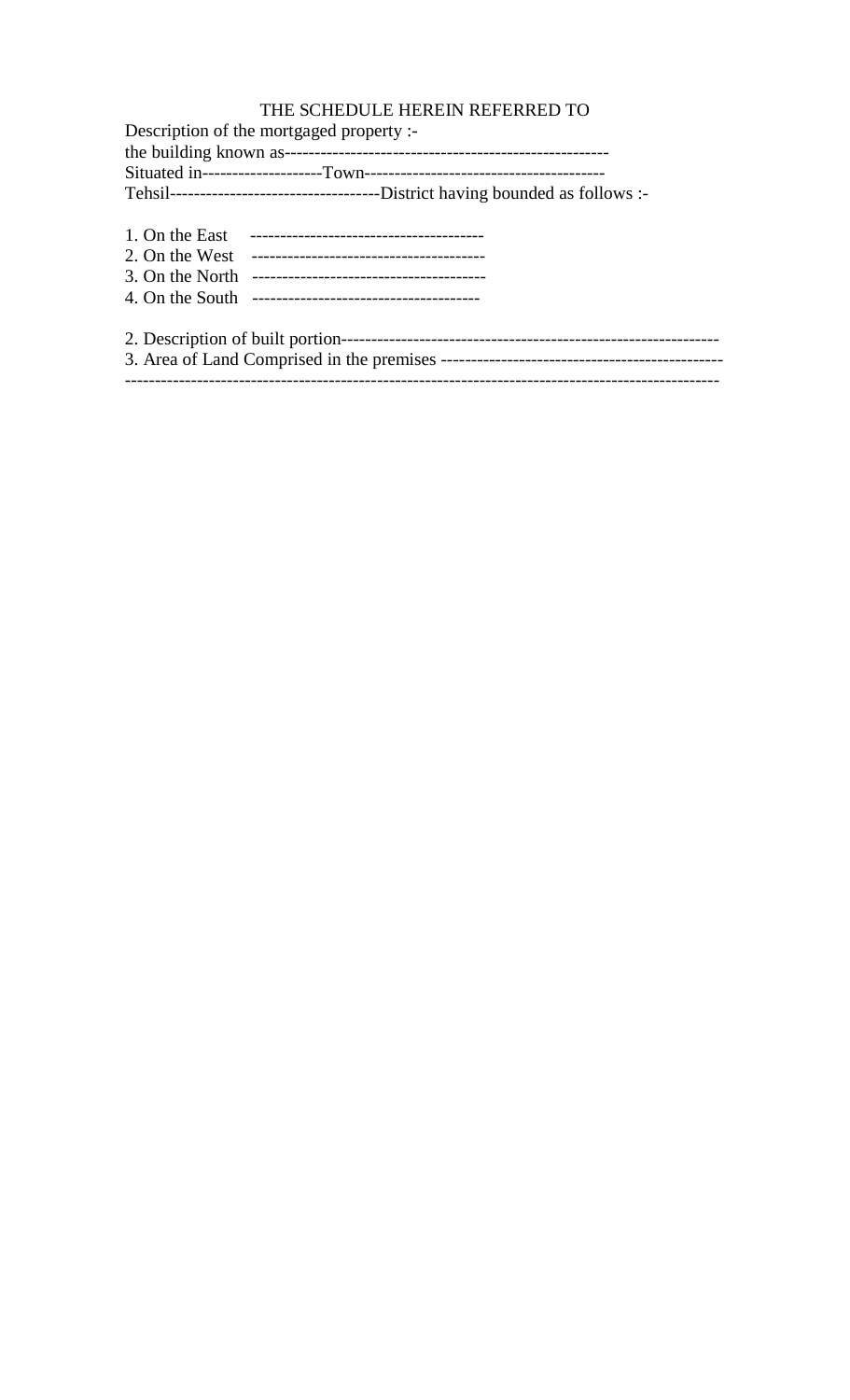### FORM 'F'

#### **CONVEYANCE OF NAZUL BUIDING PURCHASED BY THE PURCHASER AT AN AUCTION SALE**

THIS DEED of sale is made on the \_\_\_\_\_\_\_\_\_\_\_\_\_day of BETEWEEN the Governor of the State of Rajasthan, hereinafter referred to as 'the vendor (which expression shall, where the context so admits inlude his successors and assigns) of the one part and Shri\_\_\_\_\_\_\_\_\_\_\_\_\_\_\_\_\_\_\_\_\_\_\_\_\_ S/o  $\overline{R}/\overline{O}$ \_\_\_\_\_\_\_\_\_\_\_\_\_\_\_\_\_\_\_\_\_\_\_\_\_\_\_\_\_hereinafter referred to as 'the purchaser' (which expression shall where the context so admits include his heirs, executors, administrators and assigns) of the other part.

WHEREAS :-

(1) The nazul buildings (together with open land appurtenant thereto, described in the schedule hereto (hereinafter referred to as the said building') vests in the State of Rajasthan for the purpose of the Government of Rajasthan.

(2) The said building was put to auction sale by the Nazul building disposal committee, \_\_\_\_\_\_\_\_\_\_\_\_\_\_\_\_district (hereinafter called 'the said committee') on behalf of the Government of Rajasthan under the Rajasthan Nazul Building (Disposal by public auction Rules, 1971, and the purchaser's bid of Rs. being the highest was accepted.

(3) The said sale has been confirmed by the said committee on behalf of the vendor by its order dated\_\_\_\_\_\_\_under the said rules.

(4) The purchaser deposited the full and entire price of the said property amounting to Rs.\_\_\_\_\_\_\_\_\_\_into the Government Treasury at \_\_\_\_\_\_\_\_\_\_\_to the credit of the Government.

#### NOW THIS DEED WITNESSES AS FOLLOWS :-

1. In pursuance of the said auction sale and in consideration of the sum of  $\frac{1}{\sqrt{1-\frac{1}{n}}}\$  (in words) and by the purchaser as Rs. \_\_\_\_\_\_\_\_\_\_\_\_\_ (in words)\_\_\_\_\_\_\_\_\_\_\_\_\_\_\_\_\_\_\_\_\_\_ paid by the purchaser as aforesaid the receipt of which the vendor hereby acknowledges and vendor hereby transfers to the purchaser the said building alongwith land appurtenant thereto described in the schedule hereto TO HOLD the same to the purchaser as abolsute owner subject to the payment of such Government revenue, cession and taxes as may be assessed or imposed thereon.

2. The venor hereby convenants with the purchaser as follows :-

(i) The said building shall be quitely entered into and upon and held and enjoyed and the rents and profits received therefrom by the purchaser without any interruption or disturbances by the vendor or any person claiming there or under him and without any lawful disturbances or interruption by any other persons whomsoever.

(ii) The vendor will at the cost of the person requiring the same, execute and to every such assurance or thing necessary for further more perfectly assuring the said building to the purchaser his heirs or assigns as may reasonably be required.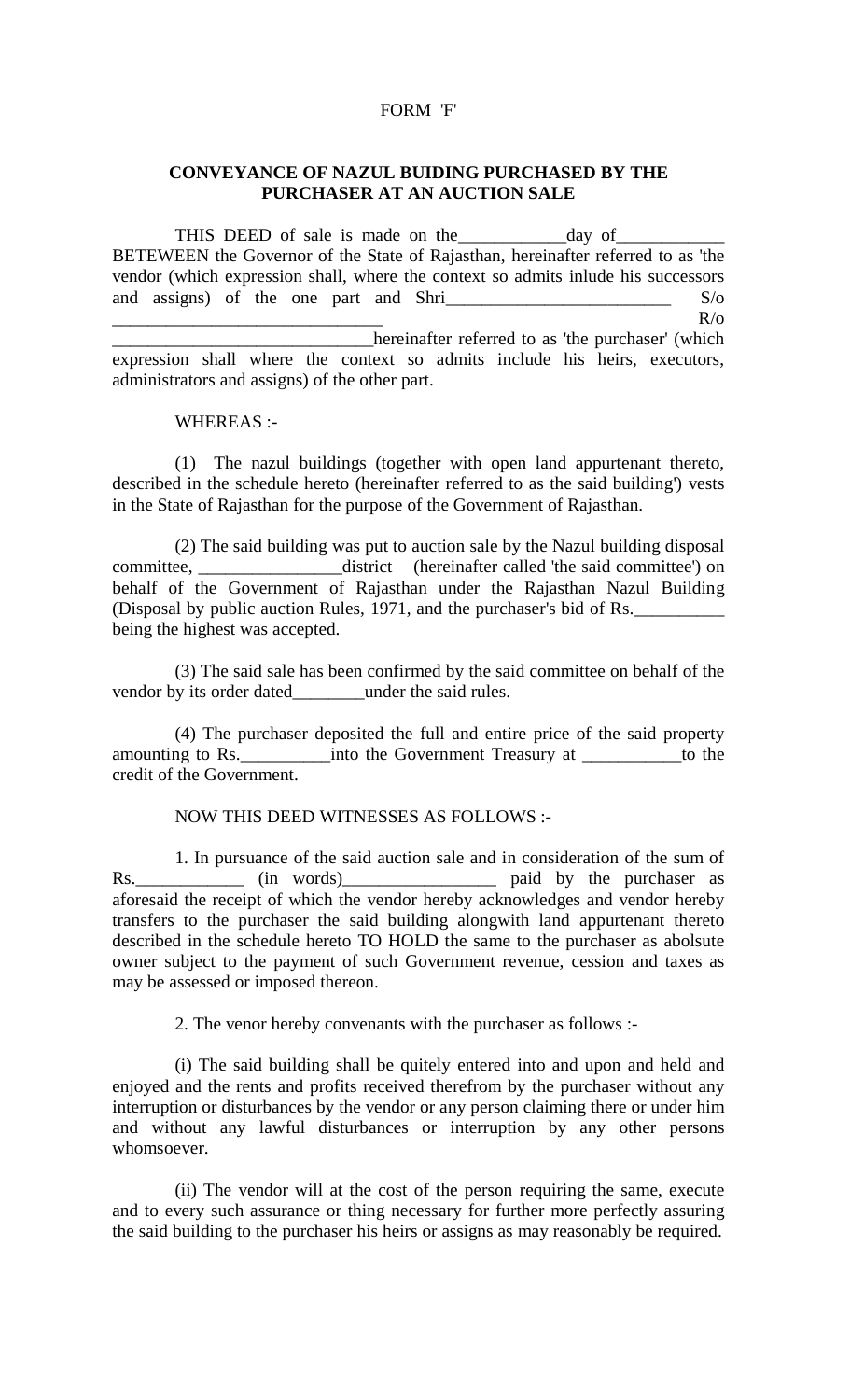(iii) The property hereby sold is free from encumbrances and it is hereby agreed between the parties hereto that all costs and expenses incidental to the execution and registration of this deed shall be payable by the purchaser.

In witness whereof \_\_\_\_\_\_\_\_\_ actingon behalf and under the authority of the vendor in this behalf and )\_\_\_\_\_\_\_\_\_\_\_ have signed this deed hereunder on the date and year first above written.

signed by the purchaser Signed by order of and on behalf of Governor of the Statae of Rajsthan, Chairman district/sub Divisional Nazul Building Disposal Committee\_\_\_\_ District.

Witnesses:-<br>Witnesses:-

### THE SCHEDULE HEREIN REFERRED TO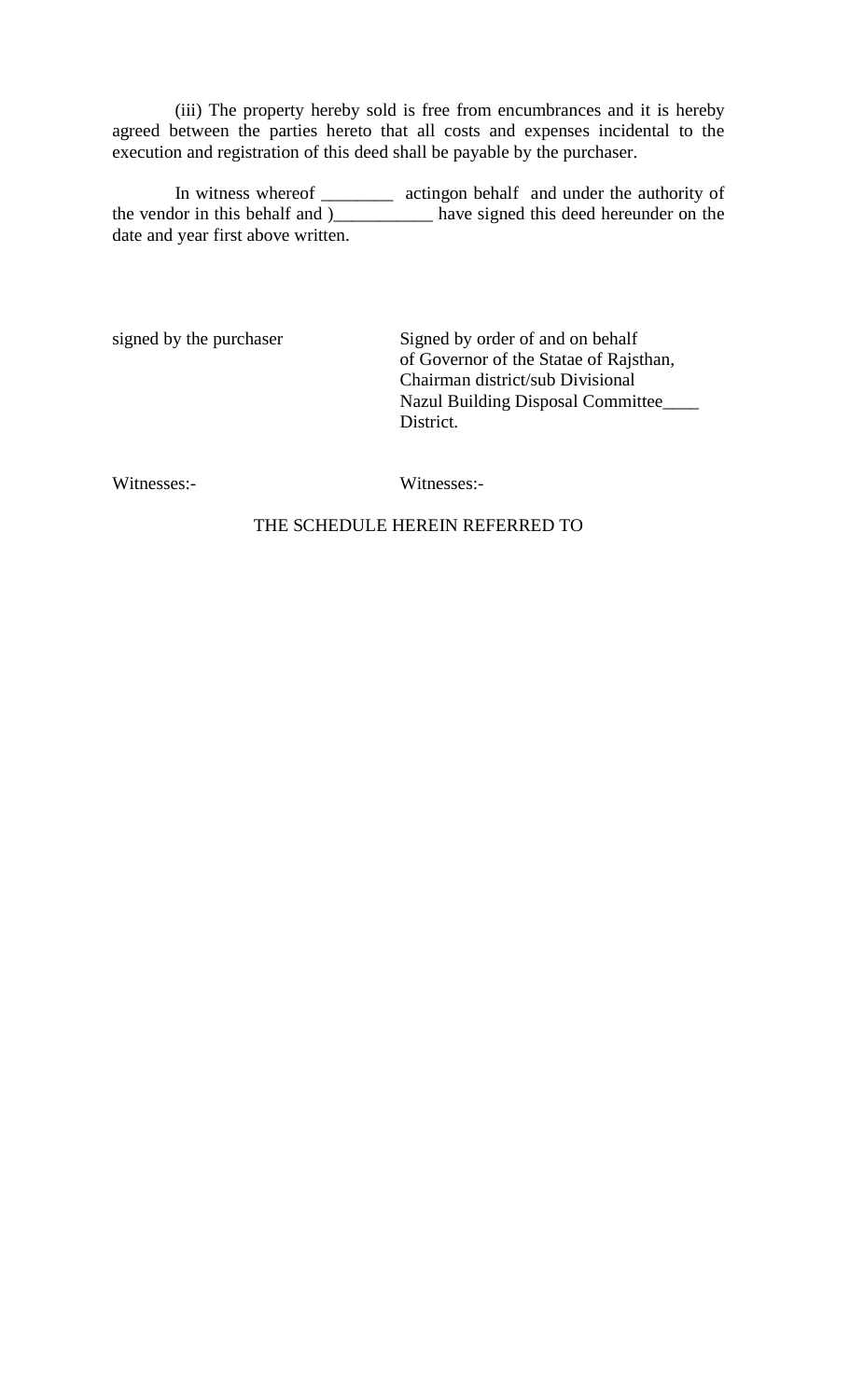#### APPENDIX F/1

#### SALE DEED OF NAZUL BUILDING SOLD TO A PERSON WHO HAD BEEN OCCUPYING IT AS A TENANT.

This deed of made on the day of Let between the Governor of the State of Rajathan hereinafter called 'the Government' (which expression shall, where the context so admits, include his successors and permitted assigns) of the one part and Shri\_\_\_\_\_\_\_\_\_\_\_\_\_\_\_Son of \_\_\_\_\_\_\_\_\_\_\_\_\_\_Resident of\_\_\_\_\_\_\_\_\_\_\_\_\_\_\_\_hereinafter called ' the purchaser's heirs, legal representatives, successsors, administrators and assigns) of the other part.

Whereas the Government is the absolute owner of the Nazul building described in the schedule hereto, hereinafter referred to as 'the building' and has ordered its sale by public auction throught the \_\_\_\_\_\_\_\_\_\_\_\_\_Nazul Building Disposal Committee\_\_\_\_\_\_\_\_\_\_\_\_\_\_\_\_\_\_\_\_\_\_\_\_\_\_\_\_\_\_ hereinafter referred to as 'the committee'.

And whereas at the public auction held by the Committee on behalf of the Government, the purchaser offered the highest bid of Rs. The for the building and has also deposited 10% of this sum at the time of auction with the officer conducting the sale and the same was approved by the Committee;

And whereas the purchaser had been a tenant of the building and has under rule 12 (2) of the Rajasthan Nazul buildings (Disposal by public auction) Rules, 1971 applied for permission to pay the remaining purchase money i.e. Rs.\_\_\_\_\_\_\_\_ together with interest @ 12% per annum in \_\_\_\_\_\_\_\_\_\_\_\_\_\_\_\_\_\_\_\_\_\_ annual equated instalments and has executed an agreement in this behalf;

And whereas the Government has agreed to sell the said building on the condition that it shall remain mortaged by the purchaser with the Government For the blance of the said price together with interest as aforesaid, and the purchaser has agreed to abide by this condition.

#### NOW THIS DEED WITNESSES AS FOLLOWS :-

(1) In consideration of the price of Rs.\_\_\_\_\_\_\_\_\_\_\_\_\_ out of which the sum of Rs.\_\_\_\_\_\_\_\_\_has been paid by the purcahaser to the Government as aforesaid and the rest of the sum of Rs.\_\_\_\_\_\_\_\_\_\_\_\_\_\_\_ together with interest @ 12% p.a. to be paid by\_\_\_\_\_\_\_\_\_\_\_\_\_\_ annually equated instalments in pursuance of the aforesaid agreement, the Government hereby transfers by way of sale to the purchaser all that property described in the Schedule, hereto, to hold the same to the purchaser as absolute owner;

(2) The purchaser hereby covenants with the Government as follows :-

(a) The purchaser will pay the remaining purchase money amounting to Rs.\_\_\_\_\_\_\_\_\_\_together with interest @ 12% p.a. in\_\_\_\_\_\_\_\_\_\_\_\_\_\_\_\_\_\_\_\_\_\_\_\_\_\_\_\_\_\_\_\_annual equated instalments, the first instalment being payable after the expiry of one year from the date of acceptance of the offer by the committee.

(b) The purchaser shall forthwith mortgage the said building with the Government to secure the payment of the remaining purchase money together with interest.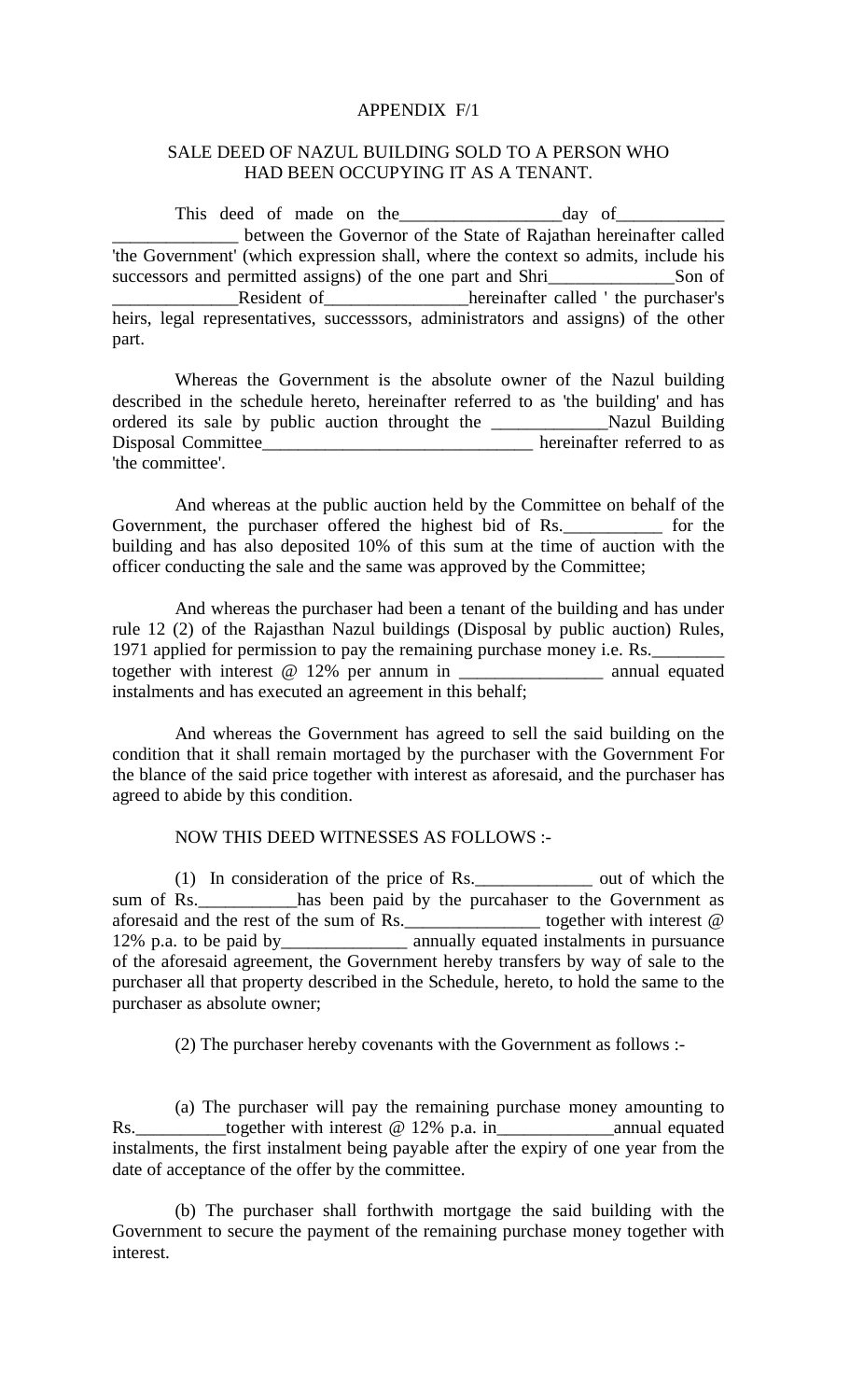(c) That on default of payment of any instalment the whole amount remaining due shall become payable forthwith and the tenant shall be liable to pay interst trhereon at 12% p.a. upto date of actual realisation thereof and the Govenment shall further be entitled to enforce its rights against the property to be mortgaged.

(3) The Government hereby covenants with the purchaser as follows :-

(a) The said building is free from encumbrances, charges, claims and liens except the aforesaid mortgage-debt in favour of the Government to the extent of Rs. \_\_\_\_\_\_\_\_\_\_\_\_ (being the unpaid purchae money) and interest @ 12% p.a. due hereunder.

(b) The said building shall be quitely entered into and upon and held and enjoyed and the rents and profits received therefrom by the purchaser without any interruption or disturbances by the vendor or any person claiming there or under him and without any lawful disturbances or interruption by any other persons whomsoever.

(c) The Governmnent will at the cost of the person requiring the same execute and do every such assurance or thing necessary for further more perfectly assuring the said premises to the purchaser, his heirs of assigns as mahy reasonably be required.

(4) It is hereby agreed that the cost of stamps on and registration of this deed shall be borne by the purchaser.

IN WITNESS whereof the parties hereto have signed this deed on the date hereabove written.

signed by the purchaser Signed by order of and on behalf of Governor of the Statae of Rajsthan, Chairman district/sub Divisional Nazul Building Disposal Committee\_\_\_\_ District.

Witnesses:- Witnesses:-

THE SCHEDULE HEREIN REFERRED TO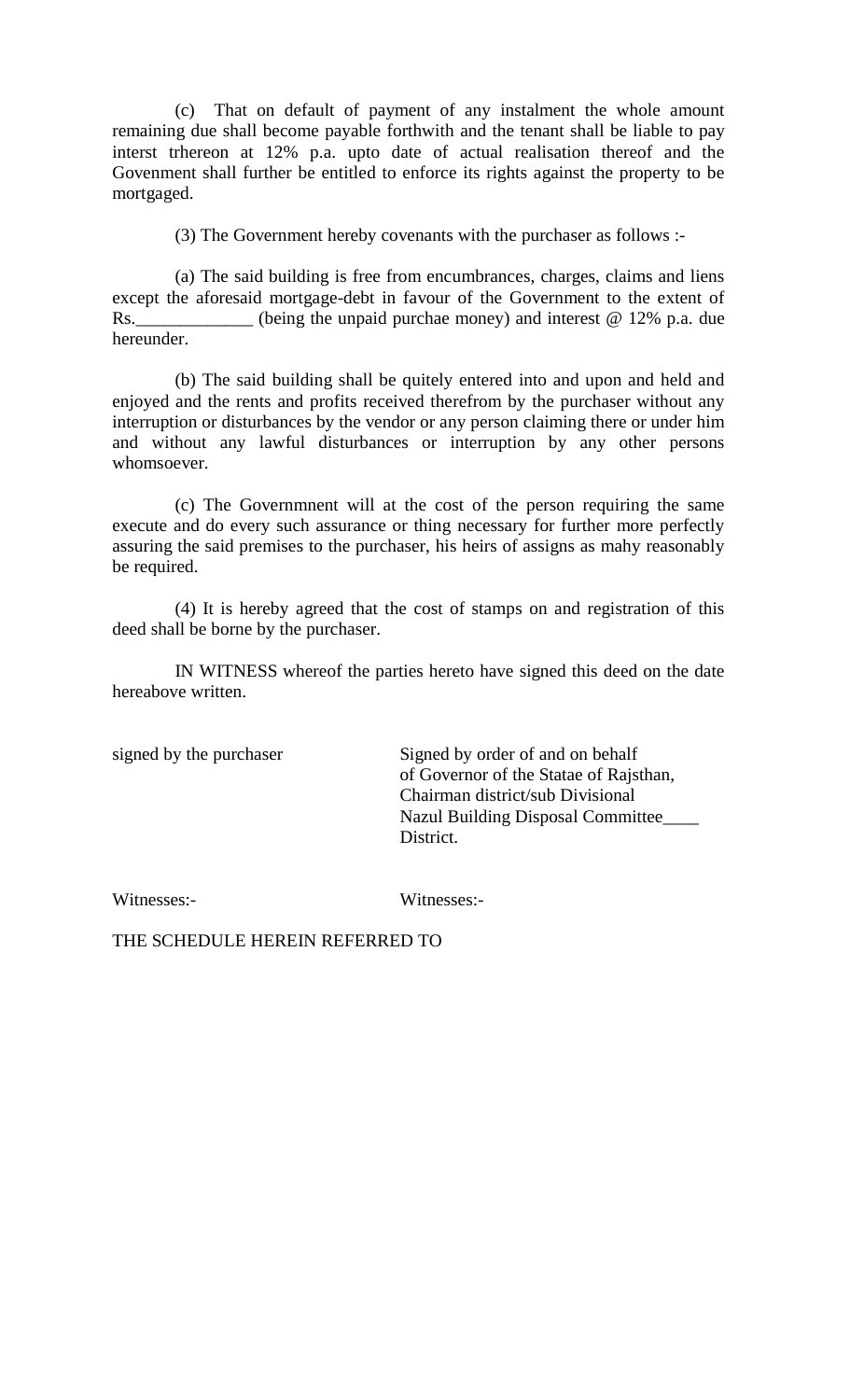#### **CONVEYANCN OF NAZOOL BUILDING PURCHASED BY THE PURCHASER BY NEGOTIATION.**

THIS DEED of sale is made this----------------------------------------day of year------ -------------------- between the Governor of the State of Rajasthan hereinafter referred as 'The Vendor' (which expression shall where the context so admits includes his successor and permitted assigns) of the one part and Shri---------------S/o-------------------------- resident of---------------------------at present residing at--------------------------------------------- --------------------hereinafter referred as 'The Purchaser' (which expression shall where the context so admits includes his heirs, executors, administrators and permitted assigns) of the other part.

#### WHEREAS

1. The Nazool shop bearing No

described in the schedule hereto (hereinafter referrod to as the 'said shop' vests in the state of Rajasthan for the purpose of the Government of Rajasthan,

2. The said shop (excluding roof) has been put to sale to the purchaser by negotiations of Rs.................by the Apex Committee on behalf of the government of Rajasthan under the Rajasthan Nazool Building (Management and disposal) Rule, 1971 amended vide Govt.Novtification No-F.30(2)Cab/75 dt.3/2/77

3. The purchaser has deposited the full and entire price of the said property amounting to Rs.............into the Government Treasury at Jaipur to the credit of the Government.

#### NOW THIS DEED WITNESS As follows :

I. In pursuance of the said negotiated sale and in consideration of the Rs..............................................(In word) Rs.....................................................Paid by the purchaser as aforesaid the receit of which the vendor hereby acknowlegegs and the vendor hereby transfers the said shop wholly to the purchasor described in the schedule hereto hold the same the purchaser is absolute owner subject to the payment of such Government revenue, cession and taxes as may be assessed or imposed thereon.

II THE VENDOR hereby covenants with the purchaser as followes

I) The said shop is quietly entered into upon and hold and anjoyed and the rents and profits thereof by the purchaser without any interruption or disturbances by the vendor or any person claiming thereon under him and without any lawful diaturbanoee or interruption by any other person whomsover.

II) The vendor will at the cost of the person requiring the same execute and to every such asaurance or thing necessary for further more perfectly assuring the said shop to the purchasor his heirs or assigns as may reasonbly be required.

III) The property hereby sold is free from encumbrances and it is hereby agreed between the parties heroto that all costs and expenses and incidental to the execution and registration of this deed shall be paybale by the purchaser.

IV) The purchaser hereby convents with the Govt. to use the tin shed before the shop as permissible under the local laws (Municipal council jaipur and other department hereto for) V) In witness whereof this deed hereunder, on the day and year first above written signed by the purchaser and vendor.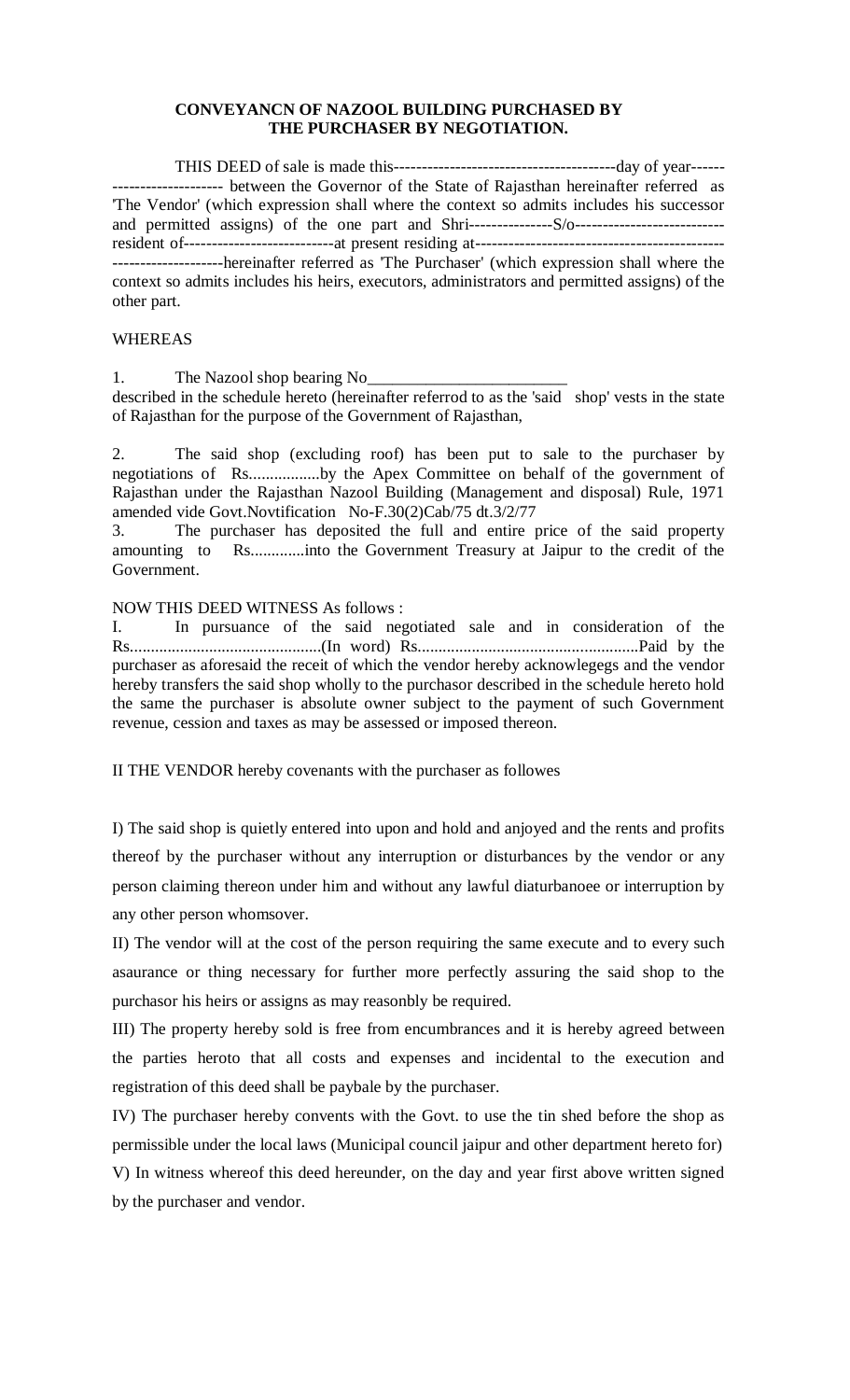| Signed by the Vendor | Signed by purchaser<br>and on Behalf of the<br>Governor of the State of<br>Rajasthan. |
|----------------------|---------------------------------------------------------------------------------------|
| Witness              | Witness                                                                               |
|                      |                                                                                       |
|                      |                                                                                       |

### THE SCHEDULE HEREIN REFERRED TO

Govt. shop No.\_\_\_\_\_\_\_(Excluding roof)\_\_\_\_\_\_\_\_\_\_\_\_\_\_\_having land area \_\_\_\_\_\_\_\_\_\_\_\_\_\_Sq. Mtrs. of the following descripetions :

Boundaries of shop No.

Towards East : Towards West : Towards North : Towards South :

Signed by the Vendee Signed by the Vendor Note:The site plan of the Govt. Shop............ is enclosed.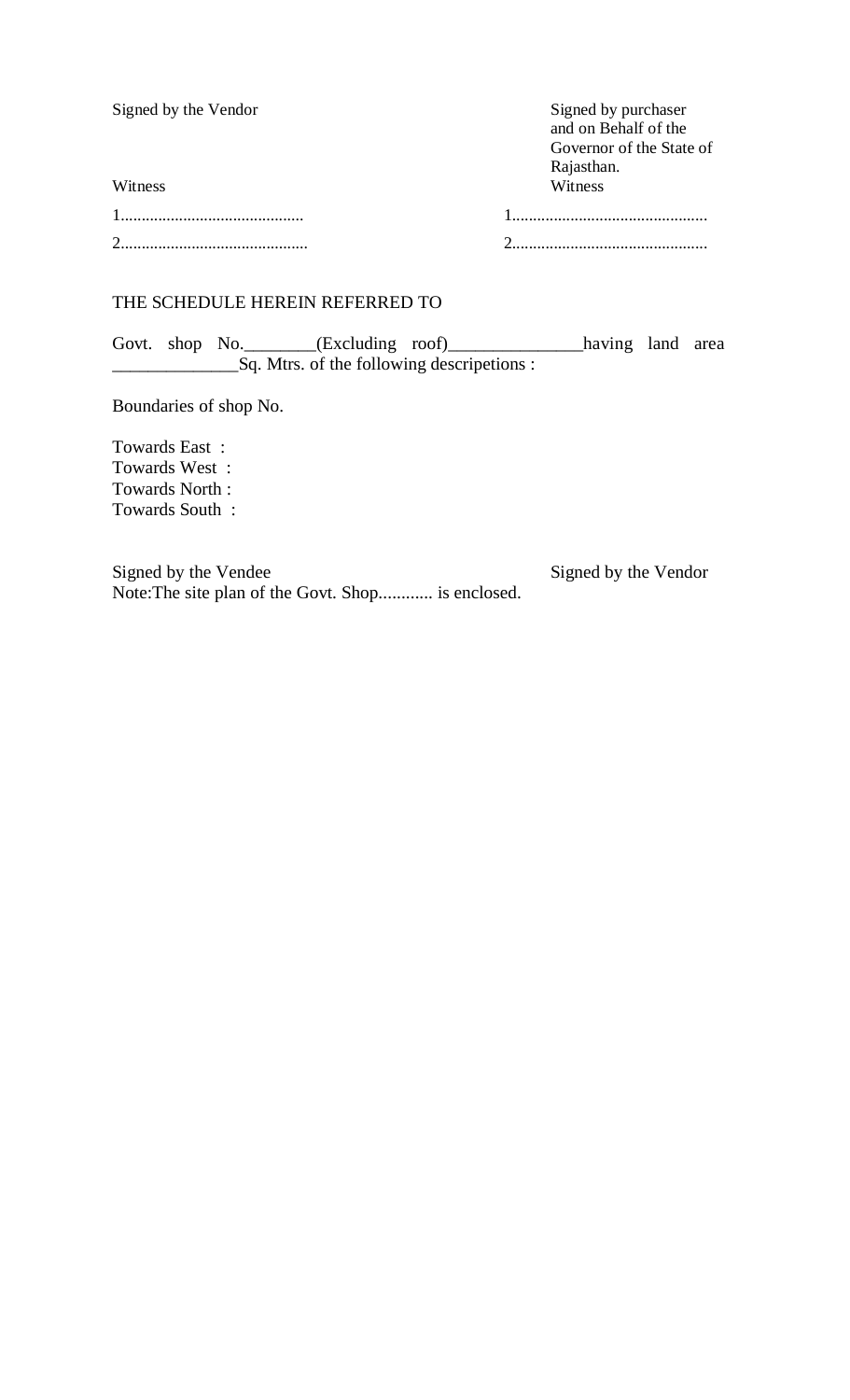#### GOVERNMENT OF RAJASTHAN General Administration (Gr.I)Deptt,

No.F.30(2)GA/II/75 Jaipur, May 27, 1987

To,

All Collectors.

Sub :- Disposal of Nazool Buildings/Properties.

Sir,

A point was raised by some of the members of the Apex Committee during its last meeting whether Apex Committee or District Nazool Properties Disposal Committees can dispose off or regularise through negotiations sale of properties in favour of such persons who have occupied such properties after 15.8.1947 The matter has been examined and it is clarified that Rule 10 does not cover sale or auction of properties in favour of such persons who have occupied such property after 15.8.1947.

It is further clarified that under Rule 10 of the said Rules procedure with regard. to sale of Nazool Properties by sale/auction has been specified while Rule 19 has been framed to meet the situation where the property is not to be auctioned for one reason or other Thus to enter into a negotiation with the tenant or the tresspasser is not covered under Rule 10 and rests only with Apex Committee under Rule 19.

Wherever action can not be taken under Rule 10 and action is desired under Section 19, Collector of the district is to send his recommendation to the Apex Committee for disposal of the property.

Yours faithfully

Special Secy, to Govt.

Copy forwarded to the following for information and necessary action :-

1. Chief Engineer, (Buildings), P.W.D. Raj., Jaipur.

2. All XENs In Distts. (Buildings) Incharge, Nazool Properties.

3. Rent Recovery Officer, Chief ENgineer (Bldgs.) Office P.W.D. Rajasthan Japur.

4. Property officer, Chief Engineer (Bldgs.) Office, P.W.D. Rajasthan Jaipur in ref.

to powers delegated to him under 4-pt. formula for all over the Rajasthan except Jaipur CIty,

Nazool Property Officer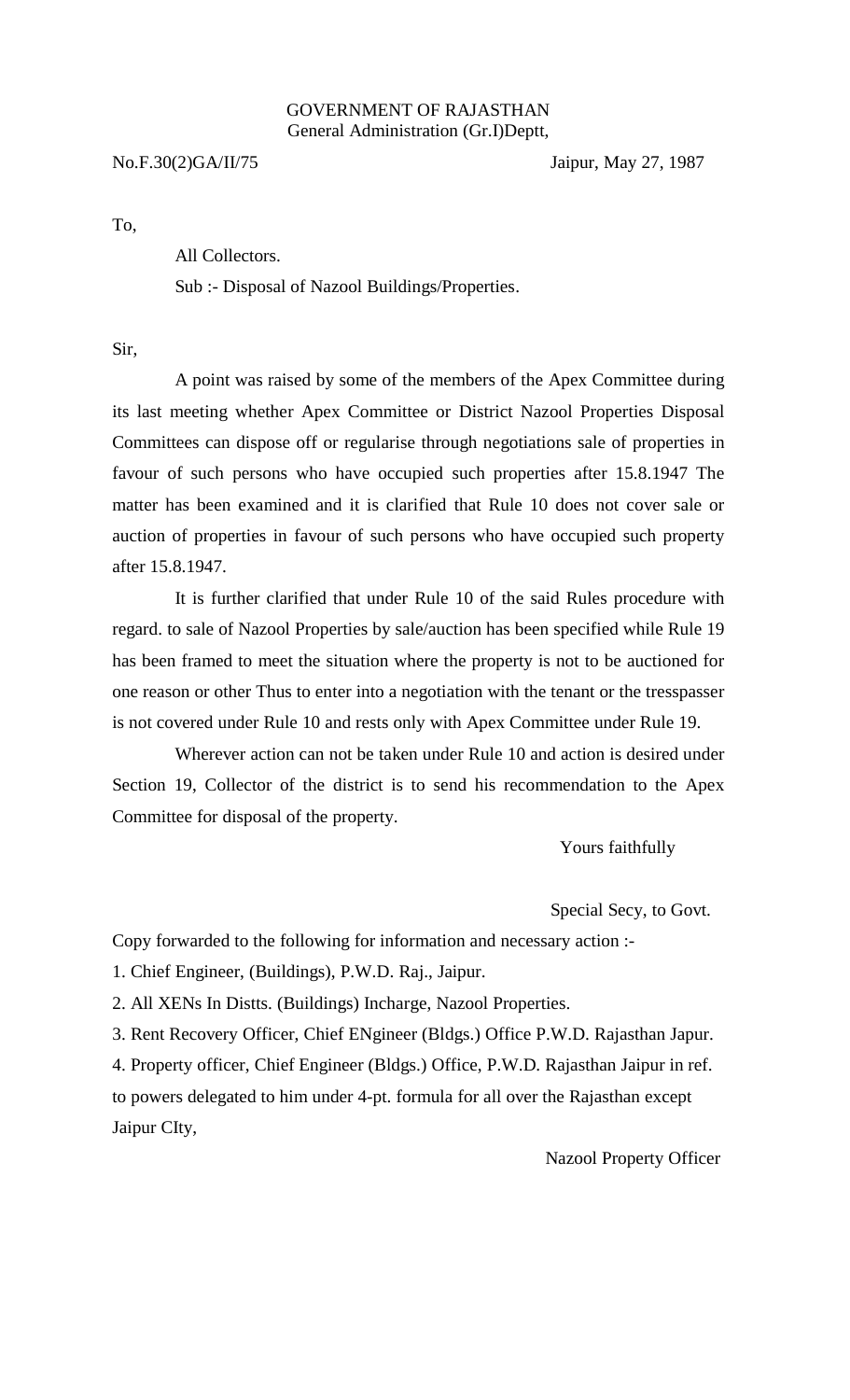# jktLFkku ljdkj

I kekU; it kk I u 1 kk j & 1 1/2 follkk x

Т; К% Q-&10¼1¼ ki @п@80

t; iqj fnukod 1  $\vee$ DVncj 88

# $Vf/k$  puk

jkT; ljdkj jktLFkku utwy Hkou ykd uhyke }kjk 0;; u fu; e 1971 ea bi ds}kjk fuEufyf[kr i åkksku djrh g\$vFkkir

### l akksku

 $M\%$ mDr fu; ekadsfu; e 9 dsmi fu; e ¼½ dsLFkku ij fuEufyf[kr  $i$  fr $L$ Fkkfir f $d$ ; k tk; sk vFkk $r$  % k

> M<sub>1</sub>% uhyke ea i R; **pd** ckyh yxkus okys dks m I s uhyke ea ckyh yxkus dh vukk fn; stkus I sind uhyke gkusokyh I EifRr ds vkjf{kr eW; ds 10 ifr'kr dscjkcj jde ifrHkir /ku ds: i eafuf{klr djkuh qkxhA

- mDr fu; ekal slayXu ifjf'k"B "[k" dh 'krll  $\bar{a}$ ; k ¼ % ds LFkku ij V2V2 fuEufyffkr ifrlækfir fd;k tk; sk vFkkr %&
	- 141/2 ckyh yxkus okys 0; fDr dks fuykeh dh I EifRr dk vkjf{kr e); 1 tksljdkj dh vkj Isfufkpr fd;k tk;] ds 10 ifr'kr dh nj Is ifriktir fu{ki fuyke eackyh nusdsinozifodz Inplifyr djusokys inkf/kdkjh ds ikl tek djkuk gkskA ftu 0;fDr;ka dks uhykeh Lohdkju gkskh mllga i friktir fu{ki uhykeh I ekir gkus i jykS/k nh tkoxh<sup>m</sup>

 $v$ knsk  $\mathsf{I}$  s

# fof'k"B 'kkI u I fpo

 $i$  frfyfi  $\&$  fu $E$ ufy $\lceil kr \rceil$ dks I pouk $F$ k $\iota$ , oa $\vee$ ko'; d dk;  $\iota$ kgh gr $\iota$  i f'kr g $\iota\%$ 

- 1. leLr l bkkxh; vk; Dr] jktLFkkuA
- 2- I fpol I kolt fud fuekl k follkkxA
- 3- I fpol for follkkxA
- 4- fof k"B 'kkl u I fpol for folkkxA
- 5.  $\text{ef}$ ;  $\vee$ filk; Urk] I koztfud fuekzk folikkx ) k kou ½ t; i q di; k b l i fji =  $dk$  elm let  $\ell$  for  $k$  and  $k$  is  $k$  and  $k$  is  $k$  and  $k$  is  $k$  and  $k$  is  $k$  and  $k$  is  $k$  and  $k$  is  $k$  and  $k$  is  $k$  and  $k$  is  $k$  and  $k$  is  $k$  is  $k$  and  $k$  is  $k$  is  $k$  is  $k$  is  $k$  is  $k$  is  $k$  is
- 6- letr dyDVjA
- 7. I EifRr vf/kdkjh I koltfud fuekk follkkx t; i jA
- 8 fdjk; k ol myh vf/kdkjh I koltfud fuekl k follkkxA
- 9. I EifRr vf/kdkjh] jktLFkku I jdkj chdkuj gkml] ubłfnYyhA
- 10 I Eink vf/kdkjh I koltfud fueklk folkkx t; i jA
- 11-  $e\neq$ he. My Ifpoky; dksmudsi = dekod Mh 145@e $\neq$ he. My@88 fnukod 11-8-88 Vea-he. My fu.kl dekid 88@881/2
- 12-jf $\{kr \mid = koyhA$
- 13. v/kh{kd dbhh; emzkky; t;iqi dksfHktokdj fuonu q\$fd di;k bls  $v$ kxkeh idkf'kr gkusokysjkti = ea idkf'kr djokusdk d"V dja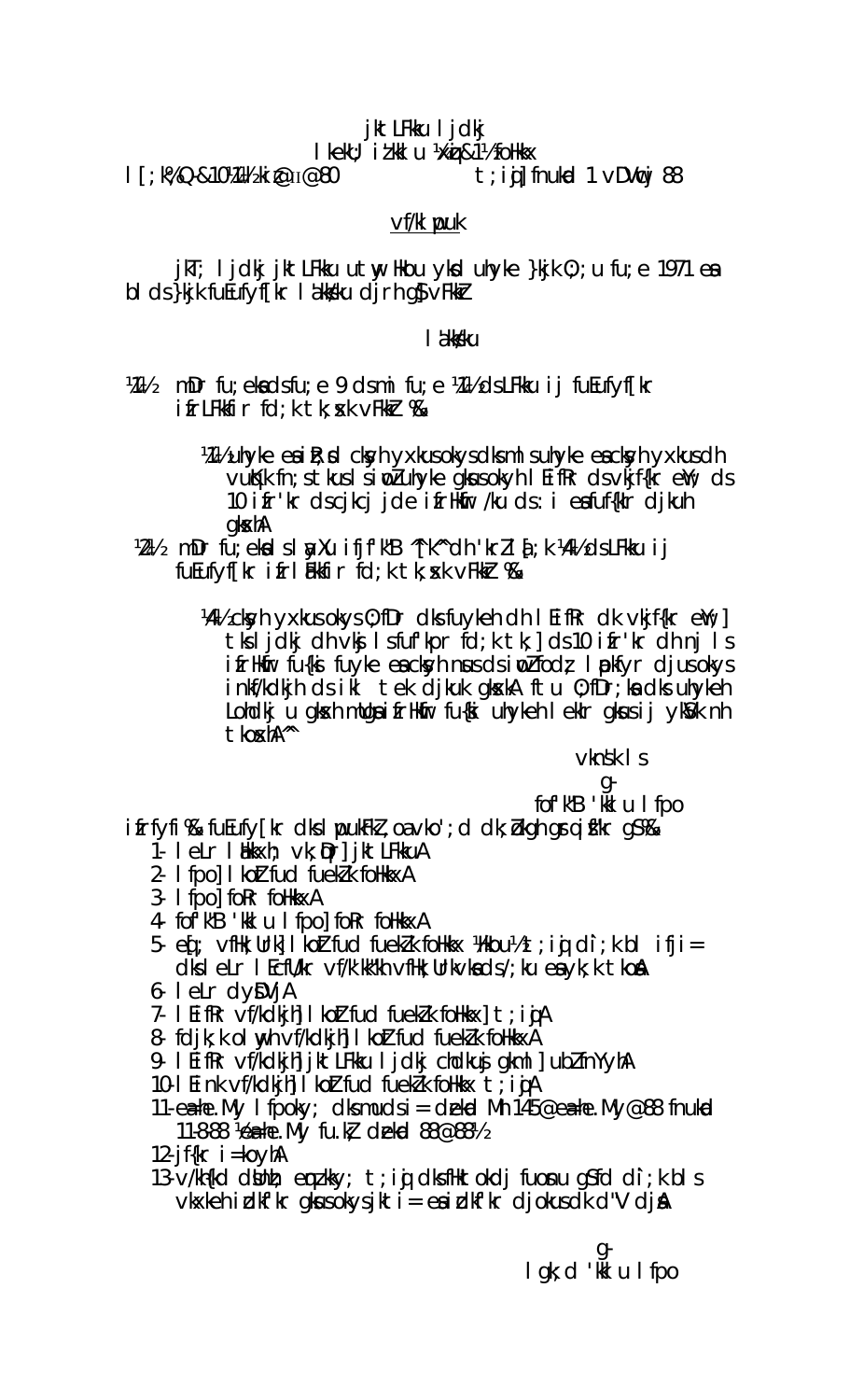### jktLFkku I jdkj dkfed, oa it kkl ufud løkkj folkkx itkI fud I økkj ¼vu@kkx&3½

dekd%i-5 ¼1½ @ill (@3@91  $t$ ; in frukod 21 fl RkEcj  $|91|$ 

**vKk** 

 $j$  kT; ds foffkUu {k=kaeafLFkr vuq; kxh vukfFkd rFkk  $j$  kT; ds vko'; drk I s vf/kd utw Hkoukadh Hkme nj fu/kktjr djusgrafuEu fyffkr I fefr; kads xBu fd; stkusdh jkT; iky egkn; Londfr inku djrsgS%&

| $ $ nL;<br>$ $ nL; |               |
|--------------------|---------------|
|                    | $InL$ ; I fpo |

# $t$ ; ig dsvfrfj $Dr$  vU; ftyke $j$ ; ky; kadsfy; s

| 1- ftyk dyDVj                          | $V'/\$ {k     |
|----------------------------------------|---------------|
| 2- $1$ fpo $\}$ ; wwkb $2$ Mh          | InL           |
| 3. itkild@vk; pr] enkiliy devh         | lnL           |
| 4- dkkkf/kdkjh                         | InL           |
| 5- rgl hynkj                           | $ $ nL;       |
| 6- vf/k'kk"kh vfHk; Urk] I k-fu-foHkkx | $Int$ ; I fpo |

; s I fefr; ka I EcfU/kr {k=kaeafLFkr utw; HkoukadsHkfienj fu/kkIjr djrs  $1e$ ; fueu fcllnyds rdks /; ku ea j [kakh $\%$ 

- 1. tsMh, @E; fufl iy@uxj fodkl U; kl }kjk fudVre {k = eatks Hkfie fodz dh xbl q $\delta$  dk e $\gamma$  ; A
- 2- rgl hynkj@jftLVkj }kjk iath; u grqmDr l EifRr dk eW; kodu fd; k tkrk q\$ml dh Hkfie njA
- 3. I EcfU/kr  $\{k = e \in I \mid \text{Rer} \text{ is } i \in I \}$  ij jft LV $k$ j ds; qka jft LV $\hbar$  dh xbl  $q$ s m ch Horie  $n$ i A
- 4  $\overline{v}$ U; rF; tks Hkne dh cktkj nj fu/kkijr djus gradevh tks mfpr le>  $i \, \zeta$  kx  $\,$  dj  $\theta$

l fefr dh dw I nL; I q ; k ds vk/ks I nL; ka dh mifLFkfr dkje gkus ds fy; s vko'; d gk $x$ hA bu I fefr; ka dk i t kkl fud follkk $x$  I Eink follkk $x$ qkxkA

 $v$ k $Kk$   $\vert \cdot \vert$ g-'klumilfpo ifrfyfi fuEufyf[kr dks I pukFkl, oa vko'; d dk; bkgh graifkr g%k 1 Ifpo]jkT;iky@eq[;ea=h]jktLFkku]t;iqjA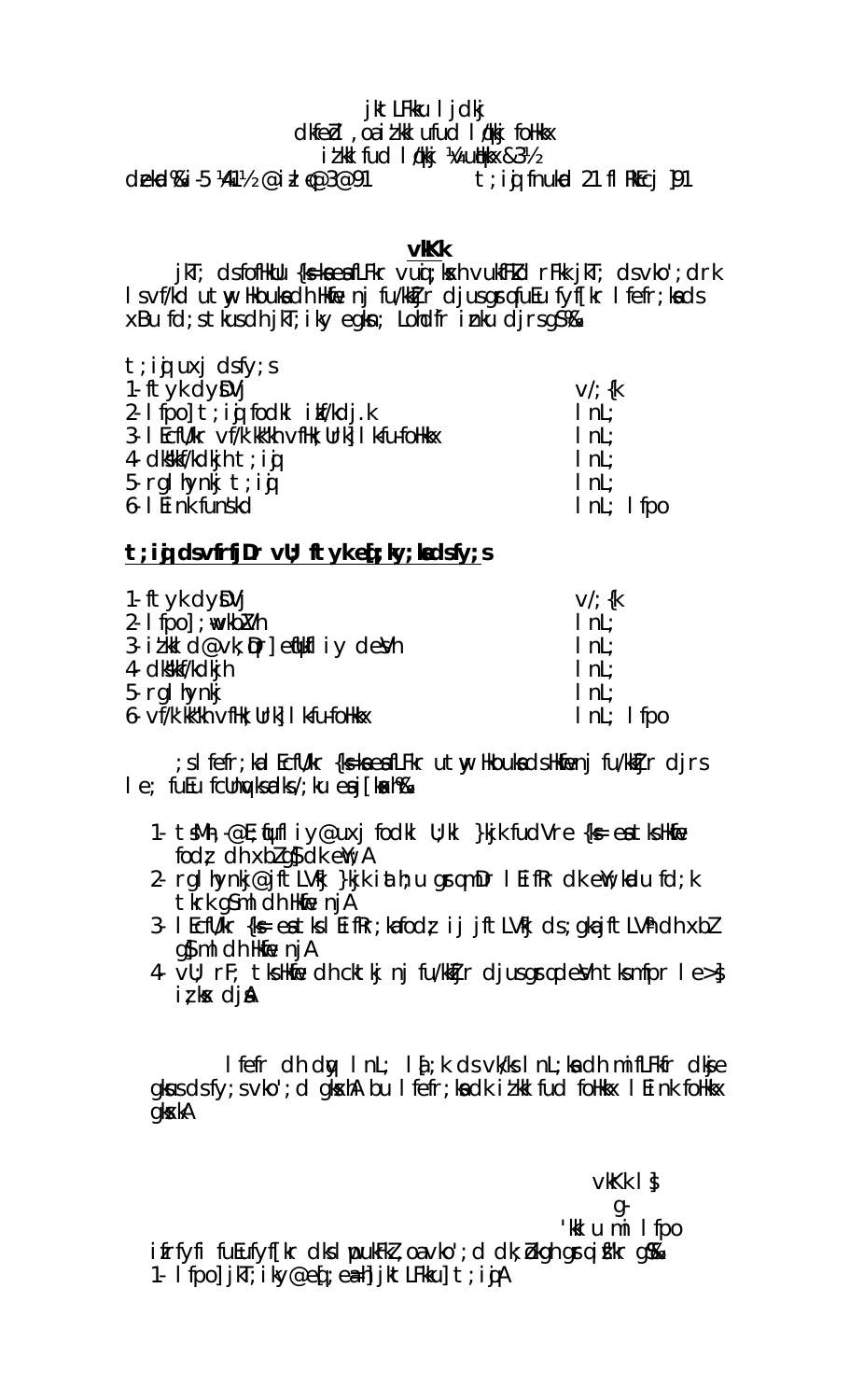- 2. letr Int; Vatkulfud folkkx] I Eink folkkx dsek'; e I \$2
- 3- futh I fpo] eq : I fpo] jktLFkku] t; igA
- 4 futh I fpo] for I fpo@I koltfud fueklk follkkxA
- 5- funskol I pouk, oa tu I Ei dz folkkx | jktLFkku | t; i ja
- 
- 6- funskol I Eink folkkx] jktLFkku] t; ijA<br>7- futh I gk; d] fof'k"B 'kkl u I fpo] I kekU; iłkkl u folkkx] t; ijA
- 8 futh I gk; d] eq; vfHk; Urk] I koltfud fueklk foHkkx] t; i jA
- 9-  $jf{kr}$  i = koyh $A$

g-<br>vutkkxkf/kdkjh

uks/%& Hkf0k"; eamDr I fefr; ka I s I EcfU/kr I eLr i=&0; ogkj di; k I Eink follkkx I s gh dj &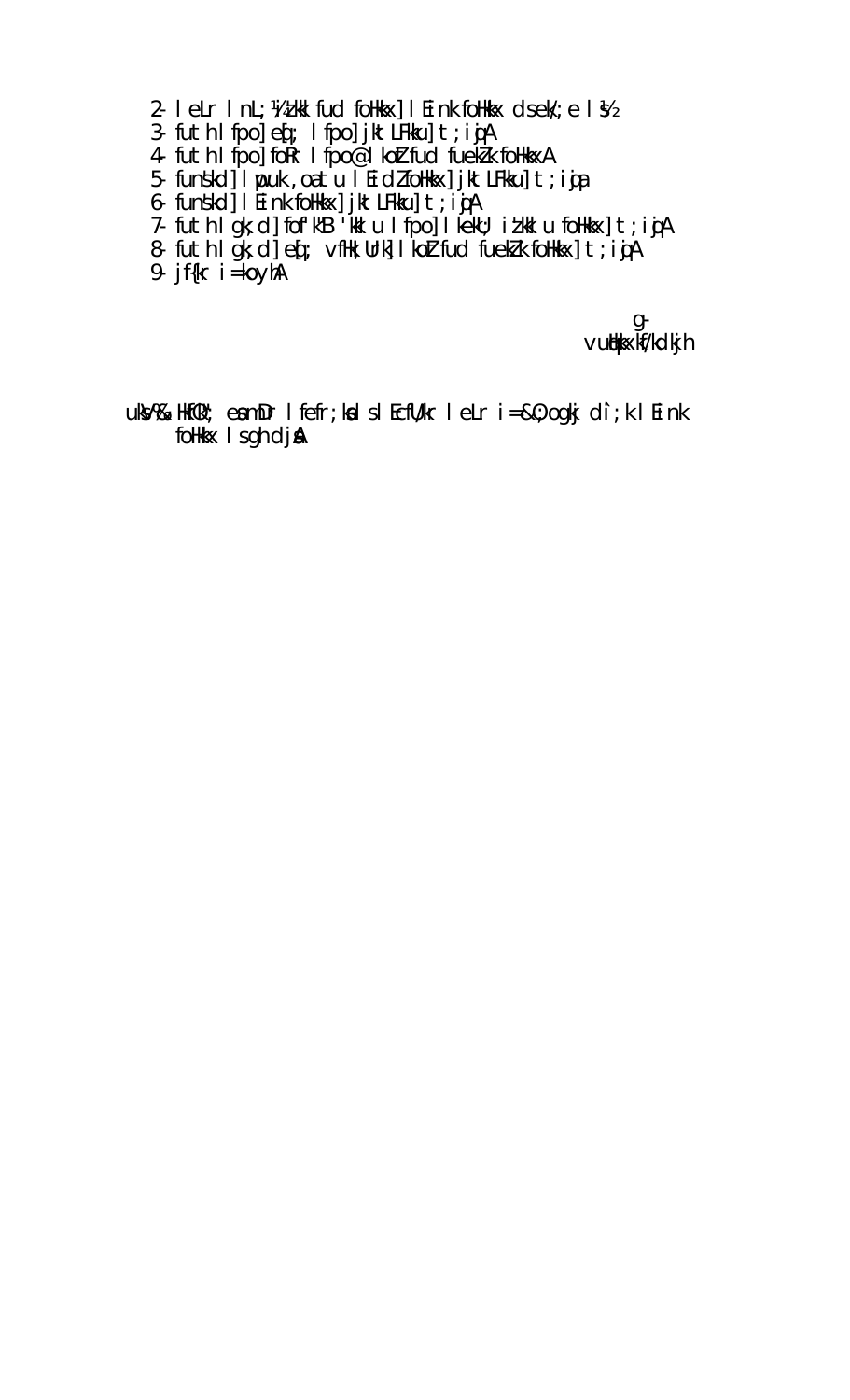### jkt LFKu ljdkj I kell; it kl u 14 E ink<sup>1</sup>/2 folkkx

dekid, Q 1¼5½ ki $\omega$ l  $\omega$ 94

 $t$ ; i $\boldsymbol{\mathfrak{g}}$ ] fnukod 15-2-95

I elr ftyk dyDVII

### fo"k; %& Hkkirh; Mkd rkj follkkx dsmi; kx@v/khu pyh yk jqh  $utw$  I EifRr; kadk fulrkj.kA

 $eqkn;$ 

mijk $\delta$ r fo"k; eaed; ikk $V$  ekl $V$ i tuj $V$ | flfo $V$ | t; id usv $V$ -'kki=kod d&Hkou@4@427@ihMCyMh@¼II½ fnukod 5-4-94 ds }kjk foHkkx dh tkudkih enyk; k x; k q\$fd folikkxh; vknsk l  $\delta$ ; k , Q 7½0½ ki @l @61 fnukd 23-10-63 ds }kik tkih vknskka dh ikvukFkl tks utw I EifRr; ka I fio/kku vkxw gkus dsimullsgh Mkdrkj follkkx dsv/khu pyh vk jgh gSosl fo/kku dsvuigNn 295 dsrar mügh exfutar I e>h tkoxh dsvug i muds}kik folkkx dsv/khu pyh vk jgh utwy I EifRr; kadksmudksvHkh rd Hkh ugh I ksh xbl q&

vr% vkilsfuonu g\$fd follkkxh; vknsk fnukud 13-10-93 dsrgr dk; bkgh djus I simp? fueukfidr rF; kadh tkudkjh iwk?: isk vius Lrj I sdjus ds i'pkr gh Hikijrh; Mikd rkj follikx ds mi;kx@dk;leavkuh okyh utwy I eifkr; kadks I ka us dh dk; bkgh dh t ko A

- 1. tks utwy leifRr;k; lifo/kku ykxwgkusdsimollsgh Mkdrkj follkkx ds v/khu qs rFkk oreku ealkh mugh ds v/khu qs mudks gh Mkdrkj folkkx dks I k**s** h tkoa
- 2. tksutny léifRr;k; lío/kku ykxwgkusdsinollsgh Mkdrkj follkkx dsikl g\$∨k§ osfdjk;sij nh gkpZgŠmudksIEcfU/kr foHkkx dksĪk\$usIsinoZiwkZ fdik: k ikf'k olw diyh tkoA
- 3. tks utwy leifRr; k; utwy jftLVj eantlrFkk lao/kku ykxwgkus lsionl Is ah Mkdrkj follkkx dsfujllrj dCts ea mllah dks ah Mkdrkj follkkx dks I kant koa
- 4 tks utwy leifRr;k; Mkdrkj follkkx ds ikl rks q\$ yfdu fooknkxLr q\$ mudks ughal k $\delta$ h tk;  $\delta$
- 5. ftu utwy leifRr; k; ij fdlh idkj dk fookn ughag SrFkk lafo/kku ykxw gkus ds i gys I s gh Mkdrkj follkkx ds v/khu g\$ mudks vfoyEc Mkdrkj follkix dks I k**s** nh t ko**a**

di; k mijkDrkud kj dk; bkgh dj folkkx dks I fipr djA

 $Hk$ onh;

g-Vikdsk JhokLro½ fof'k"B 'kkl u I fpo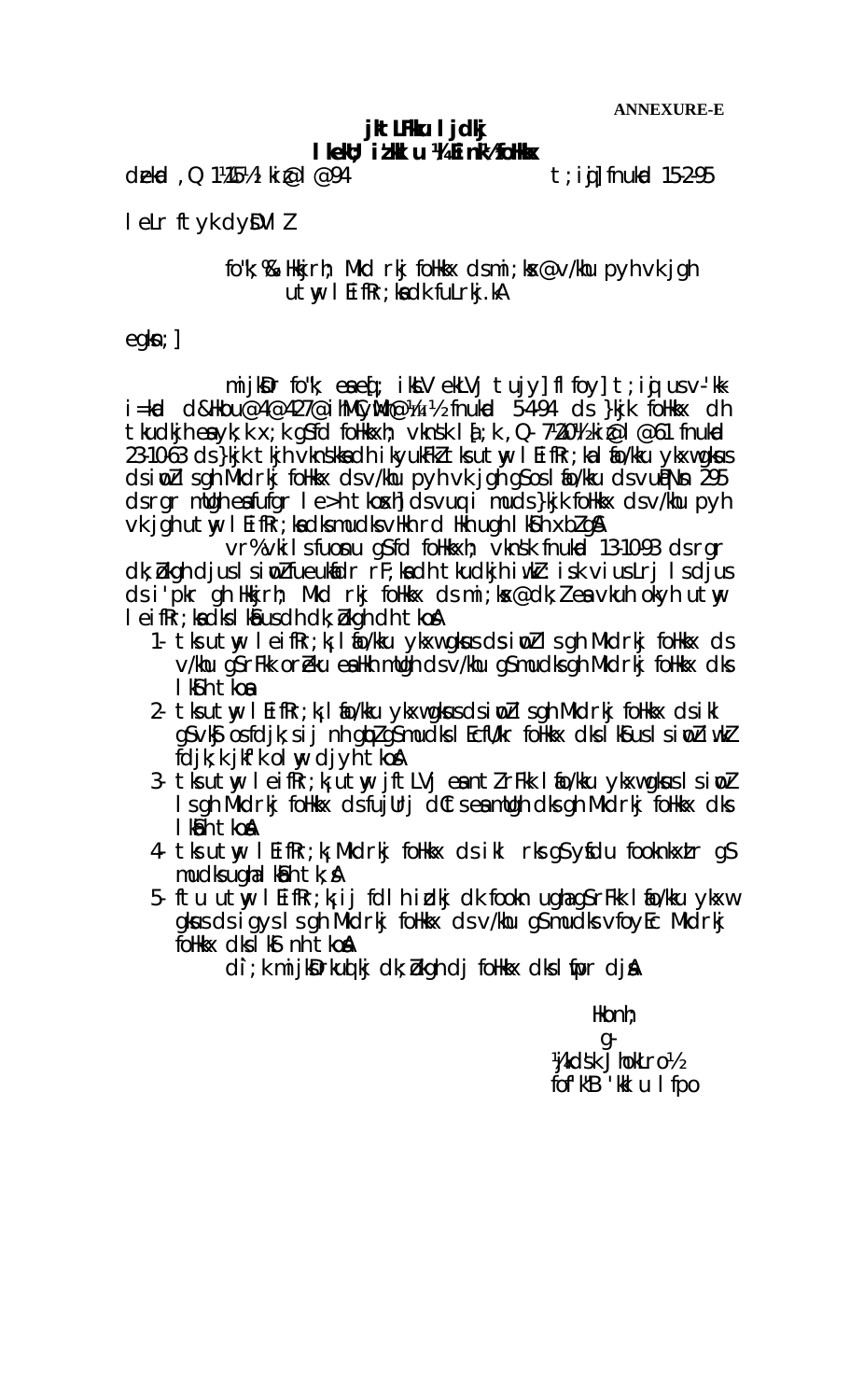# jktLFkku ljdkj

I kekU; i t kk I u ¼ E i nk½ follkkx

 $del$ ad , Q 1¼9½ | ki $\varnothing$ |  $\varnothing$ 94

 $t$ ; i.j. fnukod 5-8-95

# % $v$ knsk %

I kekU; foRrh; , oa y{kk fu; e 325 ¼½ ds vUrx} jktdh; foHkkxka ds dk; *l* mi; kx ea vkus okyh utw, I EifRr; ka dks mUgha jktdh; foHkkxka dks fu'kid gLrkullrfjr djusdk i ko/kku g&

vr%bu fu; ekadsvllrxr ftyk dyDVIIdksmudsvf/kdkj {k= ea vkusokyh utwy I EifRr; kadkstksjktdh; follkkxkadsdk; Zmi; kx eavk jgh qS mllgh follkkxka dksfu'kYd gLrkullrfjr djusgrqfuEukfidr 'krkii i jvf/kdr djrh g‰

- 1- tks utwy I Eifkr; ka ftu follkkxka ds dk; l mi; kx ea ykbl tk jgh gS og follk x glrkullrfjr dh tkusokyh utw leif Rr; ka dsj [k j [kko ij vius  $ctV$  Is [kpk] ogu dj $xA$
- 2. utw lEifRr;kaftl dk; Zmi;kx eaykbZtk jgh qSmlh dk; Zmi;kx ea ykbl tkoshA

g Lohdfr for Kith, Q., M, Vkj½ folkkx dh I gefr I {; k vkbl; Mh 488 fnukud 31–7–95 Isiklr dj tkjh dh tkrh g&

g-

Vjkdsk JhokLro½

fof'k"B 'kkl u I fpo

 $i$  frfyfi fu $i$ ukidr dks I puk $i$ k $l$ , oa vko'; d dk; b $k$ gh gr $j$  i f $k$ r  $\%$ 

- 1- I eLr I Mkxh; vk; QrA
- $2 1$  elm ftyk dy $DVI$  A
- 3. eq ; vflk; Urk] I koltfud fueklk follkkx] jktLFkku t; i g A
- 4 funskd] I Eink follkkx] jktLFkku t;iġA]
- 5- for lith, Q-, .M , -vkj-1/2 follkkxA
- 6- yfklf/kdkjh| I kelu; i i kkl u ½xij &4½ follkkxA
- 7- jf $\{kr \mid = koyhA$

 $g$ 

fof'k"B 'kkl u I fpo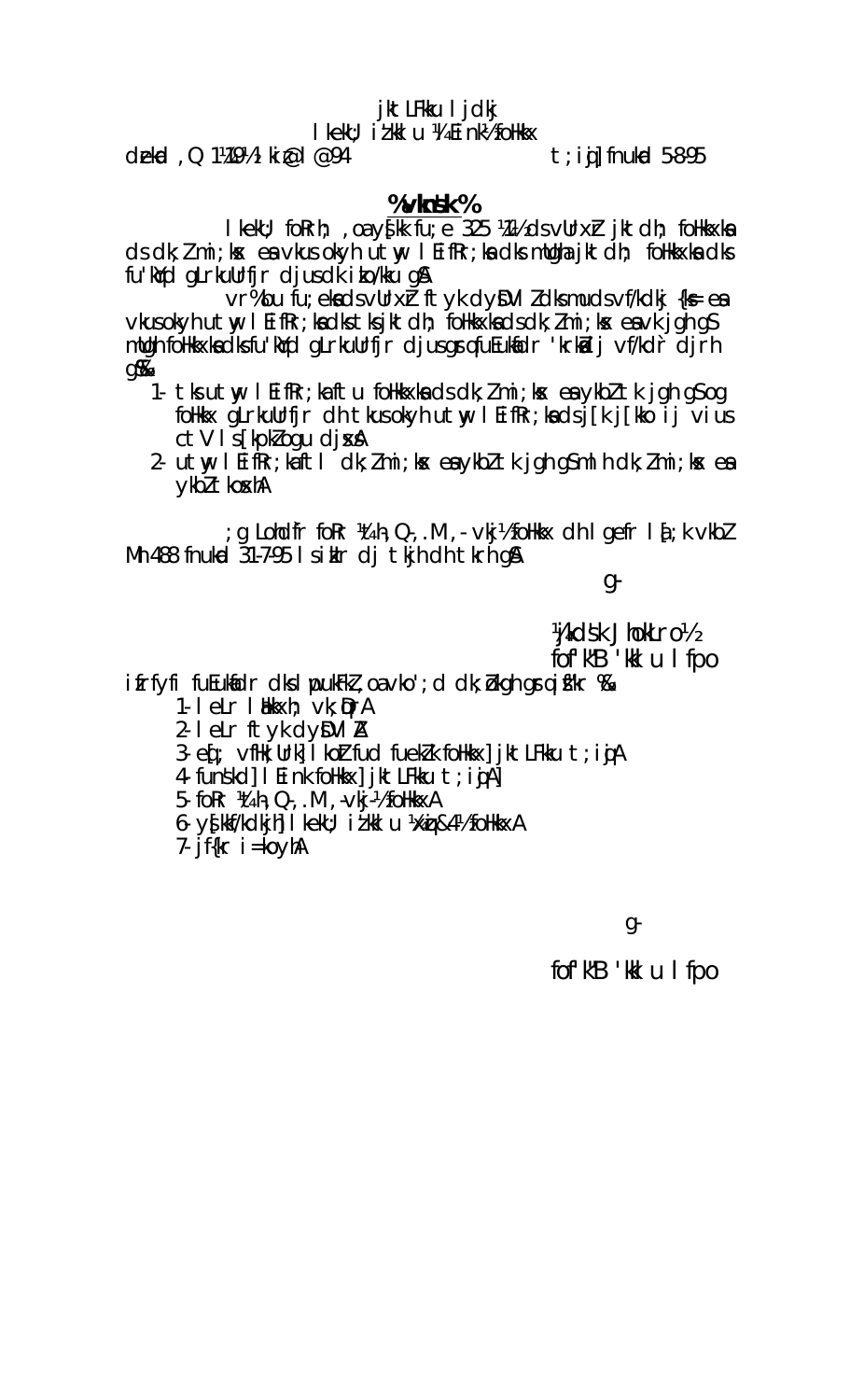### jkt LFKu jkt &i=

fo' kkkad

# I kf/kdkj i dkf'kr dkfrd 10] 'kfuokj 'kkds 1919& uoEcj 1] 1997

Hkk $\times$  4½ $\times$ 

 $mi &$   $k$   $N$   $4\frac{1}{2}$ jkT; ljdkj rFkk vU; jkT; ikf/kdkfj;ka}kjk tkjhfd;sx;s¼kekU; vknskka mi fof/k; ka vkfn dks I f $E$ efyr djrsgq ½ I kekU; dku uuh fu; eA

I kekU; i t kk I u ¼ E i nk½ follkkx  $Vf/k$  wuk  $t$ ; i $j$ ] fnl Ecj 7]1996 jkT; ljdkj jktLFkku utwy Hkou ¼ykd uhyke }kjk 0; ;u½fu;e] 1971 ea buds}kjk fuEufyf[kr lákkku djrh q\$ vFkkr %

### l ákksku

th, I vkj 245 % mDr fu; e dsfu; e 2 dsmifu; e ¼ % dsijUrd ds i'pkr fuEufyf[kr f}rh; ijUrqd ifr LFkkflkr fd;k tk;skk vFkkr%&

~c'kr}, i h utw, l EifRr; ka tks fd i; Nu foHkkx }kjk i; Nu fodkl ds egko grqp;fur dh xblg\$ mudksi; Nu foHkkx@ jktLFkku i; Nu fodkl fuxe  $ds f y$ ; s fulrkj.k ij nh tk; skh r $F$ kk bu l EifRr; ka dh fu $y$ keh@c $p$ ku  $v$ Fkok vor/u i; I/u follkkx] jktLFkku i; I/u fodkl fuxe] forRk follkkx jktLFkku ljdkj I svunekfinr fu; ekadsrgr dj I dxkA bl i dkj dsidj.kkalsiklr leLr vk; eslsi; Nu follkkx@jktLFkku i; Nu fodkl fuxe] 15 ifr'kr itklfud 'kYd dkV dj 'kk jkf'k jkT; ljdkj dsfu/kktjr en eatek djok, xkA<sup>n</sup>

> $[14:k, Q. 1Mh1k@i@l@94]$  $v$ <sub>K</sub> $k$  | s  $V'$ kkd  $t$   $\iota$ fof'k"V 'kkl u I fpoA

359  $jkT$ ; dboh; enzkky;  $t$ ; ig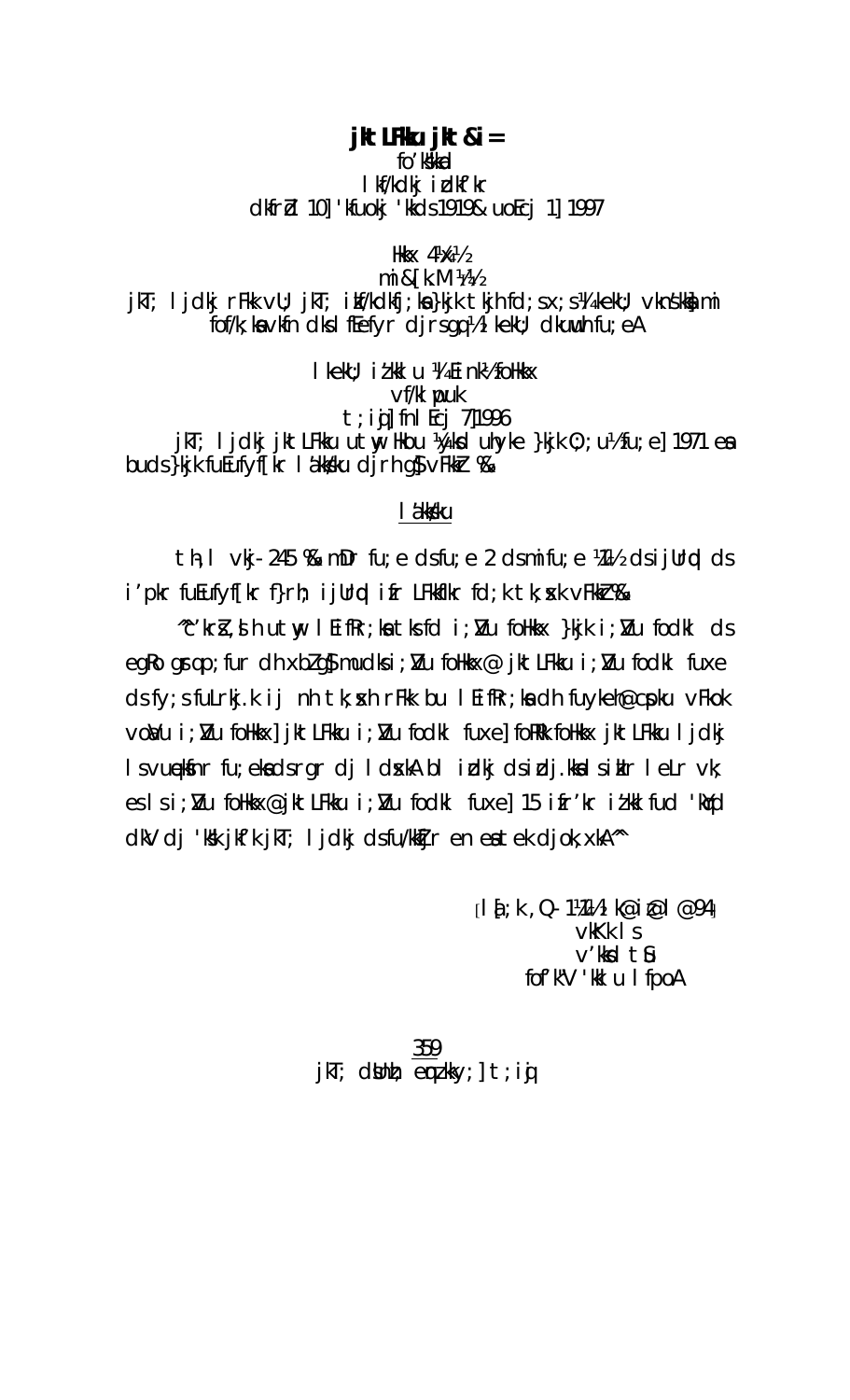# jktLFkku I jdkj  $\mathsf I$  kek $\mathsf U$ : i  $\mathcal I$  kk $\mathsf I$   $\mathsf U$   $\mathcal A$   $\mathsf E$  i nk $\mathcal V$  follkk $\mathsf X$

dekid,  $Q_1$ 1/4/4 ki $\lbrack \emptyset \rbrack$   $\lbrack \emptyset \rbrack$   $\lbrack \emptyset \rbrack$ 

 $t$ ; ig fnukod 19-1-1998

# id fokflr

jktLFkku ea fLFkr utw, lEifRr;ka ds fuLrkj.k grq jkT; ljdkj }kjk xfBr viDl deVh us bu leifkr; ka ea jg jgs yksk dh lito/kk grio bu I EifRr; ka ds fUkLrkj.k ds I æak ea tkfgj dh xbl dfBukbl ka dk fujkdj.k fd; s tkusgradN egko iwklfu.kł fy; sg& tksfuEukud kj gS%&

- 1.  $jkT$ ; ljdkj }kjk utwy Hkouka o Nrks dsfodz grafodz i= tkjh gkus ds 15 fnu ea vxj drk 25 ifr'kr jkf'k tek djk dj vurak i=  $gLrk{fif r \, dj rs gq \, fodz \, i = tkjh gktus dsfnuktal \, l s90 fnol \, ea'Klk \, 75$ ifr'kr jkf'k Hkh ni fdLrkadh ctk, deqr tek djk nrk gSrksdrk<br>dksml cdk;k 75 ifr'kr jkf'k ij folkkx }kjk 10 ifr'kr dh NW nh the theory case of  $\mathbf{C}$  is  $\mathbf{C}$  is  $\mathbf{C}$  is  $\mathbf{C}$  is  $\mathbf{C}$  is  $\mathbf{C}$  is  $\mathbf{C}$  is  $\mathbf{C}$  is  $\mathbf{C}$  is  $\mathbf{C}$  is  $\mathbf{C}$  is  $\mathbf{C}$  is  $\mathbf{C}$  is  $\mathbf{C}$  is  $\mathbf{C}$  is  $\mathbf{C}$  is  $\mathbf{C}$  i tk: xkA
- 2- fu/kkijr cdk; k fdjk; sdh vo'k'sk jkf'k dks, d egr Hkaxrku dsLFkku ij 4 =£xhid fdLrka ea ppdk; k tk idrk g} yfdu mDr ij 12 ifr'kr I k/kkj.k C; kt ns qksk C; kt dhjkf'k ij C; kt ns ughqkskA
- 3- utw l EifRr; ka ds ew; kadu dk Qkjewyk tks iwd Ispyk vk jgk Fkk ml ij iu, "fopkj dj ; g fu.k, fy; k x; k g\$fd fufer Hkou dk e Y; kudu rks let/kr LVSMax vkMj ds vud kj i obr%fd; k tkrk jgskl ysdu Hklie {k= dk e¥;kadu ftyk dyΩVj dh v/;{krk eæxfBr deVh }kjk fu/kkIjr oreku Hkie njkadsvuq kj gh ell; kolu jkf'k fudkyh tkdj fufer {k= ds eW; kudu eatkMhtkdj fod; eW; fu/kkIjrfd;k tkoskA
- 4. utw Hkouka eajg jgs 0; fDr; ka ds fo: ) cn[kyh grq fofHkUu U; k; ky; ka ea endnes py jgs gs vFkok cn [kyh ds vknsk ds fo: ) dCtk/kkfj; ks dh vi hy tjdkj gs, i s di st dks dei kmllM fd; s tkus i j Vsubl h VfEkLusku  $dh$  fnukud 1 s 18 if r'k pd or h $l$  C; k t ollay fd; s t kus dk i ko/kku] Fkk ftl ij vill dev'h usiqu% fopkj dj fu.k, fy; k g\$fd], si ds st ea Hkh cdk;k fdjk;sdhjkf'k ij 12 ifr'kr lk/kkj.k C;kt gholny fd;k tkoxkA
- 5. LoRo ; k Hkijenkjka ; k Liji d i j Qkjevil ds l cak ea U; k; ky; ka ea yfEcr idj.kka ea lifpr fdjk;sij 12 ifr'kr lk/kkj.k C;kt qh olny fd;k tk: xkA
- 6. dCtk/kkfj;ka }kjk cdk;k fdjk;k iVs tek djkbl tk jgh jkf'k dksvxj  $C$ ; kt curk q $S$ rks 50 ifr'kr rd  $C$ ; kt i $\mathcal{Y}$ s r $F$ kk 'k $\mathcal{Y}$ k if'k d $\mathcal{Y}$ s eny fdjk; k i Vs tek fd; k at koskA

vr%utw, I EifRr;kaeafuokI dj jgs 0;fDr;kadks I fipr fd;k tkrk gS fd bu fu; ekadk le; ij ykHk mBkusgrq t; ij 'kgj dsfy; sfunskd l Eink follkkx] t; ig rFkk t; ig 'kgj ds ckgj ds idj.kka ea l navkr ftyk dyn VII  $dk$ ; k $k$ y; ea vkonu i = i Lrr dja rkfd rnud kj vfxe dk; bkgh vey ea ykbl tk I da

g-

 $\mathcal{W}'$  kksd tills fof'k"B 'kkl u I fpo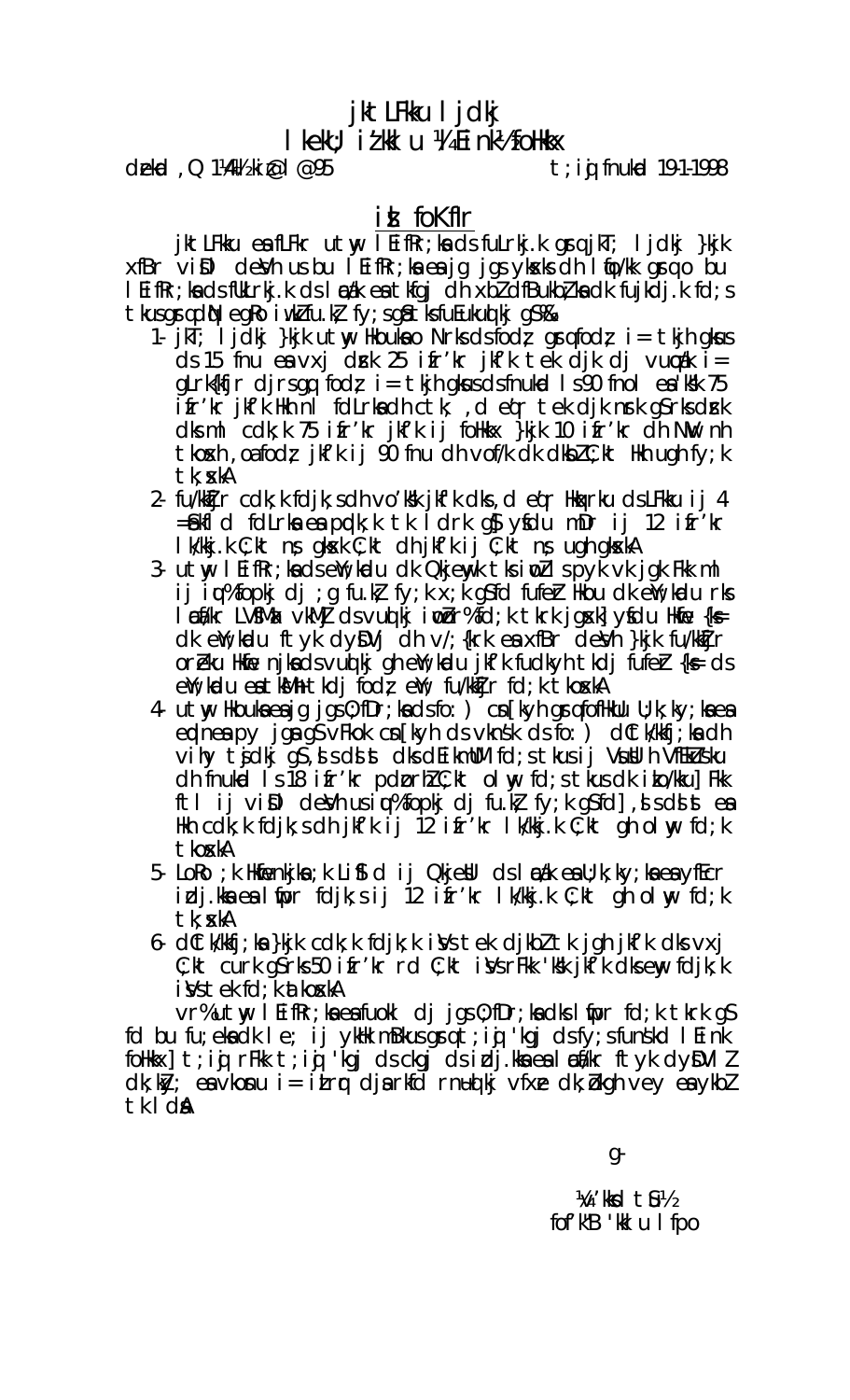# jktLFkku ljdkj I kekU; i z kkI u ¼ E i nk½ foHkkx

dekd , Q 1¼1/2 | ki@ | @95  $t$ ; iij fnukod 21-11-97

leLr ftyk dyDVI!

# fo"k; %& utwy I EifRr; kadk I e; c) rjhds I sfuLrkj.k dj jktlo ikflr gr**a**

 $egkn;$ ]

mijkDr fo"k; ea funkkluot kj ys[k gS fd ftyk dyDVI l dh fnuko 13]14-11-97 dks vk; kftr cBd eautwy I EifRr; ka ds fuLrkj.k grq le; c) dk; de cukdj mudk fulrkj.k Isjktlo dh ikfir grq fu $E$ uk $E$ dr fu.k $k$  fy; sx; sq $S$ %

- 1. utwy leifr;ka tks jkT; ljckij cJs foHkkxka cJs mi;ksx ea vk jgh gS mudks mllgha folikkxka dks vfoyEc LFkkukUrfjr dj fn;k tkos rFkk, d i [kokMseabl dh ikyuk itrr dh tkon
- 2- tks utwy I EifRr; ka dNhh; I jdkj ds dk; ky; ka ds mi; kx ea vk jgh g\$buea, d h utw l EifRr; ka Hkh g\$tks l fo/kku ykxwgkus ds i w2lsgh Mkd rkj folikix dsv/khu pyh vk jgh g $\frac{1}{2}$  os I fio/kku dsvughNn 295 ds rgr mllgh follkkxka eafufgr I ke>h tkoxhA bI grqfollkkxh; vknsk I { ; k, Q7\20\% I ki @ I @91 fnukcd 13-10-92 ds vuot kj vfoyEc dk; bkgh dh tkon tks I Eifkr; ka I fio/kku ykxwgkus ds ckn I s dilahi; ljdkj dh fofHkUu , st\$Ul ; ka ds dCts ea mi ; kx ea p yh vk jgh q\$ mu I EifRr; ka dks mulgh, st\$UI; ka ds I kFk fuxk\$I 'k; u dj dher dk fu/kkj.k djrsgq fu/kktjr dher iklr gkusij mllgafodz dj fn;k tkon
- 3- tks utwy I EifRr; ka Lok; r'kkl h I al Fkkvka ds dCts ea qS mueals, d b  $utw$  I EifRr; ka Hkh q $s$  tks mu I alfkk $v$ ka ds  $vi$ us u; s Hkou cukus ds dkj.k mudsmi; kx eaugh vk jgh g}, d h l EifRr; kadksjktdh; dCts eafy; k thon ftu utmy l EifRr; kads LoRo ds I cak eafookn qS rFkk  $Lok$ ;  $r'$  kkl h l  $kF$ kk; a  $\vee$  i uk  $Loko$  crkrh q $S$  mu ekeyka dk i jh $\{k,k\}$  dj follkix dksfVIi.kh fliktokbl tkost 'k'k utwy I EifRr;ka tks Lok; r 'kkl h l LaFkkvka ds dCts ea gS rFkk mu l EifRr; ka dks os j[kuk pkgrh g\$rks] mudh I gefr ikir I gefr vud kj milgsfu'kid glrklirfjr djnh tkoj ijUrq, sh utw, I EifRr; kj ftudh Lok; r'kklh I &Fkkvkadksvko'; drk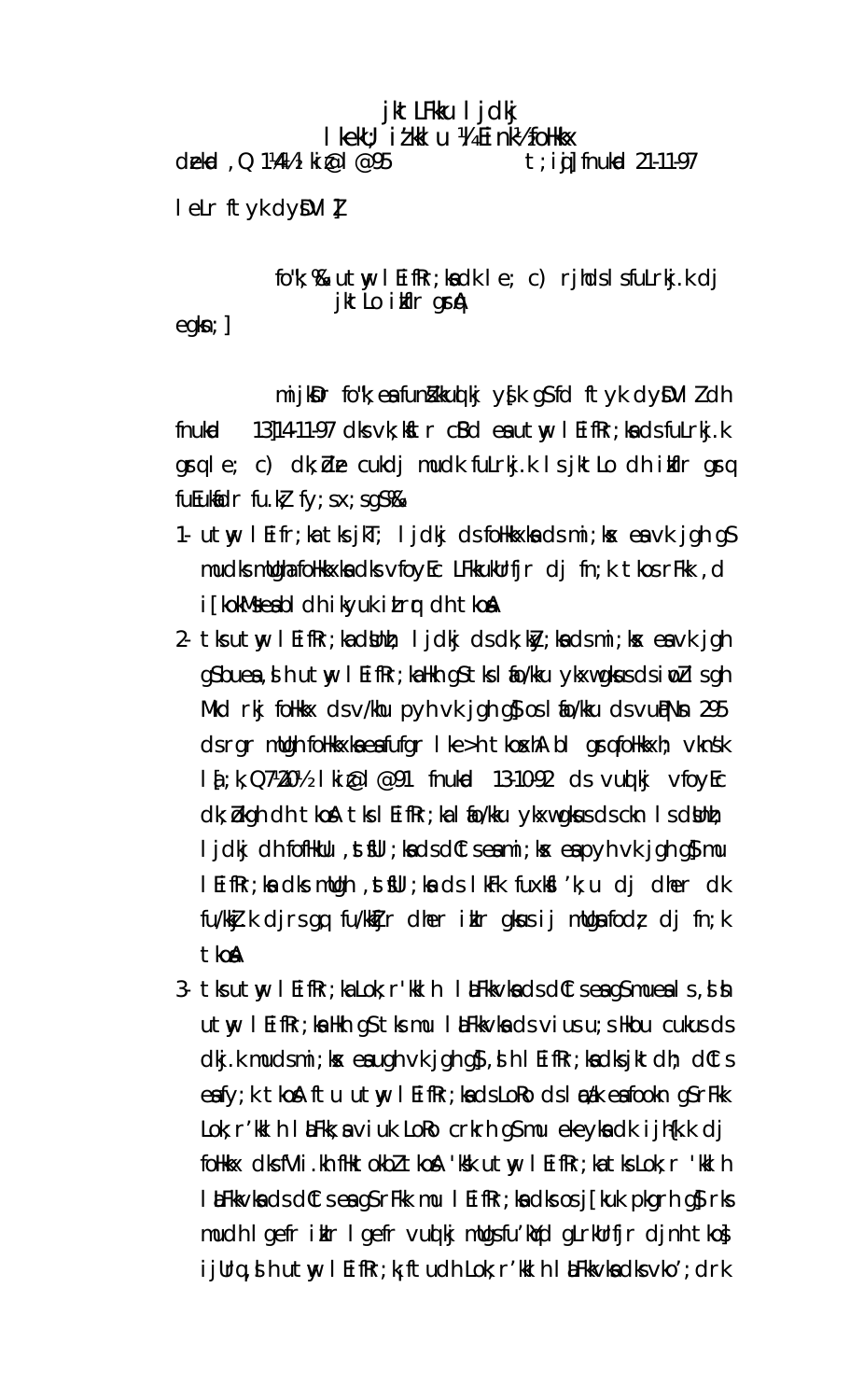$u$ ghag $\mathfrak{g}$ ; k os 'kgj clschp fLFkr g $\mathfrak{so}$  eW; koku g $\mathfrak{g}$ mllgagLrkUrfjr ugh fd; k tkok ; g dk; bkgh , d l e; o) dk; ble ds rgr dh tkos gLrkUrj.k ds læak en vkids itrko iklr gkus i jLohdfr gra l Eink follkkx }kjk vknsk tkjh fd; s tkoxA

- 4 tks utw I EifRr; ka fdjk; nkjka ds dCts ea qS dks fdjk; nkjka dks pkj I \the Qkjenyso vi\$l deVh }kjk le; le; ij fy;sx;sfu.k} ¼i fr layXu q\$z vuolki fu; ekuolki cdk; k fdik; k c; kt vkfn olny dirs  $gg$  or beku eW; kudu ds vuot kj le; c) dk; db ds rg r fodz fd; s tkus dh dk; bkgh dh tkoA
- 5- tks utwy I EifRr; ka vfrdfe; ka ds dCts ea g\$ bu I EifRr; ka dks vfrde.k Is epr djkus dh illkoh dk; bkgh dh tkoh vfrdfe; ka ds  $l$   $\epsilon$  as  $l$   $\epsilon$  as  $l$   $\epsilon$  as  $l$  as  $l$   $\epsilon$  as  $l$   $\epsilon$  as  $l$   $\epsilon$  as if  $d$   $\epsilon$  is  $l$  and  $l$  as  $l$  as  $l$  as  $l$  as  $l$  as  $l$  as  $l$  as  $l$  as  $l$  as  $l$  as  $l$  as  $l$  as  $l$  as  $l$  as  $l$  as  $l$  as  $l$  as I EifRr dks  $vxj$  os dz djuk pkgs rks muds i kFkUk i = i klr dj muds dkcht gkus dh frfFk I s LVMMZ j NV ol ny djrsgq or Eku e N; kudu ds vk/kkjij dher o 10 ifr'kr ljpkTklolwy djrsgq fu; ekuqlkj mllgs fodz dh dk; bkgh dh tkoaA
- 6. tks utwy I EifRr; ka vuojk; kosh g} mudk eW; kudu djok; k tkdj, d le; c) dk; de ds rgr mudh fu; ekuq kj [kayh uhykeh djokbl tkoA
- 7- I koltfud fueklk follkkx utw, I EifRr; ka ds eil; kudu ds dk; l dks; fn le; ij leiuu ugh dj ik jgk gsrksvu; , stulht ; Fkk Hknie o Hkou dj follkkx] I c jft LV kj vkfn I sllkh utwy I Eif Rr; ka dse W; kadu  $djok; s$  tkus i j fopkj fd; k tko $A$

Hkonh:

 $q<sub>-</sub>$ 

W'KKd till

fof'k"B 'kkl u I fpo

ifrfyfi fuEuklidr dks I pukFkZ, oa vko'; d dk; bkgh graifkr g

- 1. letr likkxh; vk; QrA
- 2- funskd $\vert$  I Eink folkkx $\vert$  jktLFkku $\vert$  t; in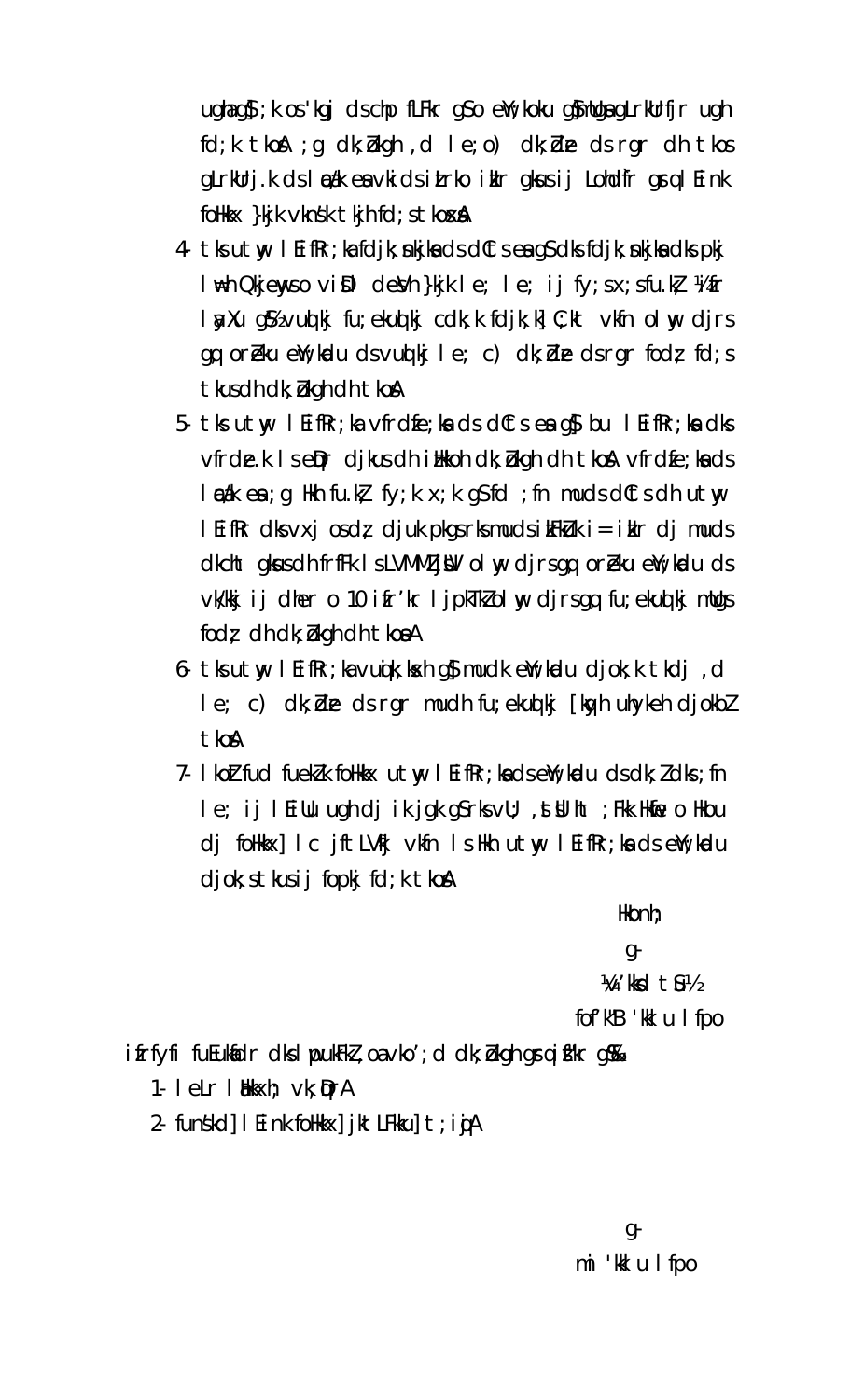# jkt LFKu I jdkj

# I kekU; i z k I u 14 E i nk2foHkx

dekid, Q 1@4@ | ki@ | @95

fnukad 13-4-98

# vf/kl puk

mDr fu; ekadsfu; e 2 dsmi lakkku fu; e ¼½ dsLFkku ij fuEufyf[kr ifrLFkkfir fd;k tk; skl vFkkr %

 $M\%$  foll h Hkh utmy Hkou; k ml ds foll h Hkkx dk fodz; k uhyke jkT; ljdkj dh iwleatijh dsfcuk ugh fy;k tkosk] ijUrq tc utwy Hkou ;k ml ds fdl h Hkkx dk I koltfud fueklk follkkx }kjk ; Fkk fu/kktjr vkjf{kr  $e\mathbf{M}$ ; nl  $\mathbf{y}$ k $[k : i : s]$  s de gks rks d $\mathbf{y}$  $\mathbf{D}$ Vj , is the u ; k ml ds fdl h thkx dk fodz; ; k uhykeh I jdkj dh i w zeatujh dsfcuk dj I d skA

jkT; iky ds vknsk I s

 $q<sub>-</sub>$ 

 $\frac{1}{2}$  / kks  $\frac{1}{2}$  the  $\frac{1}{2}$ 

'kkl u I fpo

 $i$  frfyfi fu $i$ ukidr d $k$ l pu $k$ Fk $i$ , oa $v$ ko'; d d $k$ ;  $b$ kgh gr $q$  i f $k$ r g $\Re$ 

- 1. 'kkl u I fpol for folkkxA
- 2- leLr l EHkkxh; vk; Qr] jktLFkkuA
- 3- I fpo] I kolt fud fuekl k follkkxA
- 4- leLr ftyk dyDVIA
- 5. eq : vflk; Urk] I k-fu-follkkx di; k bl ifji = dks l eLr I EcfU/kr vf/k'kk"kh vfHk; Urkvkadks/; ku Isle>k tkoA
- 6- funskd I Eink follkkxA
- 7- v/kh{kd] jkT; dblnh; emzkky;] t;igi dksvkxkeh idkf'kr gksusokys  $jkt = ea i dkf'kr$  djokus gr $A$
- 8- xkMZ QkbZyA

mi 'kkl u I fpo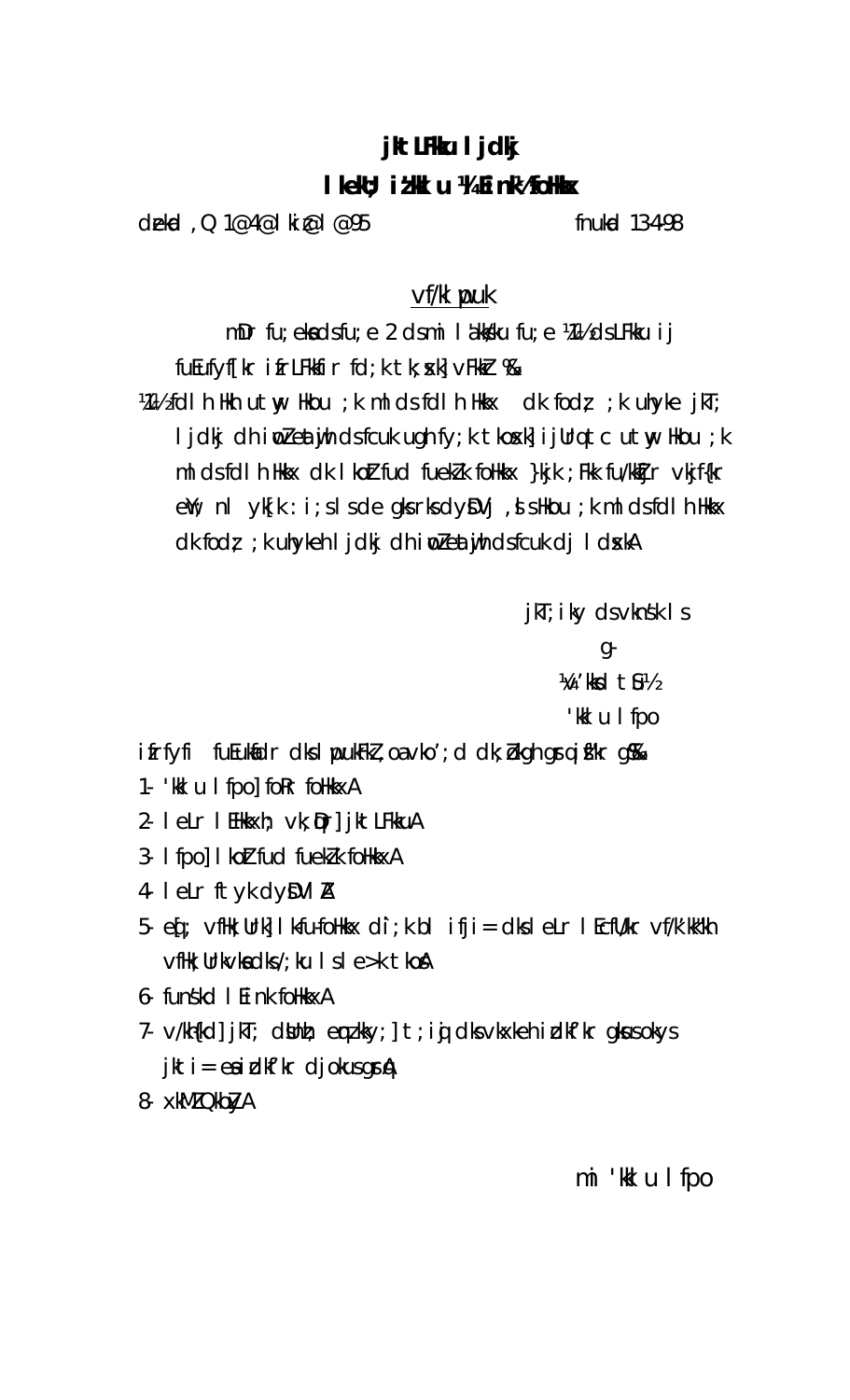# jktLFkku ljdkj

### I kekU; i t kk I u ¼ E i nk½ foHkkx

dekid,  $Q$  1/44/4 ki $\varpi$ l $\varpi$ 2002

 $t$ ; iij fnukod 8  $-5-03$ 

ifkr

letr ftyk dyDVIA

fo"k; %& utwy I EifRr; kadk fuLrkj.k ckcrA

 $egkn;$ ]

mijkDr fo"k; eafunkkud kj ys[k gSfd utw; lEifRr;kads'kh?kz fulrkj.k grafu $E$ ukidr fu.k $E$  fy; sx; sq $S$   $R$ 

# 1- utw l Eifkr dCt skih }kik ugh [kjmusdh voLFkk eautw l Eifkr tgk gStS h g\$ dsvk/kkj ij IhYM VsMj dsvuq kj uhykeh IslEcfU/kr IeL; kvlads fujkcij. $k$  ckcr $\sim$ % $k$

- What it olit bl fut pr- dirs le; day ut w Hafe dk end; ft yk dy DVj dh v/; {krk eaxfBr l fefr }kjk r; njkadsvk/kkj i j rFkk fufer Hkou dk en/; kudu I koltfud fuell k follkkx ds LVf. Max vkMJ ds vuol kj x kuk dj fu/kklijr fd; k tkon blh ds vk/kkj ij lhYM VsMj fodz grq vken=r fd; s tkon bl fj tol ikblijutwy leifkreajgjgsfdjk; nkjko@vfrdfe; ka }kjk cdk; k fdjk; k , oa ml ij C; kt dh jkf'k dksfjtolikbl eaugh tkMk tko} cfYd ml dh ol wyh ckcr I Eink U; k; ky; }kjk fu; ekuq kj fu.k} fy; k tkos vk§ fu.k} ds i'pkr ihMh•vkj , DV dsrgr fdjk; nkj@vfrdfe; kalsolnyhtkoA
- With ; fn utwy leifRr ij, d Isvf/kd fdjk; nkj@vfrdeh jg jgsgS, oa og leifRr  $dk \, dt \, dy$  djus ds bPNpd gS rks mulgs 30 fnu dk le; uks $V1$  tkjh djus dh frfFk ls  $\mathsf{fn}$ ; k tko $\mathsf{A}$ ; fn utwy l Eifkr ij, d l s vf/kd fdjk; nkj@vfrdeh jq jqsq $\mathsf{sa}$ , oa mues I s d $\mathbb N$  0; fDr I EifRr dks dz djuk pkgrs g $\delta \vee \delta$  d $\mathbb N$  0; fDr I EifRr dks ugha [kjhnuk pkgr} rks, sih fLFkfr esutwy lEifRr dksfodz ughafd; k tko} D; Koid I Eifkr dk din Hikkx cp nus dh fLFkfr ea I Eifkr ds 'Kik Hikkx dh mfpr dher ikir djuk vi EHko gks tk; xkA , si h fLFkfr ea l EifRr dh fj tol ikbl fuf'pr dj yht ds vk/kkj ij I hYM VsMj }kjk fu; eku qkj fod; djus dh dk; bkgh dh tkoß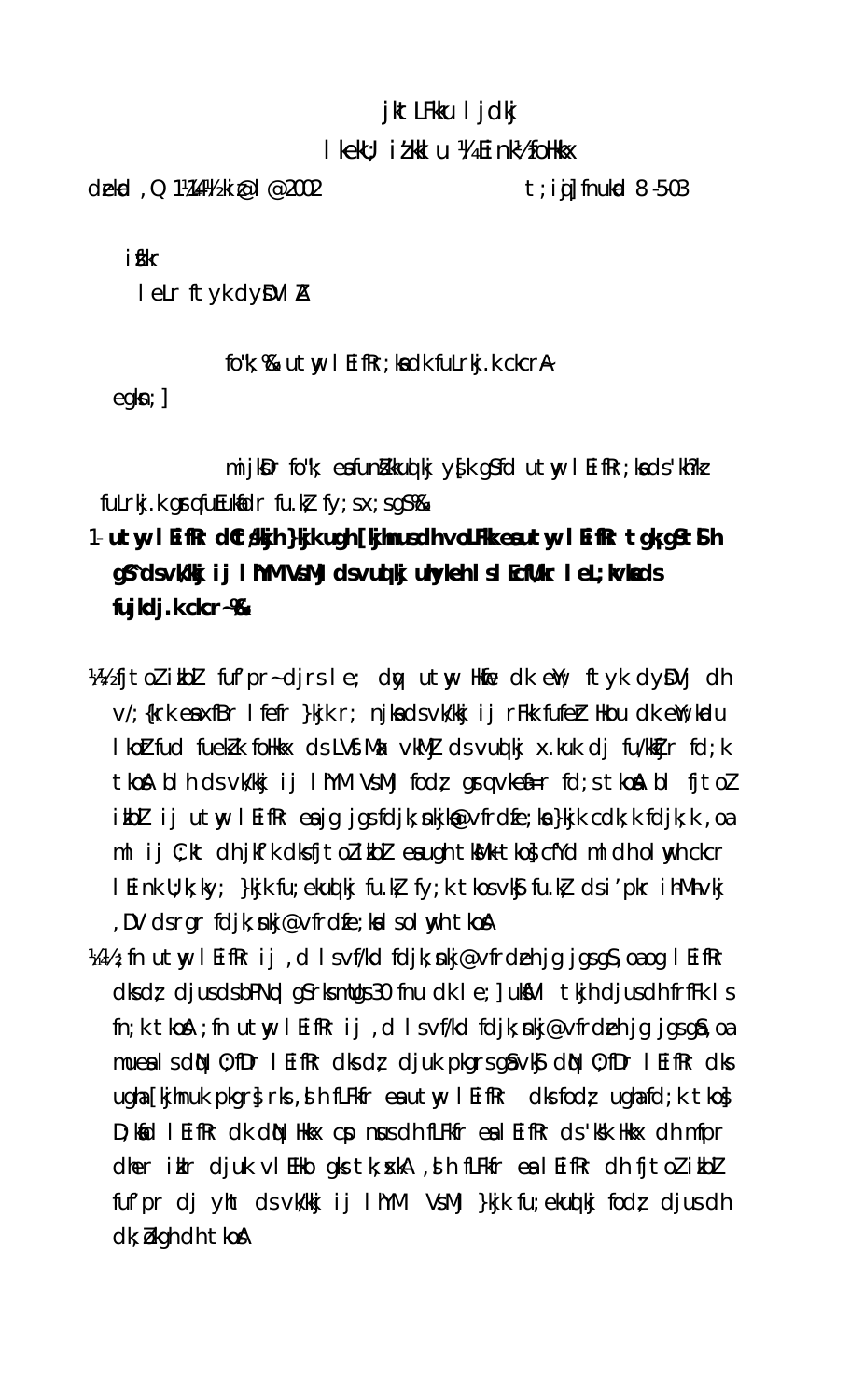# 2  $\cdot$  utw leifkr; kads fodz @uhykeh grq fodz ewt; @vkjf{kr ewt; fu/kKjr djus  $ckcr-%$

- W/2 I kolterud fueklik follkkx ds ipfyr LVf.Max vkMll ds vuolikj fufelt Hikou ds el'; kadu dh x.kuk rduhdh 'kk[kk ds }kjk dh tkdj jsV fu/kkijr fd; k tkoA
- $\frac{1}{2}$  /  $\frac{1}{2}$  fcllnq 1  $\frac{1}{4}$ ; k 1 cls vud kj js V clh tks x.kuk clh xbl qS ml s 200 ls xqkk fcl; k tkoA

Viiil's fcUnq I { ; k 2 fd vuot kj js V dks 200 ls xqkk djus ij tks jkf'k iklr gks ml ea utw dh Hkie d dher utw njkadsvudki x.kuk di tkM+nh tkoA

mDr ifd $\zeta$ k Istksfod $\zeta$  eY; iklr gk $\zeta$  mldsvuolkjutny l $\zeta$ ifi $R$ r 99 o"k] dh yht ds vk/kkj ij fod; @uhykeh dh dk; bkgh rijur illkko Is dh tkoA mijkDr Qkjenyk utny l Eifkr dsfdjk; s dh x.kuk ij ykxw ugh gkskA fdjk; sdh x.kuk I koltfud fueklk follkkx dsell; wy dsvud kj gh dh t koshA 3- utwy Hine ij vulis/kdir fuelkk dh n'kk eavulis/kdir fuelkk dshkkx dk eint;kodu

# $dj$  fodz  $e\mathbf{W}$ ; fu/ $M$ jr djusckcr $\nu$ &

 $b<sup>1</sup>$ idkj.kea fu.kł fy;k x;k q\$ fd utwy lEifkr ij ;fn fdjk; nkj@vukf/kdr dltnkj us vukf/kdr fuek.kldj fy; k q}, sh fLFkfr ea utwy Hkine dk fdjk; k fu/kktjr djrsle; , s djok; s x; s vukf/kdr fueklk dh dher dksfdjk; k fu/kkj.k e: kkfey dj fy; k tkosyfdu l EifRr dk fodz e: k; ea kkfey ugh fd; k tkos vk\$ drk 1 s 25 ifr'kr iuYVh Hkh ol wy ugh dh tkoA

# 4- vulf/kdr dCtskjkads I Ecl/k ea%

bl l $E\subset U/k$  eafu. $k$  fy; k x; k q $S$  fd ftu utmy l $E$ ifRr; ka ij vukf/kdr dltnkj jg jgsgl mudsidj.k l Eink U; k; ky; }kjk i Hkkoh I wokbz cij vukf/kdr dtnkj I sjkfk ol wy cij {kfrimezen ea tek dikbltkos vk\$ ftu fdik; nkika dsfdik; ukea dh vof/k leklr qks poph g} mulsle; & le; ij tkjh LVf.Mx vkWl] dsvuqlkj ifr 5 o''kl dsvuolki fdik; k fiohtu di fdik; s dk fu/kkj. k di uksVI tkih fd; k tkos rkfd fdjk; sdhjkfk olwgksldA

# 5- utw l Eifkr; kadks 99 o'k dh vof/k dsfy, yht ij fn; s t kusckcr  $%$

vill deVh us lo & l Eefr Isutwy I Eifkr; ka ds fodz ds I EcU/k ea ultrxr fu.k yraqq funkk fn; sfd jktLFkku eafLFkr utw I EifRr; ka dks rijur i ilko Is Qh&gkYM ugha cpk tkos ¼mu i dj.kka dks NkMelj] ftues in a ea Qh&gkYM cpus dk uksVI fn; k tk prdk g% cfYd 99 o"kks  $dsfy$ , yht ij cpk tk I dxkA yht jkfk  $2@&:i;s$  ifr  $oxDhV$  dh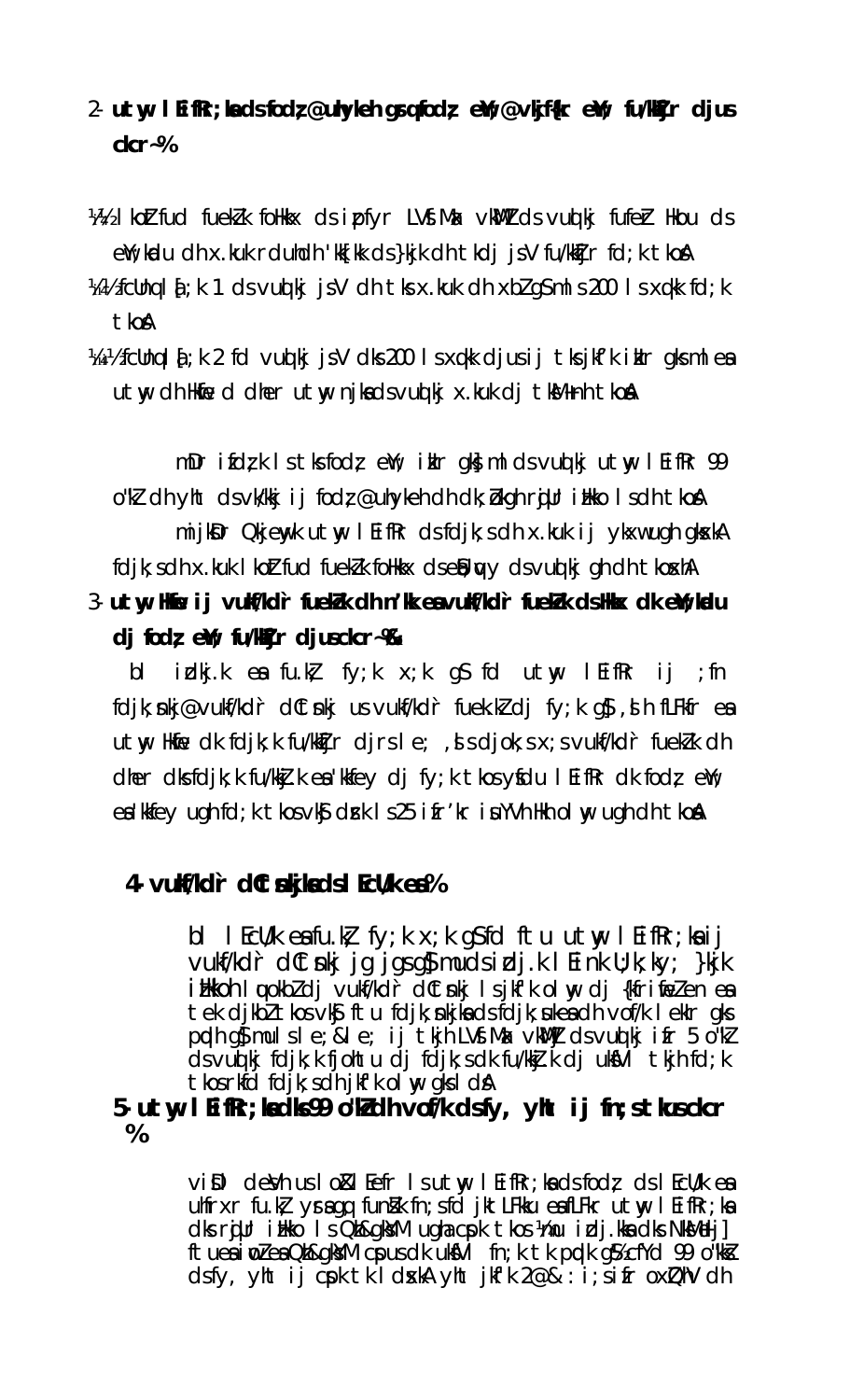r; dh xblg& drk }kjk fod; dh jkf'k jktdkk eatek djok; stkusds i'pkr-iath; u drk ds i {k ea djok; k tkoxkA I EcfU/kr ft yka ds fodkl ikf/kdj.k@uxj fodkl U;kl @uxj ikfydkvka}kjk 99 o"kldsfy, yht ij tks ifdzk viukbz tk jgh g}mlh ds vk/kkj ij iVVk foyslk dk iath; u drk dsuke I siathdr djok; k tkoskA

vr% mDr uhfrxr fu.k, ka dh fd, kfllofr l quf'pr dj folkkx dks l ypuk fHktok; s tkus dk d"V djkoA

Hkonh;

 $g-$ Wikw yfyr dsinokj!/2 'ki u I fpo

ifrfyfi fuEukfidr dks I youkFkl, oa vko'; d dk; bkgh graifkr g &

- 1. letr I bkkxh; vk; QrA
- 2 eq ; vfHk; Urk] I kfu-fo- t; i jA
- 3- funskd] Lok; r 'kkl u follkkx]<sup>"</sup>t; igA
- 4- funskd] I Eink follkkx] t; i jA
- 5- I fpo utw I fefr, oa vf/k'kk"kh vfHk; Urk] I k-fu-foHkkxA
- 6- xkMZ QkbXA

g-'kkl u mi I fpo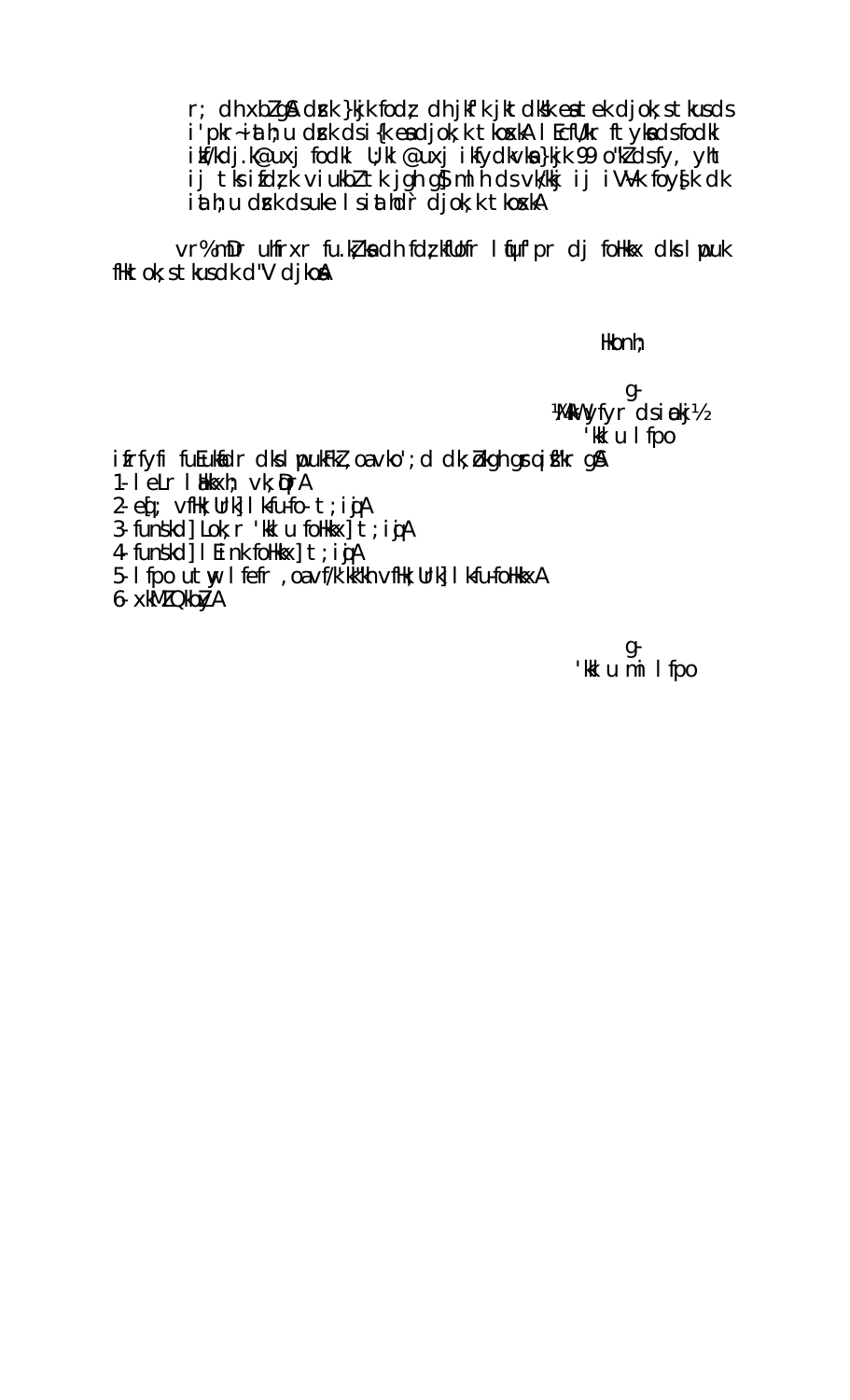#### LEASE DEED (For residential purpose)

(In case of Nazool Property sold by Negotiation)

THIS LEASE DEED made this------------------------------day of ------------ two thousand and-----------------------BETWEEN THE GOVERNOR OF RAJASTHAN (hereinafter referred as "The Lessor") of the one part and Mr./Mrs.-------------------------S/OD/O/W/O--------------------resident of---- -----------at present residing at----------------------------------------------------- -----------------------------------------------------------------------------------------

---------------- (hereinafter referred as "Lessee") (Which expression shall where the context so admits, includes his heirs, executors, administrator and permitted assigns) of the other part.

- 1. Whereas the Nazool Property bearing No. P. -------------in Chowkri------- ------------described in the schedule hereto (hereinafter referred to as the Nazool property) vest in the State of Rajasthan
- 2. Whareas it is decided by the Apex Committee in meeting No--------------- -dated----------------on behalf of the Government of Rajasthan to grant the lease of the said Nazool property for 99 years to lessee on the terms and conditions hereinafter appearing.

NOW THIS DEED WITNESS AS FOLLOWS :

- (i) That the lessee has deposited the full and entire premium of the said property amounting to Rs.-----------------in Government Treasury at Jaipur to the credit of Government.
- (ii) That the lessor has agreed to let and the lessee has agreed to take on lease the said Nazool Property for the period of 99 years from the date of execution of this deed.
- (iii) That the Lessee shall have to pay the urban assessment every year at the rate of Rs. 2 per sq.ft. of total carpet area in the office of Directorate of Estate which shall be paid upto 31st March of the year in advance. If the urban assessment is not paid upto 31st March the interest @ 12% shall be payable by the lessee.
- (iv) That the lessee shall have to pay revised urban assessment as may be revised by the state government after every 15 years (fifteen years) from the date of execution of this deed.
- (v) That the lessee shall not, without the previous consent in writing of the lessor use or permit the use of demised property bearing No.----------- -----for any purpose other than residential that for which it is lease out.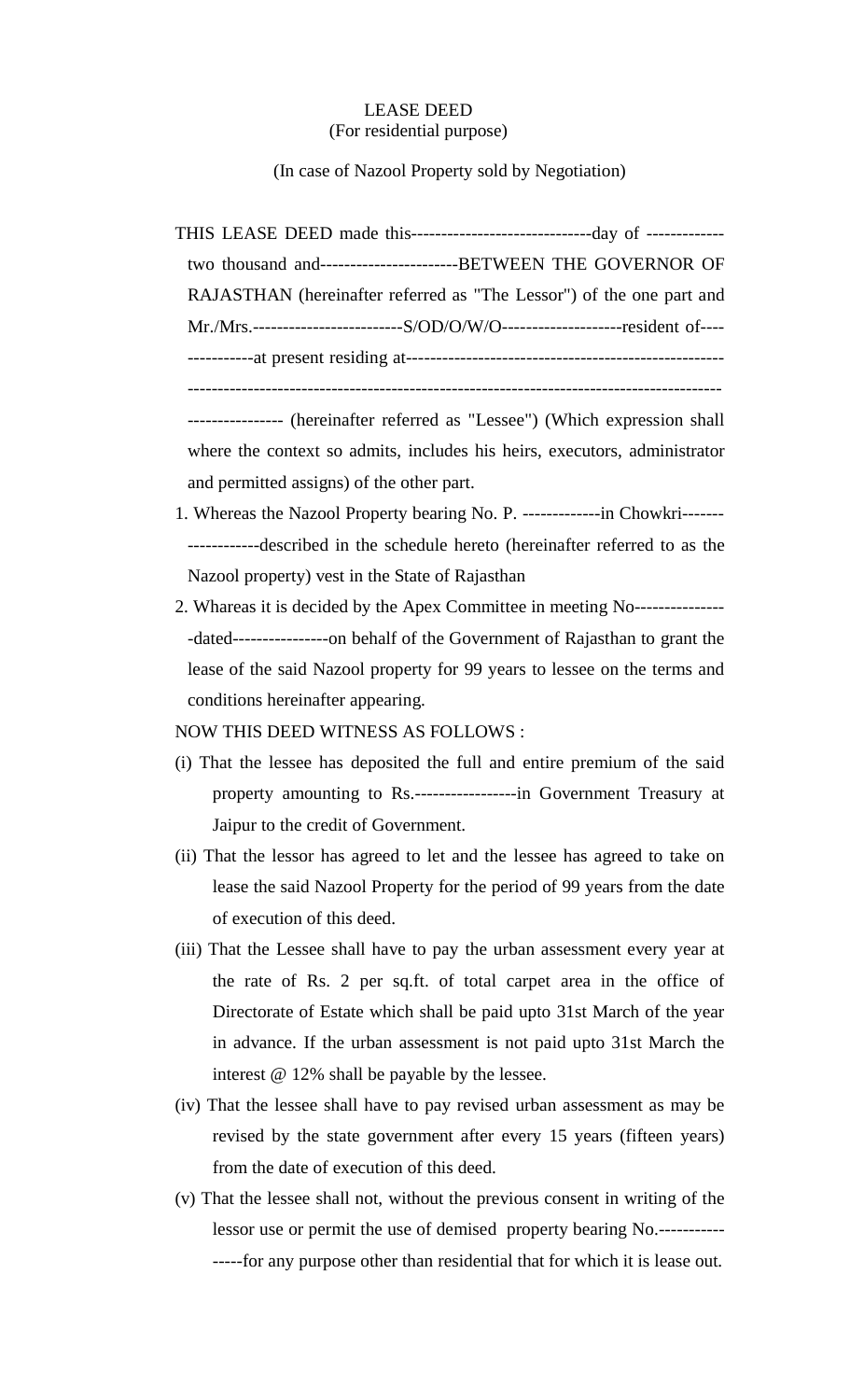- (vi) That the lessee shall not, without the previous consent in writing of the lessor Local authorities/Municipality/Corporation, reconstruct or make addition or alteration in the demise property or any portion there of.
- (vii) It is hereby agreed that the cost of stamps and registration of the lease deed shall be borne by the lessee.
- (viii) That the lessee shall neither use nor permit any other person to use the property or any portion thereof other than the purpose specified in the lease deed without the prior permission of the lessor or the permisson of any of its officer authorised for the purpose. The lessee shall abide by all the conditions laid down in the lease deed. If lessee commits any breach of conditions the lessor shall determine the lease and the lessor on determination of lease recover the possession of property without paying any compensation to the lessee.
- (ix) All terms and conditions of rules which shall be framed in pursuance of 55th Apex Committee decision dated 29th September, 2002 shall be applicable on this lease deed also,
- (x) Provided always and it is hereby agreed by the lessee that if it comes to light at any later date that lessee under the said lease deed was/were liable to pay any amount to the Government of Rajasthan (Lessor) under the lease deed but payment of which could not be made before or at the time of execution of the lease deed then for such amounts, the Government of Rajasthan will have the first charge over the said property.
- IN WITHNESS WHEREOF the parties have put their respective hands the day and year first hereinabove written.

| Signed by the lessee | Signed by the Lessor                   |
|----------------------|----------------------------------------|
|                      | On behalf of the Governor of Rajasthan |

| <b>WITNESS</b> | <b>WITNESS</b> |
|----------------|----------------|
| 1.             |                |
| 2.             |                |

### THE SCHEDULE ABOVE REFERRED TO

| Following description : |  |
|-------------------------|--|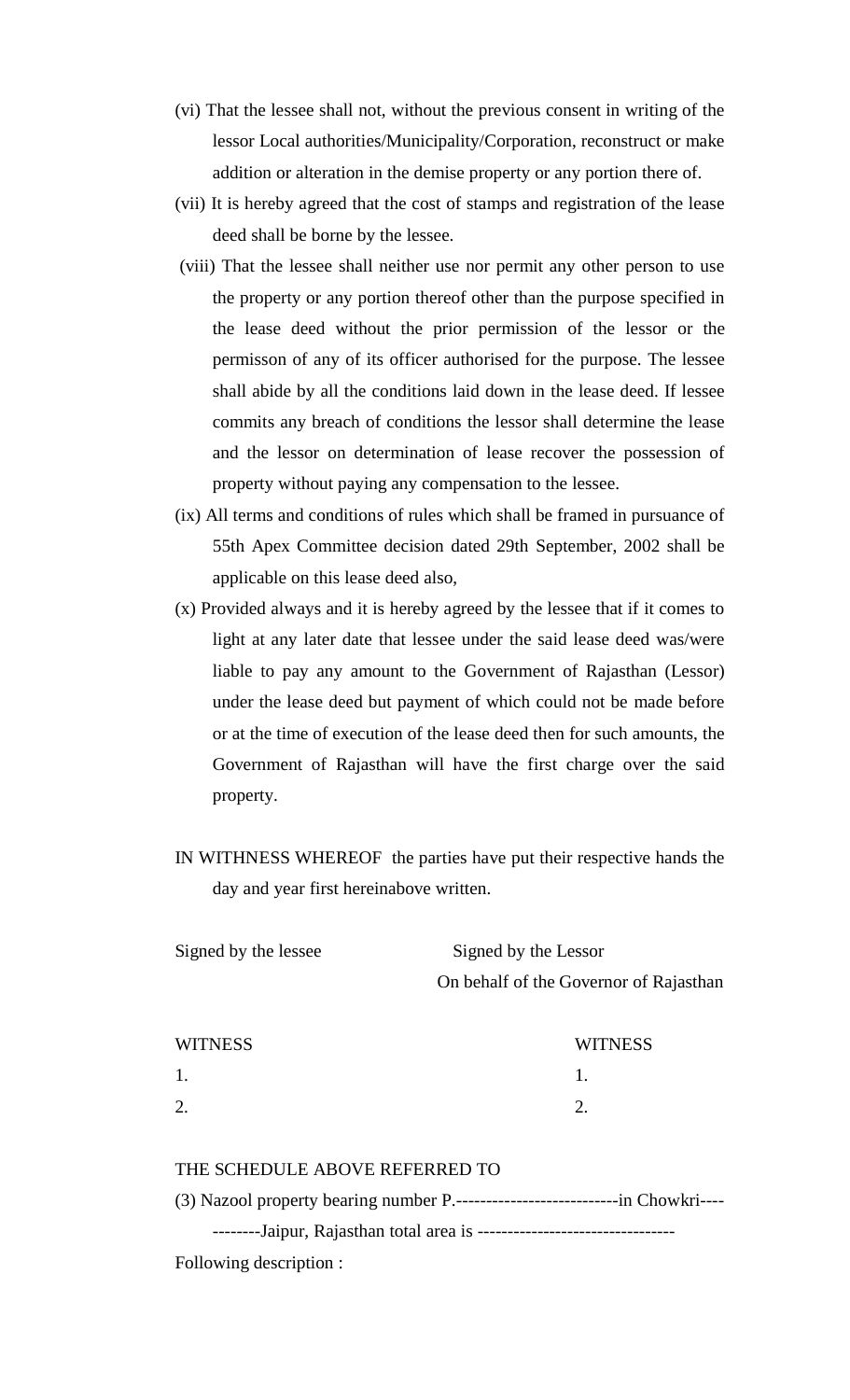North East South West

Signed by the Lessee Signed by the Lessor

(Note : Site plan of the leased out Nazool property is enclosed)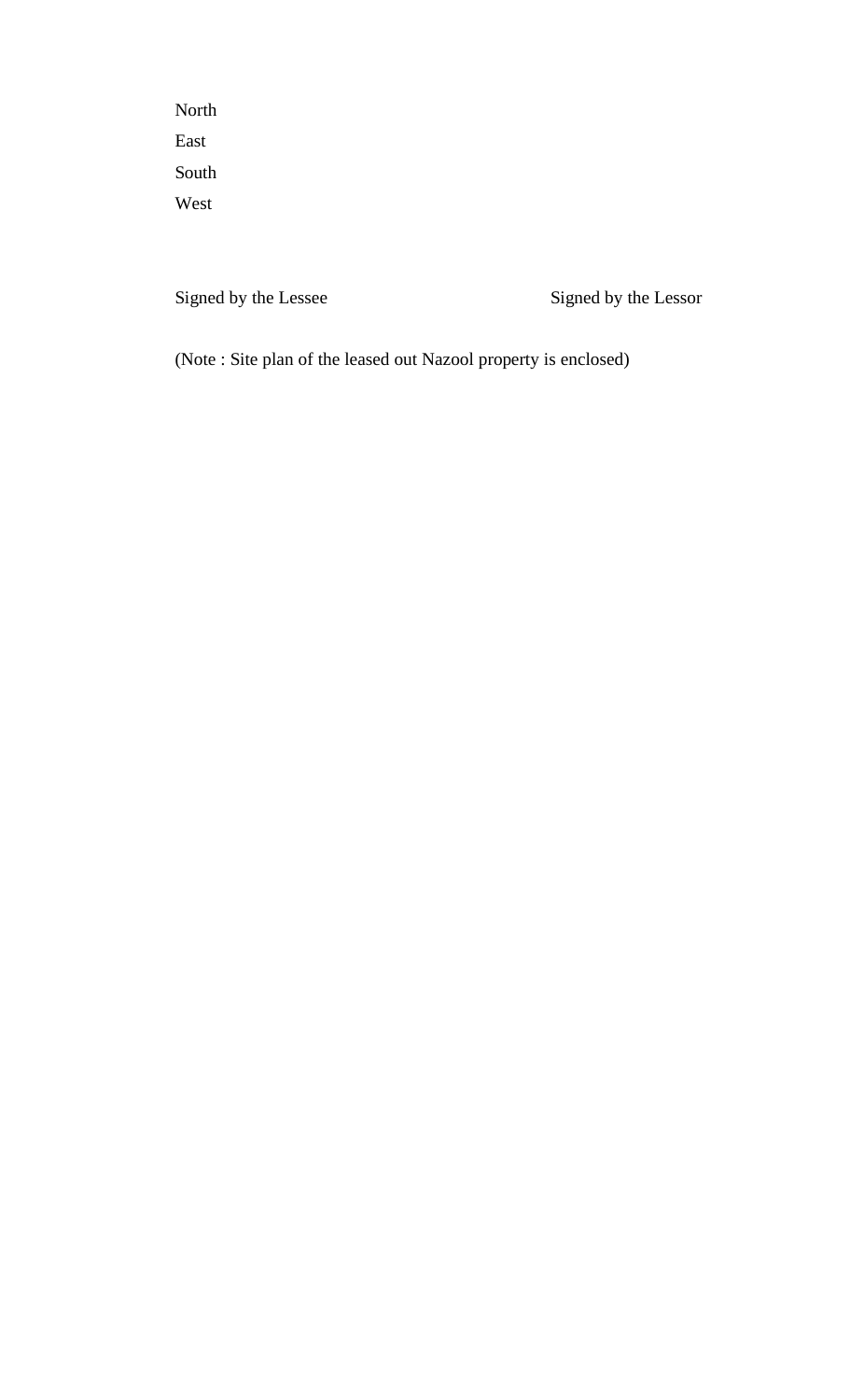#### **LEASE DEED**

(For commercial purpose) (For case of Nazool Property sold by Negotiation )

|  | RAJASTHAN (hereinafter referred as "the Lessor") of the one part and Mr./ |  |
|--|---------------------------------------------------------------------------|--|
|  |                                                                           |  |
|  |                                                                           |  |
|  |                                                                           |  |

 (hereinafter referred as "Lessee") (which expression shall where the context so admits, includes his heirs, executors, administrator and permitted assigns) of the other part.

- 1. Whereas the Nazool property bearing No. P......................in Chowkri .............................described in the schedule hereto (hereinafter to as the Nazool property) vest in the State of Rajasthan.
- 2. Whareas it is decided by the Apex Committee in meeting No.....................date.................on behalf of the Government of Rajasthan to grant the lease of the said Nazool property for 99 years to leassee on the terms and conditions hereinafter appearing.

#### NOW THIS DEED WITNESS AS FOLLOWS :

- (i) That the lessee has deposited the full and entire premium of the said property amounting to Rs.----------------in Government Treasury at Jaipur to the credit of Government.
- (ii) That the lessor has agreed to let and the lessee has agreed to take on lease the said Nazool Property for the period of 99 years from the date of execution of this deed.
- (iii) That the Lessee shall have to pay the urban assessment every year at the rate of Rs. 2 per sq. ft. of total carpet area in the office of Directorate of Estate, which shall be paid upto 31st March of the year in advance. If the urban assessment is not paid upto 31st March the interest @ 12% shall be payable by the lessee.
- (iv) That the lessee shall have to pay revised urban assessment as may be revised by the state Government after every 15 years (fifteen years) from the date of execution of this deed.
- (v) That the lessee shall not, without the previous consent in writing of the lessor use or permit the use of demised property bearing No--------------------for any purpose other than commercial that for which it is lease out.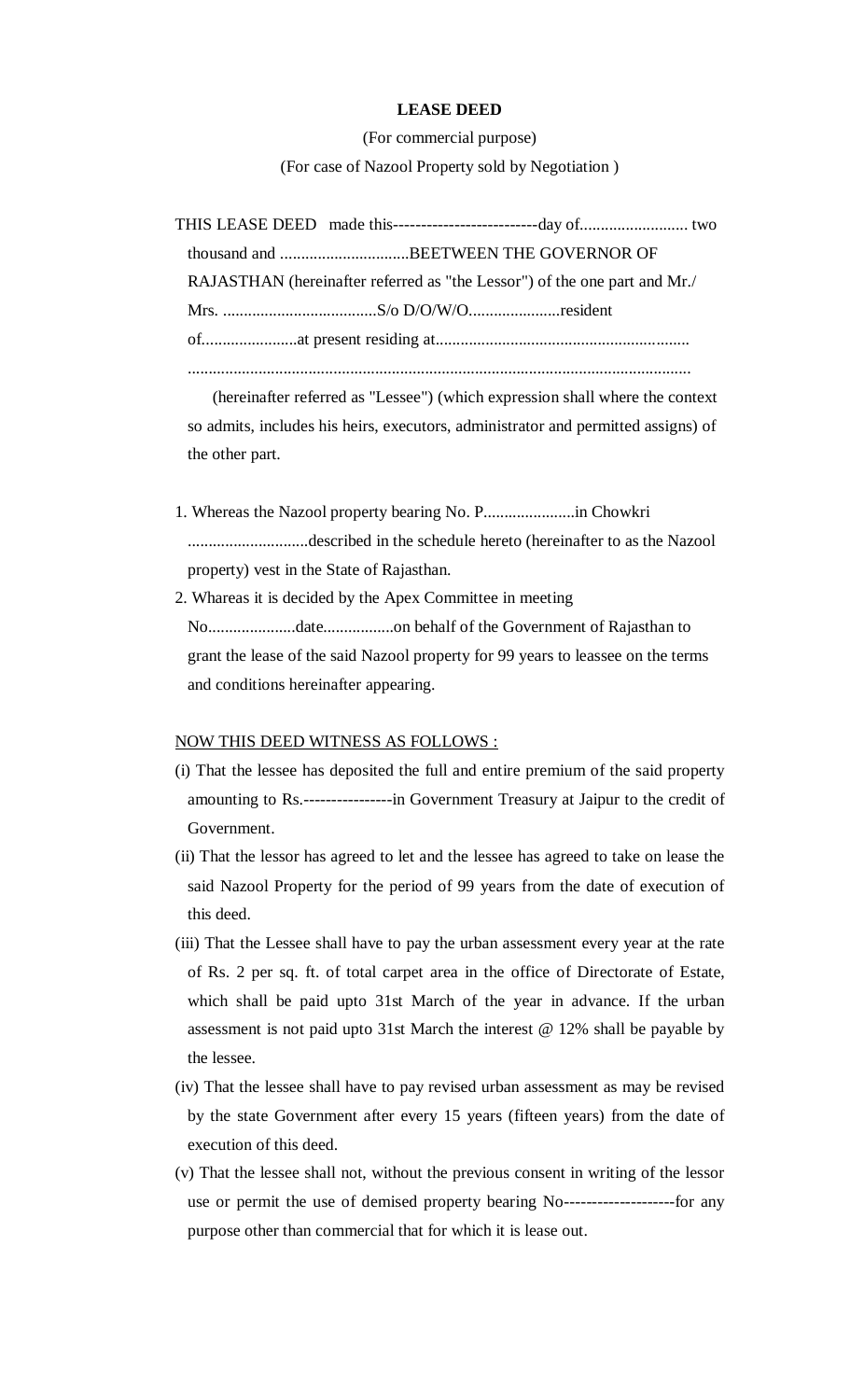- (vi) That the lessee shall not, without the previous consent in writing of the lessor, Local authorities/Municipality/Coropration, reconstruct or make addition or alteration in the demised property or any portion thereof.
- (vii) It is hereby agreed that the cost of stamps and registration of this lease deed shall be borne by the lessee.
- (viii) That the lessee shall neither use nor permit any other person to use the property or any portion thereof other than the purpose specified in the lease deed without the prior permission of the lessor or the permission of any of its officer authorised for the purpose. The lessee shall abide by all the conditions laid down in the lease deed If lessee commits any breach of conditions lessor shall determine the lease and the lessor on determination of lease recover the possession of property without paying any compensation to the lessee.
- (ix) All terms and conditions of rules which shall be framed in pursuance of 55th Apex Committee decision dated 29th September, 2002 shall be applicable on this lease deed also.
- (x) Provided always and it is hereby agreed by the lessee that if it comes to light at any later date that lessee under the said lease deed was/were liable to pay any amount to the Government of Rajasthan (Lessor) under the lease deed but payment of which could not be made before or at the time of execution of the lease deed than for such amounts, the Government of Rajasthan will have the first charge over the said property.
- IN WITNESS WHEREOF the parties have put their respective hands the day and year first hereinabove written.

| Signed by the Lessee                   | Signed by the Lessor                   |  |
|----------------------------------------|----------------------------------------|--|
|                                        | on behalf of the Governor of Rajasthan |  |
| <b>WITNESS WITNESS</b>                 |                                        |  |
| 1.                                     | 1.                                     |  |
| 2.                                     | 2.                                     |  |
| THE SCHEDULE ABOVE REFERRED TO         |                                        |  |
|                                        |                                        |  |
| ChowkriJaipur, Rajasthan total area is |                                        |  |
| Following description :                |                                        |  |
| North                                  |                                        |  |
| East                                   |                                        |  |
| South                                  |                                        |  |
| West                                   |                                        |  |
|                                        |                                        |  |
| Signed by the Lessee                   | Signed by the Lessor                   |  |
|                                        |                                        |  |

(Note : Site plan of the leased out Nazool property is enclosed)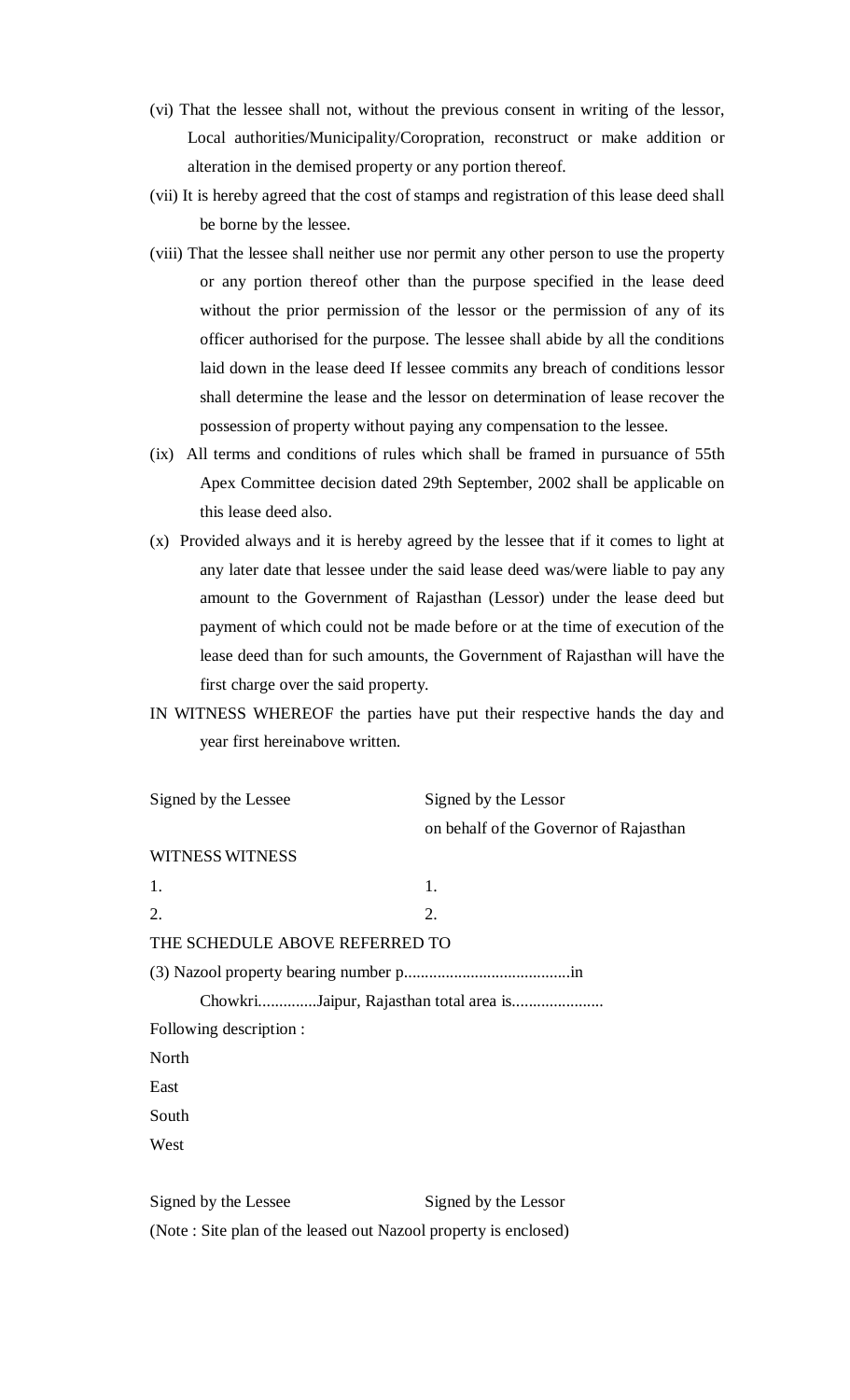# jktLFKu jkt&i=

# vI Wkj.k

I kf/kdkj i dkf'kr ekpl 20] I keokj] 'kkds 1925&Qjojh 9] 2004

Hkk $\times$  1¼ k $\frac{1}{2}$ 

eq $\ell$ oiw $\ell$ l jd $\ell$ jh v $\ell$ K $k$ ;  $\ell$ 

I kekU; i t kk I u ¼ Ei nk½ foHkkx

# $Vf/kl$  puk

# $t$ ; ii] tuojh 29] 2004

 $f_0$ "k;  $\%$  vi $\mathbb{D}$  deVh dk i  $\mu$ kBuA

 $14$ ; k, Q 1  $1\frac{1}{2}$  kie  $\frac{1}{2}$  kie  $\frac{1}{2}$  k, 94 ih & 1 e a = he. My If poky; clh  $\nu$ f/klwpuk l $\oint K$ , Q 32  $W$ 2½ dr $\infty$ 75 fnukod 3-2-77 ds jktLFkku utwy I EifRr fuLrkj.k Yutwy I EifRr dk uhykeh }kjk fuLrkj.k½ fu; eka dsfu; e 19 Minds vull right devid dk xBu fd; k x; k FkkA

mu fu; eka ea lakkaku djrsgq jkT; ljdkj viDl deVh dk iuuxBu vill devheafuEukidr vf/kdkfj;kadkslfEefyr djrh g&

1. vfrfjDr ef; I fpo ¼okr½ i efk i tkkl u I fpo ¼okr½  $V'/$  {k 2- 'kkl u I fpo] I kekU; i t kkl u foHkkxA  $InL;$ 3- fo'kkkf/kdkjh] 'kkl u mil fpo for  $\mathcal{W}$ ; & 2½ follkkx  $InL$ 4. vfrfj $Dr$  eq<sup>ti</sup> vfik; Urk I kfu fo t; iq tku] t; iq  $InL$ 5. Kulumi lfpo, oainu funskoll eink folkk $x$  t; in InL; lfpo vill devh dsvf/kdkj o drl); i w zdh Hkkir; Fkkor jgak A

> gLrk $\{kj \text{ vi } kB\}$ 'kkl u I fpo

### 483

jkT; dWnh; emzkky;] t;ijA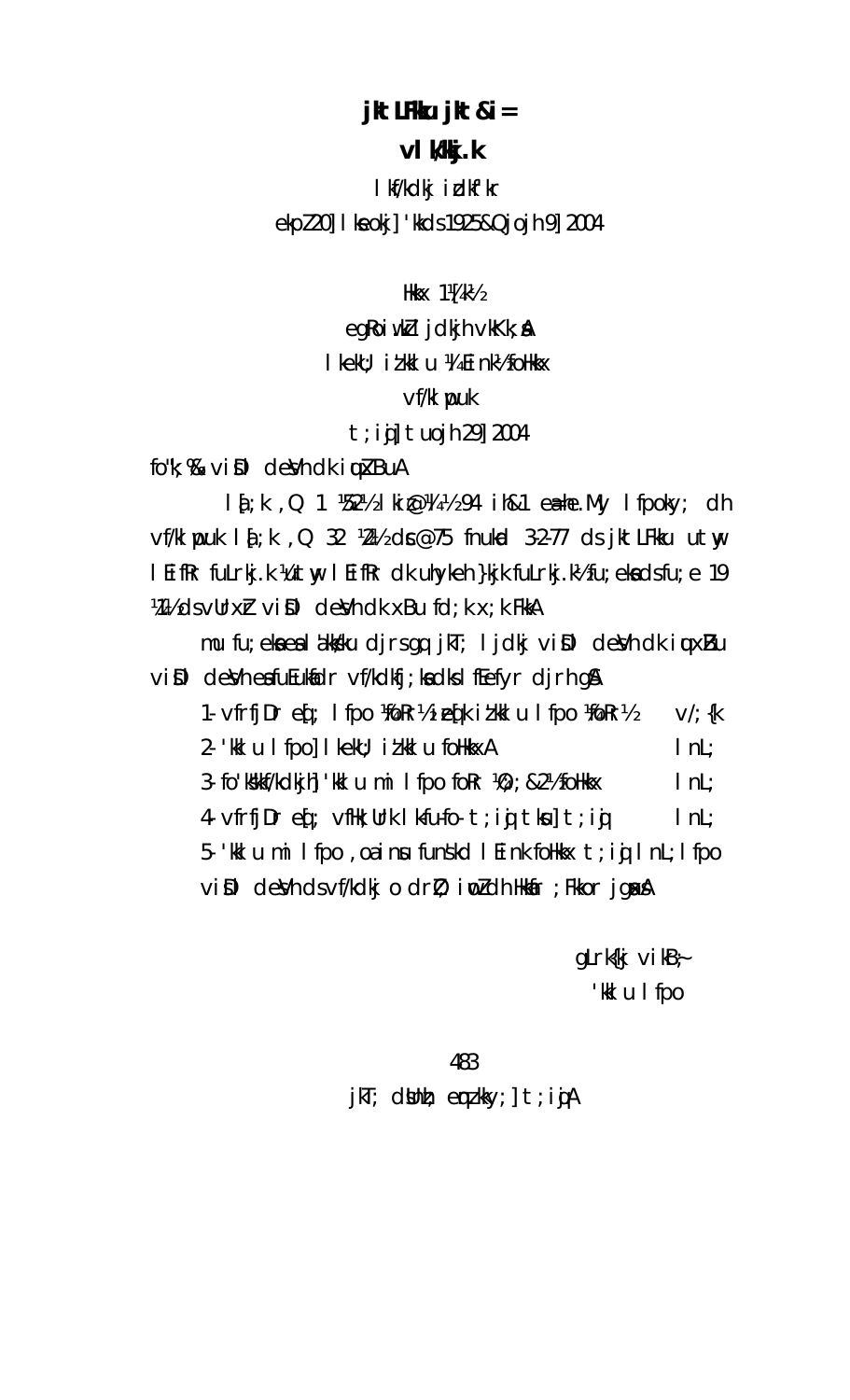# jkt LFKu I jdkj

# I kekU; it kkI u 14 E ink folkkox 1/2

dekid, Q 1\25\/{ki @ | @ 04

 $t$ ; i(j) fnukod 20  $\vee$ DV $\mathfrak{w}$ j 2004

# **v**msk

jktLFkku utwy I EifRr ¼[kwyh uhykeh I sfuLrkj.k½ fu; e] 1971 ds I kFk ifjf'k"B "th" dsvudkj fufgr pkj I \heta QkjenysdsvUrx&k vfrdfe; ka}kjk  $utw$  I Eifkr; ka dks uxkfk; sku }kjk dz djus grq vkonu i= itrr djus ij pkj l⊯h Qkjenyslsjkfk dh x.kuk dj 99 o"kdh yht ij viΩl deVh ds vueknu I sutwy I eifkr; kafodz dh tkrh g& fufer Hkou dk ew; kodu I koltfud fuekklk folkkx dsLVf.Mx vkMj, DI &3&97 Voreku esipfyrlds vuolki oftyk dy $\mathsf{DV}$ j }kjk fu/kkijr utny Hkne nj dsvuolki Hkne dk eki n. Mka dsvud kj ¼i fji = dsih $Ns$ vádr½i fd; k tkrk g $\alpha$  r $\alpha$ i 'pkr vfrdeh ds utwy Hkou eavo Sk : i Isdkfct gkusdh frffk Isgjikp o "klckn {kfrifirl Midjk; k½ dh x.kuk dh tkrh q& bl ds vfrfjDr cdk; k fdjk; s i j 12 i fr'kr I k/kkj.k C; kt dh nj I s x.kuk o vfrdeh gkusdh n'kk eamijkDrkuq kj dy el'; kodu jkf'k dh 10 ifr'kr iuYVh olny dh tkdj utny leifkr dks 99 o"Wdh yht ij fod; fd;k tkrk g& utwy I EifRr;kadk fuLrkj.k nr xfr Is djus ds fy, d vfilk; ku jkT; en pyk; s tkus dk fu.k, fy; k  $x$ ; k q $\beta$ ftlds vUrx $\mathbf r$  ifji= tkjh djus ds fnukod 1 s 31-12-2004 rd fui Vk; s x; s ikFkUk&i=kaij fuEu fj;k; radrkvkadh nh tkoskh‰

1-or Eku eapkj I wh Qkjenyseacdk; k {kfrifrz} Midjk; ½ dh jkf'k i j 12

ifr'kr dh nj Islk/kkj.k C;kt dh dy jkf'k ea50 ifr'kr dh NW nh tkoxhA

2. vfrdfe; kalsdy en, kudu dhjk fk dh 10 i fr'kr i u YVhjk fk ol w ugh dh tkoxhA ; q Lohdfr forr follkkx dh I gefr I  $\delta$ ; k vkbZMh 3053@ih, 1 @, Q, 1 @04 fnukod 14-7-2004 I siklr dj tkjh dh tkrh q&

> g-Vollni ekgu ehuk!

'kilu I fpo ifrfyfi fuEukidr dks I ppukFkZ, oa vko'; d dk; bkgh grq i fkr g\$%& 1. I fpo] ekuuh; e $[$ ; eath egkn; k] jktLFkku t; i jA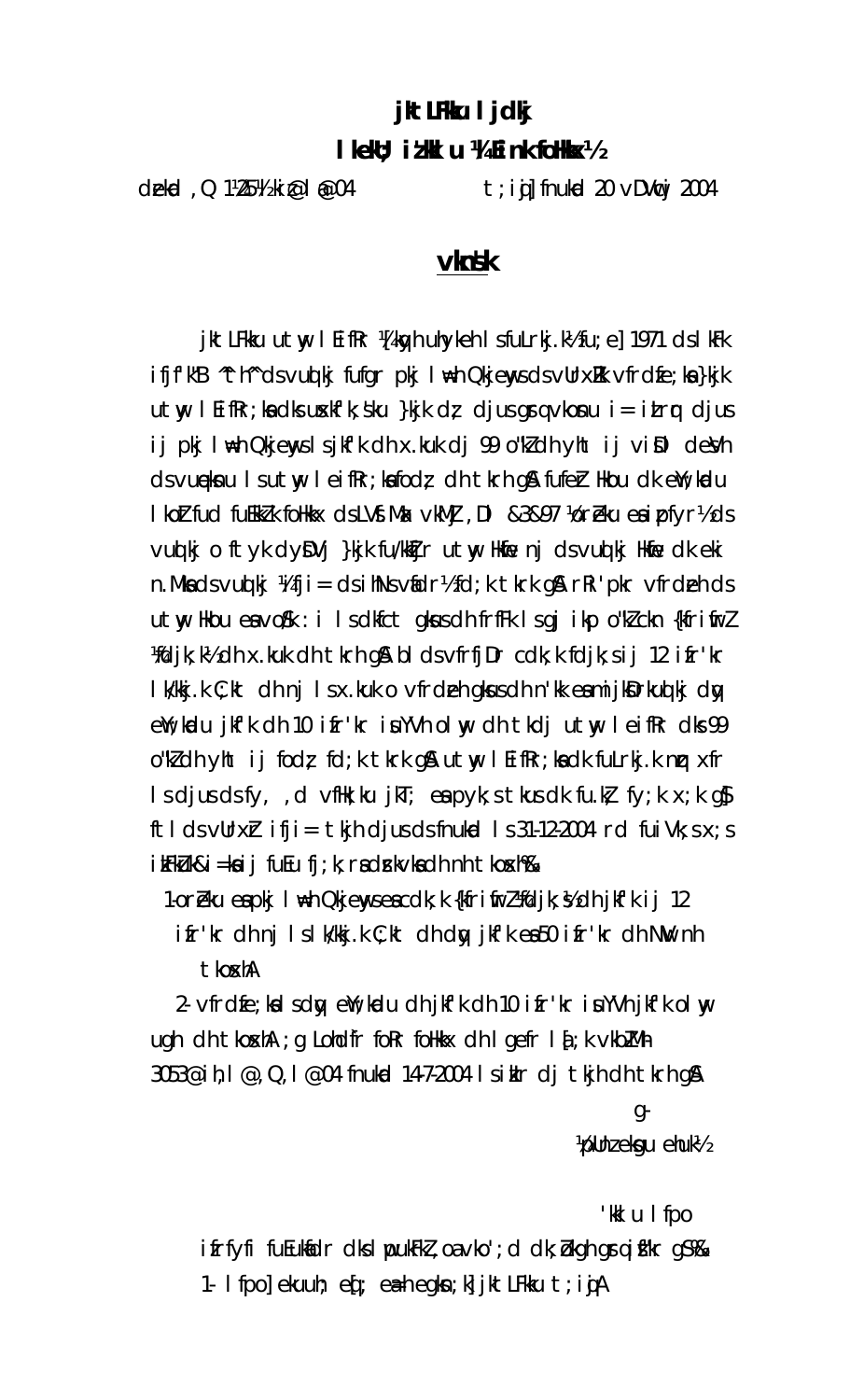- 2- futh I fpo] ekuuh; I kekU; i t kk I u e a i k t L F kk u] t ; i g A
- 3. futh I fpol i eqk 'kkl u I fpol for jktLFkkul t; i jA
- 4 futh I fpol I fpol for WiktLol's follkx jiktLFkku t; igA
- 5- futh I fpo] I fpo I kekU; i t kk I u foHkkx] j k t L F ku t ; i g A
- 6. leLr lillkkxh; vk; pr] jktLFkku dksifkr dj fuonu q\$fd vius v/khuLFk ftyk dyDVIIdsdi; k bl IEcU/k eavko'; d funkk tkjh djusdk Je djkon
- 7- leLr ftyk dyDVII jktLFkku dksifkr dj y{k g\$fd osdi;k viusftysdsleLr I EcfU/kr I fpo] ftyk utw I Eifrr Worf/k'kk"kh vfHk; urk I koltfud fueklk foHkkx½ dks 3 fnol eaifr fliktok dj, oacßd cykokdj vflik; ku ds I pkyu grq lefipr funkk tkjh djkon
- 8. eq.; vfilk; urk] I kett fud fuekk follkkx] jkt LFkku t; i g A
- 9. vfrfj $Dr$  e $[$ ; vfHk; Urk] I ko $lt$  fud fuek $lk$  foHkk $x$   $tk$ u]  $t$ ; i $jl$ ] tkkii j] dkVk] chdkuj dksifkrdj y{k g\$fd di;k vius v/khuLFk vf/kdkfj; kadksvflk; ku dsl Qy I pkyu grql efpr funkk tkjh  $d$ jus dh $0$ ; ol $F$ k djko $\AA$
- 10-funskd] I Eink folkkx] jktLFkku t; i jA
- 11 batkt] I Eink follkkx dk; ky; ] 1143] jktLFkku dVjk] bykgkcknA 12-jf $\{kr \mid i = koyhA\}$

g-'kklumilfpo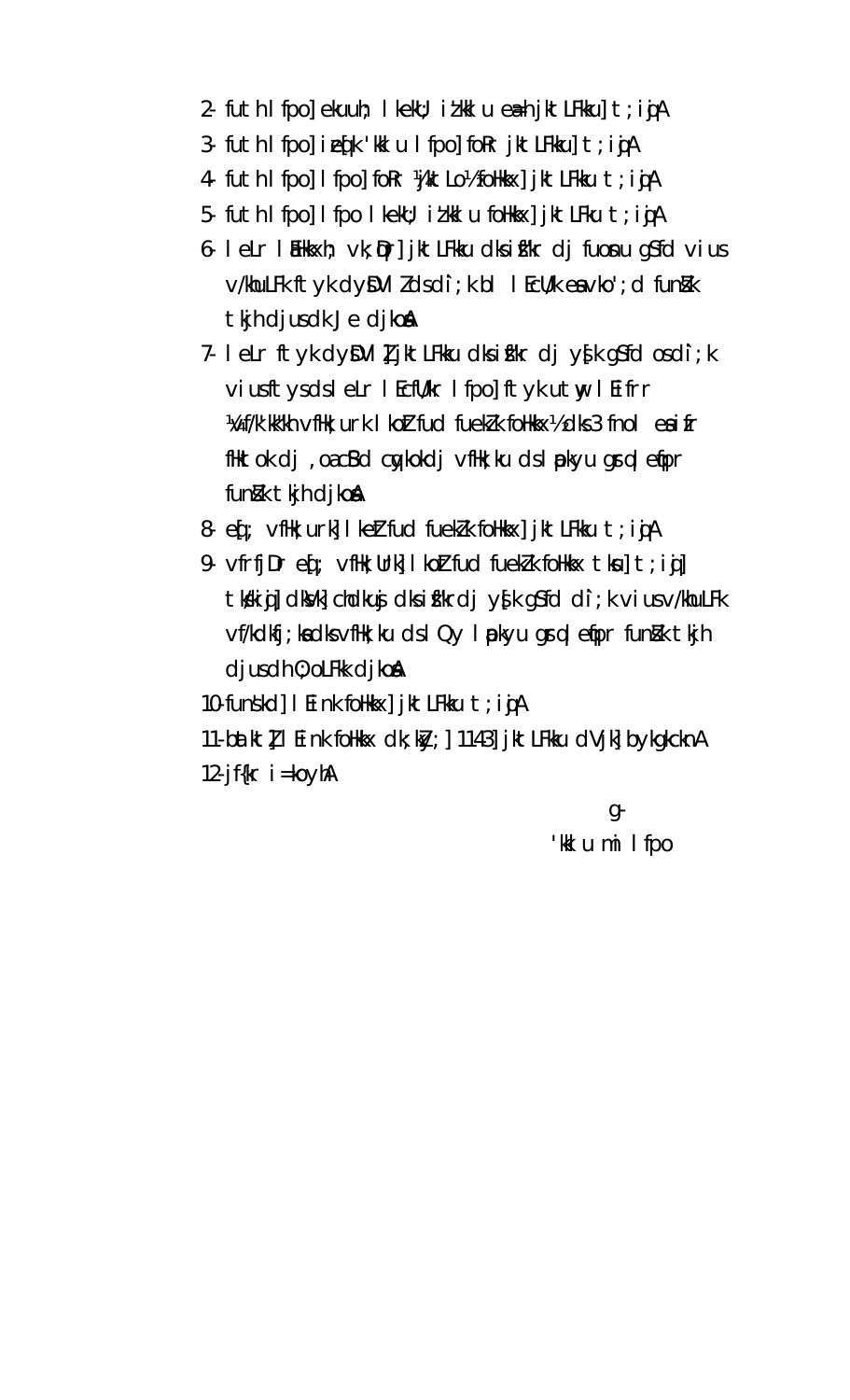# vißl deVh dh 55 ohecBd eady ew; kolu jk'k dh x.kuk grqfu/kkjr eki&n.M

- 1. I koltfud fueklk follkkx dsipfyr LVf. Max vkWlj dsvud kj fufel-Hkou dseY; kadu dh x.kuk rduhdh 'kk[kk ds }kjk dh tkdj jsV fu/kktjr fd; k tkoA
- 2- fcllnql  $\bar{q}$ ; k 1 ds vuq kj js V dh tks x.kuk dh xblg § ml dks 200 I sxqkk fd; k tkoA
- 3- fcUnql  $i$ ; k 2 ds vuq kj js V dks 200 ls xqkk djusij tks jkf'k ikir gksml eautwy dh Hkfie dh dher utwy njkadsvud kj x.kuk dj tkM+nh tkoA

mijkDr ifdzk Istksfodz eW; ikIr gksml dsvuolkjutwy I EifRr 99 o"kldsfy, yht dsvk/kkj ij fod; dh dk; bkgh rjllr illkko I sdh tkoA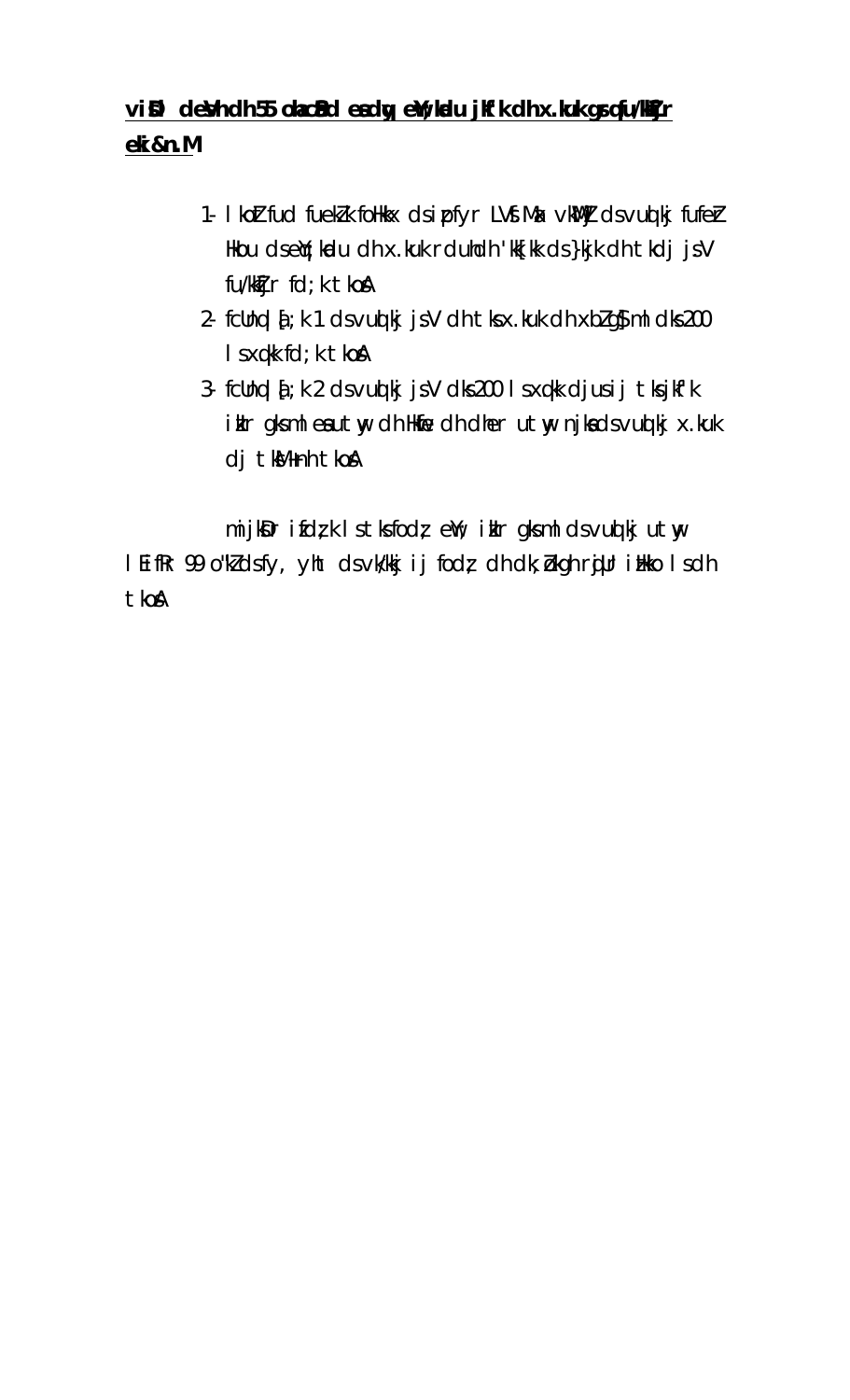# jkt LFKu I jdkj IkekU; iłkkIu ¼I ink foHkkx½

dekid, Q 1½5½ ki@l@04

 $t$ ; ij fnukod 18-12-04

# **v**lnsk

utw I EifRr; ka ds 'kh?k fuLrkj.k grg vfrdfe; ka }kjk utw I EifRr 99 o"kldh yht ij d; djusij cdk;k {kfrifirl¼djk;½ij dy; :;kt dh jkfk ea 50 ifr'kr dh NW rFkk vukf/kdr dCtskkjh gkus ds dkj.k dy ell; kudu dhi jkfk dh 10 ifr'kr i SustVh dhjkf'k dh Niv nrs qq vknsk dekrd 1/25/4 kiz@1 @04 fnukrd 20-10-04 tkjh dj fnukrd 20-11-04 ls fnukod 31-12-04 rd vflk; kuk pyk dj utw l EifRr; ka ds grafulrkj.k gra  $v$ knsk tkjh fd; s x; s FkA vknsk dhifr I ay Xu q A for follk x dh I gefr 1 { ; k 51021 i h, l @ i h, Q , l 104 fnukud 19–11–04 l s vfHk; ku d h vof/k fnukod 31-12-04 | sfnukod 31-3-05 rd c<kbl tkrh q&

g-

'kklu I fpo

ifrfyfi fuEuklidr dks I pukFkI, oa vko'; d dk; bkgh graifkr gS&

- 1. I fpol ekuuh;  $\operatorname{ef}$ ;  $\operatorname{e\mathsf{a}}$ h egkn; A
- 2- futh I fpo] ekuuh; eah eqkn; | I kekU; i t kk I u follkkxA
- 3. futh I fpo] i eqk for I fpo@i eqk I fpo] I kfu-follkkxA
- 4 futh I fpo] I fpo I kekU; i t kk I u follkkxA
- 5. lelr l blkkxh; vk;  $\mathfrak{p}$ rx.k di; k vius v/khu ftyk dyDVI ldks viu&viusftykaealkfu-folkkx dsvf/kdkfj;kadslkFk cBd cykdi utw I EifRr; kadsfulrkj.k grafunkk tkjh dikon
- 6- leLr ftyk dyDVIIdi; k viu&viusftyka ea lkfu- foHkkx ds vf/kdkfj; kadh cBd cykdj vfHk; ku dh I eh{kk djA; fn vko'; d  $g$ ks rks di; k c $B$ d dh frf $F$ k o le; Hkh vo $x$ r djkoarkfd l $E$ ink funskky; ds vf/kdkfj; ka dks cBd ea Hkkx yus grq Hkst k tk I d &
- 7. eq: vfHk; Urk] I k-fu-foHkkx] di; k I eLr vfr- eq: vfHk; Urk v/kh{k.k o vf/k'kk"kh vfHk; Urk dks utwy l EifRr; kadsenY; kadu dh dk; bkgh 'kh?k djus grgfun}k tkjh djko&
- 8. vfrfj $Dr$  e $f$ ; vflik; Urk] I k-fu-folikk $x$  t; i  $g$ ] clkVk, oa chclku $jA$
- 9- funskd] I Eink follkk $x$  t; i  $j$ A
- 10- xkMZ QkbZyA

g-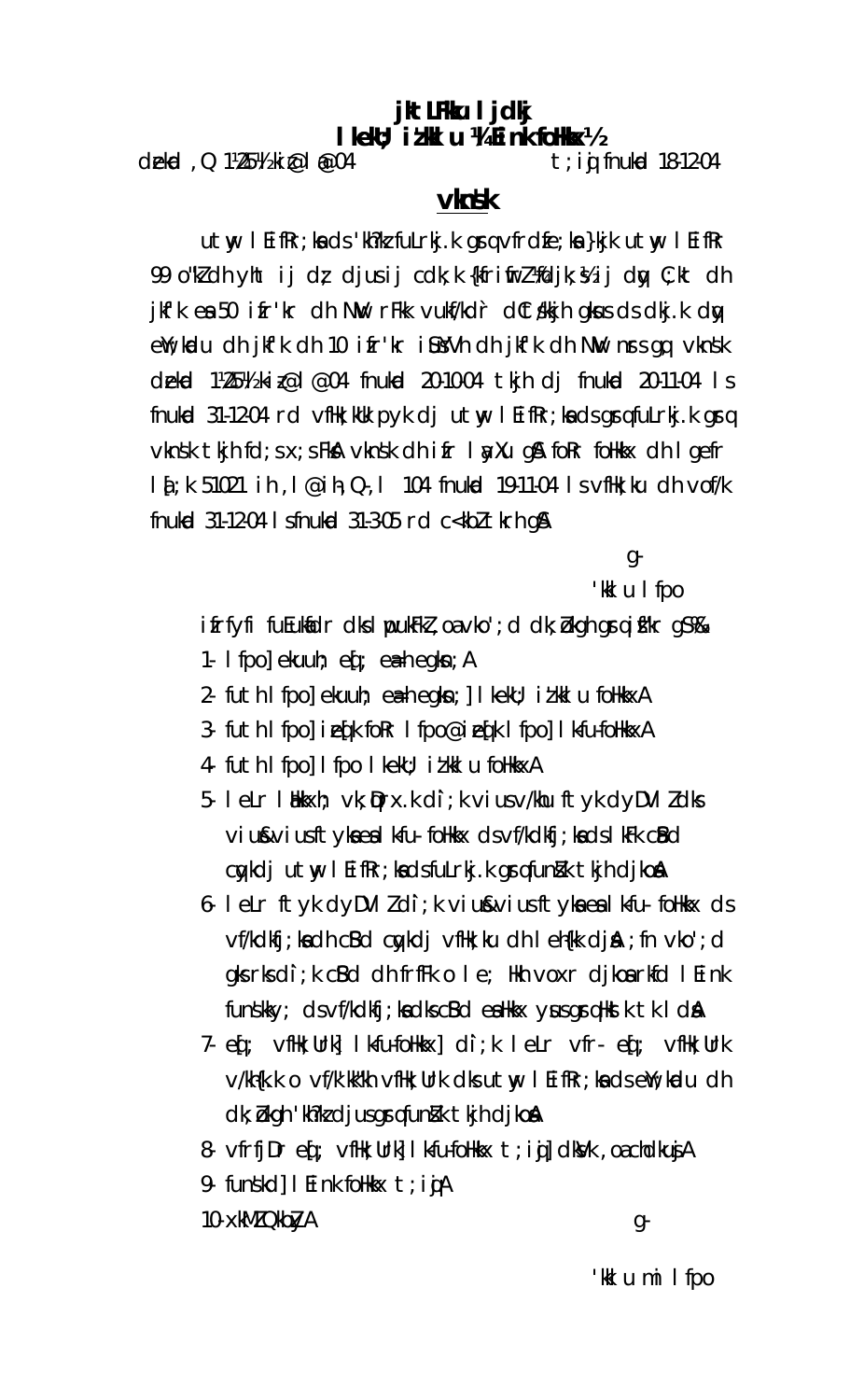# jkt LFKu jkt & i =

fo'kkkad

I kf/kdkj idkf'kr

vxgk; k 1] xq okj 'kkds 1929& uoEcj 22] 2007

Hkk $\times$  4 $\%$ 

### $mi$   $[k.M \ \frac{1}{4}\frac{1}{2}]$

jkT; ljdkj rFkk vU; jkT; ikf/kdkfj;ka}kjk tkjh fd;sx;s¼ kekU; vknskks mi fof/k; ka vkfn dks I f $E$ efyr djrsgq½ I kekU; dkuwuh fu; eA

I Eink follkkx

 $Vf/kl$  puk  $t$ ; i $\boldsymbol{\mathsf{i}}$ ]  $\vee$ DV $\boldsymbol{\mathsf{w}}$ j 18] 2007

th, I - vkj 73 % kT; ljdkj jktLFkku utw, Hkou ¼ koltfud uhyken }kjk fuLrkj. K½ fu; e] 1971 dks  $\vee$ k $\frac{1}{2}$  I akks/kr djus ds fy, blds }kjk  $f$ u $f$ uf $f$  $f$ kr fu; e cukrh q $\delta$   $\sqrt{f}$ kkr  $\%$ 

1. If all r uke vk ikjuk % 4½ bu fu; ekadk uke jktLFkku utny Hkou 14 kolt fud uhykeh }kjk fuLrkj.k½ 14 akkku½ fu; e] 2007 q&

Vii 1/2 ; s rigur i pr gksx &

2 fu; e 19 dk láksku % jktlFkku utw Hkou ¼ koltfud uhykeh }kjk fulrkj. $M/2$  fu; e 1971 ds fu; e 19 ds fo eku mi fu; e  $M/2$  ds LFKku ij fuEufyffkr ifrLFkkfir fd;k tk; skl vFkkr %&

jkT; ljdkj jkT; Lrj ij blds}kjk fuEufyf[kr vf/kdkfj;kals feydj cuh jkT; Lrjh; Ifefr] ftIsbldsi'pkr~viDl Ifefr dgk  $tk$ ;  $x$ k]  $x$ f $Br$  djrh q $\sqrt{s}$  v $F$ kk $r$  %  $\sqrt{s}$ 

1. iefk 'kklu I fpo@'kklu I fpo] I kiz, oal Eink follkkx  $V'/$ ; {k 2. 'kil u I fpo for "AktLo" follkix  $InL$ 3. Kel u mill fpol for  $0$ ;  $\frac{1}{2}$  & 2 follets  $InL$ 4 vfrfjDr eq: vfHk; Urk] I koltfud fueklk foHkkx tku&I  $|$  nL; 5- 'kkl u mil fpo, oafunskd | I Eink follkkx  $InL$ ; I fpo  $c$ Bd dh  $v$ /; {krk | fpo  $L$ rj ds $v$ f/kdkjh }kjk dh tk;  $x$ h tks | kekU; i $t$ kk| u

oal Eink follkkx o foRr ¼jktLo½ follkkx eal sofj"B gkA

 $[14:k i-d-1/52]/15$  | Eink@94@ih&1

 $j$ kT; iky ds vknsk  $1$  }

 $ri$ sk i $\omega$ kj]

'kklu Ifpo]IEinkA

jkT; dUnh; emzkky; t;ijA